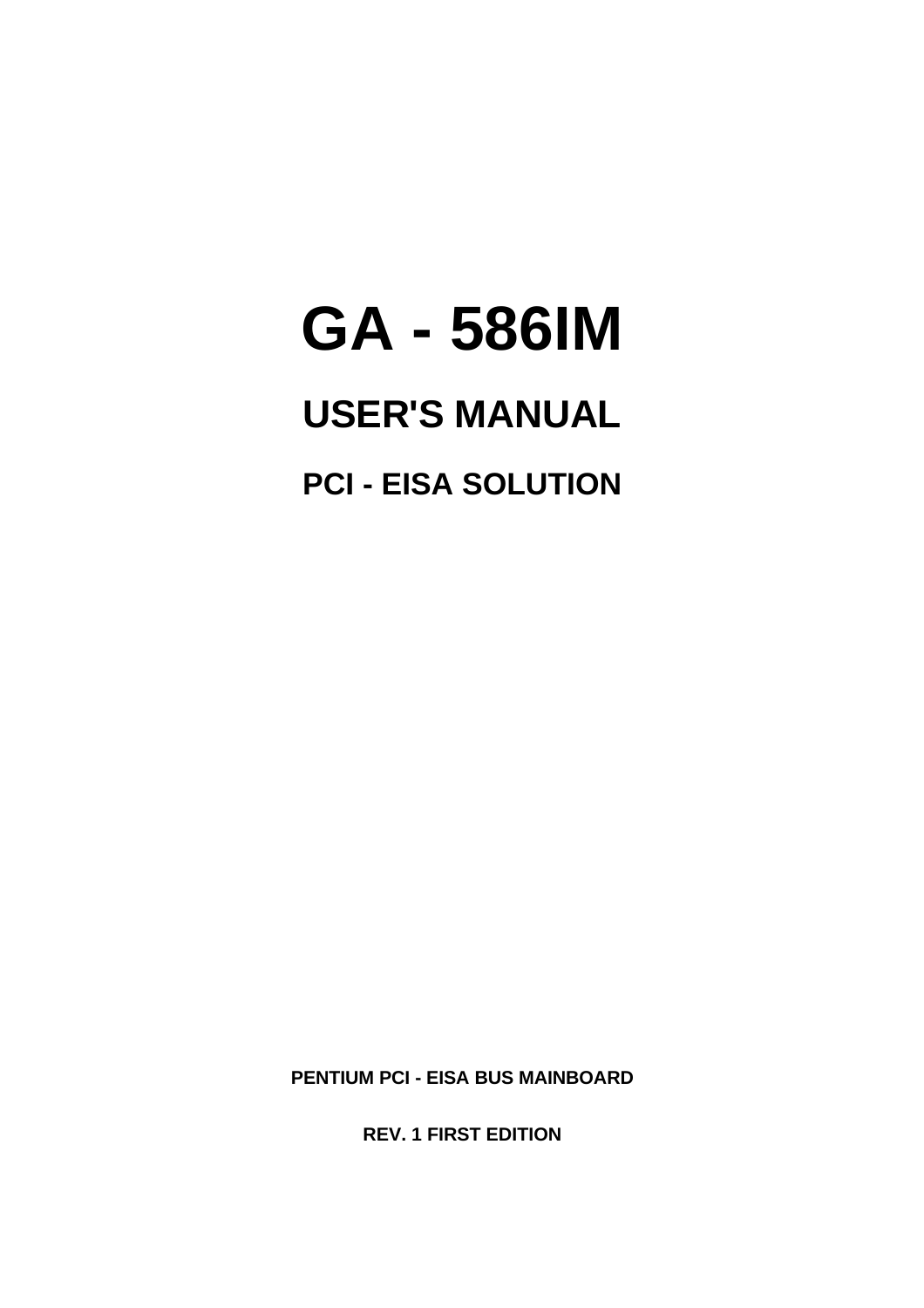The author assumes no responsibility for any errors or omissions which may appear in this document nor does it make a commitment to update the information contained herein.

IBM PC/AT, PC/XT are trademarks of International Business Machine Corporation. PENTIUM is a trademark of Intel Corporation. AWARD is a trademark of Award Software, Inc. MS-DOS WINDOWS NT are registered trademarks of Microsoft Corporation. UNIX is a trademark of Bell Laboratories.

December 15, 1993 Taipei, Taiwan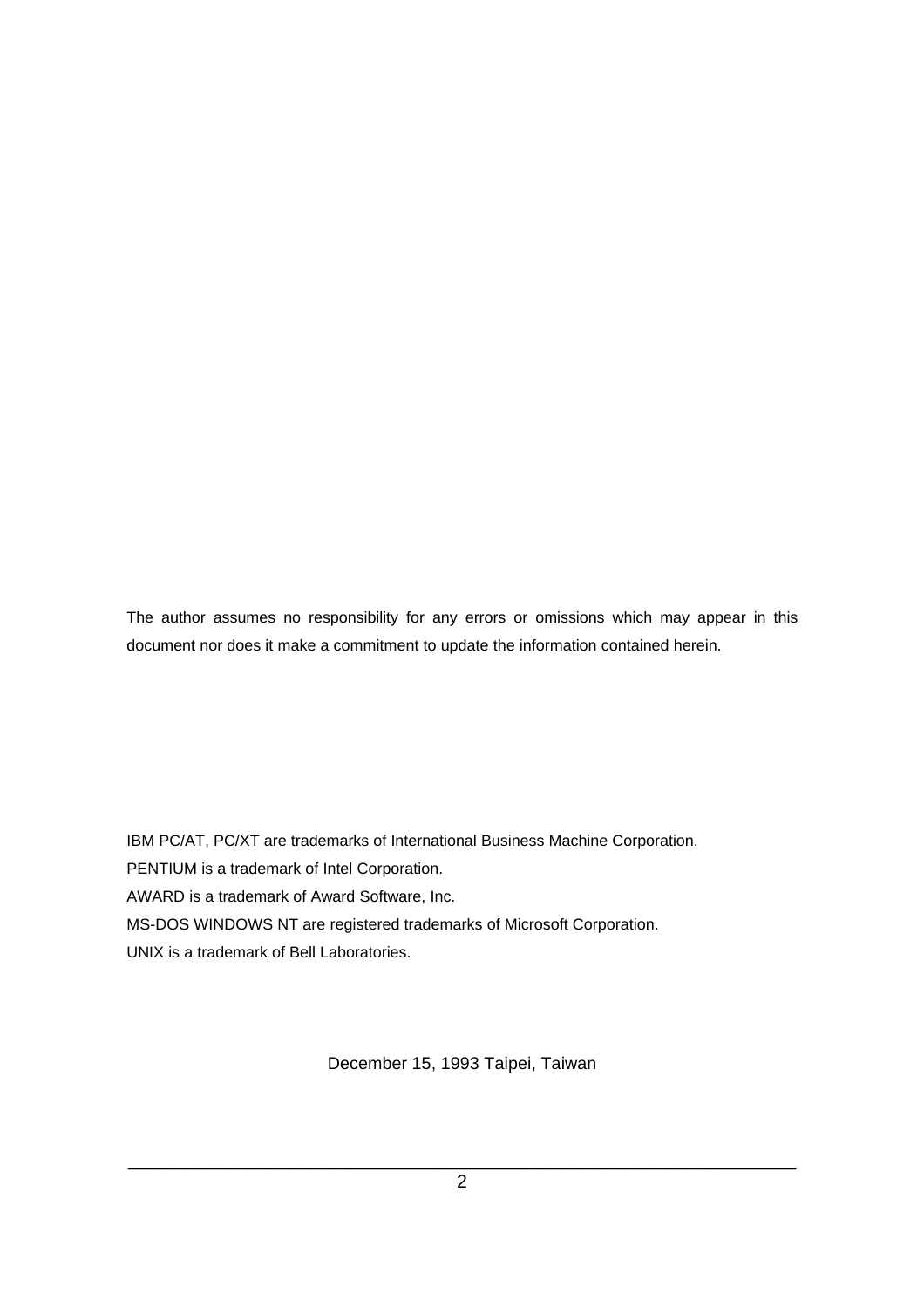# **TABLE OF CONTENTS**

| 1.1. |                                                           |  |
|------|-----------------------------------------------------------|--|
| 1.2. |                                                           |  |
|      |                                                           |  |
|      |                                                           |  |
| 1.5. |                                                           |  |
|      |                                                           |  |
| 2.1. |                                                           |  |
| 2.2. |                                                           |  |
| 2.3. |                                                           |  |
|      |                                                           |  |
| 3.1. |                                                           |  |
| 3.2. |                                                           |  |
| 3.3. | QUICK REFERENCE FOR JUMPERS & CONNECTORS 13               |  |
| 3.4. |                                                           |  |
| 3.5. | SRAM INSTALLATION AND JUMPERS SETUP  15                   |  |
| 3.6. | CPU INSTALLATION AND JUMPERS SETUP  16                    |  |
| 3.7. |                                                           |  |
| 3.8. |                                                           |  |
| 3.9. | POWER LED & KEY LOCK CONNECTOR INSTALLATION  17           |  |
|      | 3.10. TURBO SWITCH CONNECTOR INSTALLATION  17             |  |
|      |                                                           |  |
|      | 3.12. HARDWARE RESET SWITCH CONNECTOR INSTALLATION 19     |  |
|      |                                                           |  |
|      |                                                           |  |
| 4.1. |                                                           |  |
|      |                                                           |  |
|      |                                                           |  |
|      |                                                           |  |
|      | 4.3.2. Status Page Setup Menu / Option Page Setup Menu 21 |  |
| 4.4. |                                                           |  |
| 4.5. |                                                           |  |
|      |                                                           |  |
|      |                                                           |  |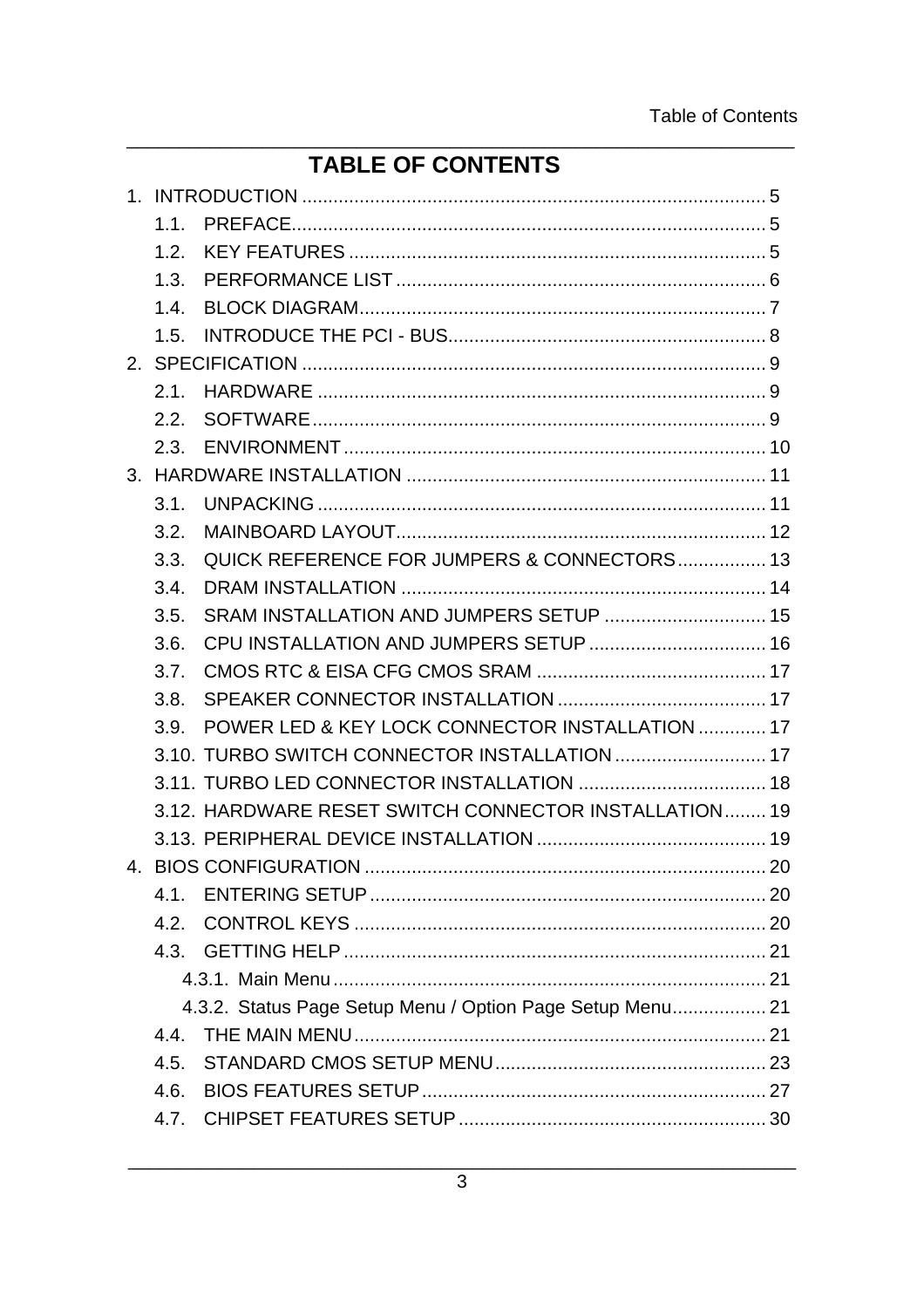| 4.8. |  |
|------|--|
| 49   |  |
|      |  |
|      |  |
|      |  |
|      |  |
|      |  |
|      |  |
|      |  |
|      |  |
|      |  |
|      |  |
|      |  |
|      |  |
| 5.3  |  |
| 54   |  |
| 5.5  |  |
|      |  |
|      |  |
|      |  |
|      |  |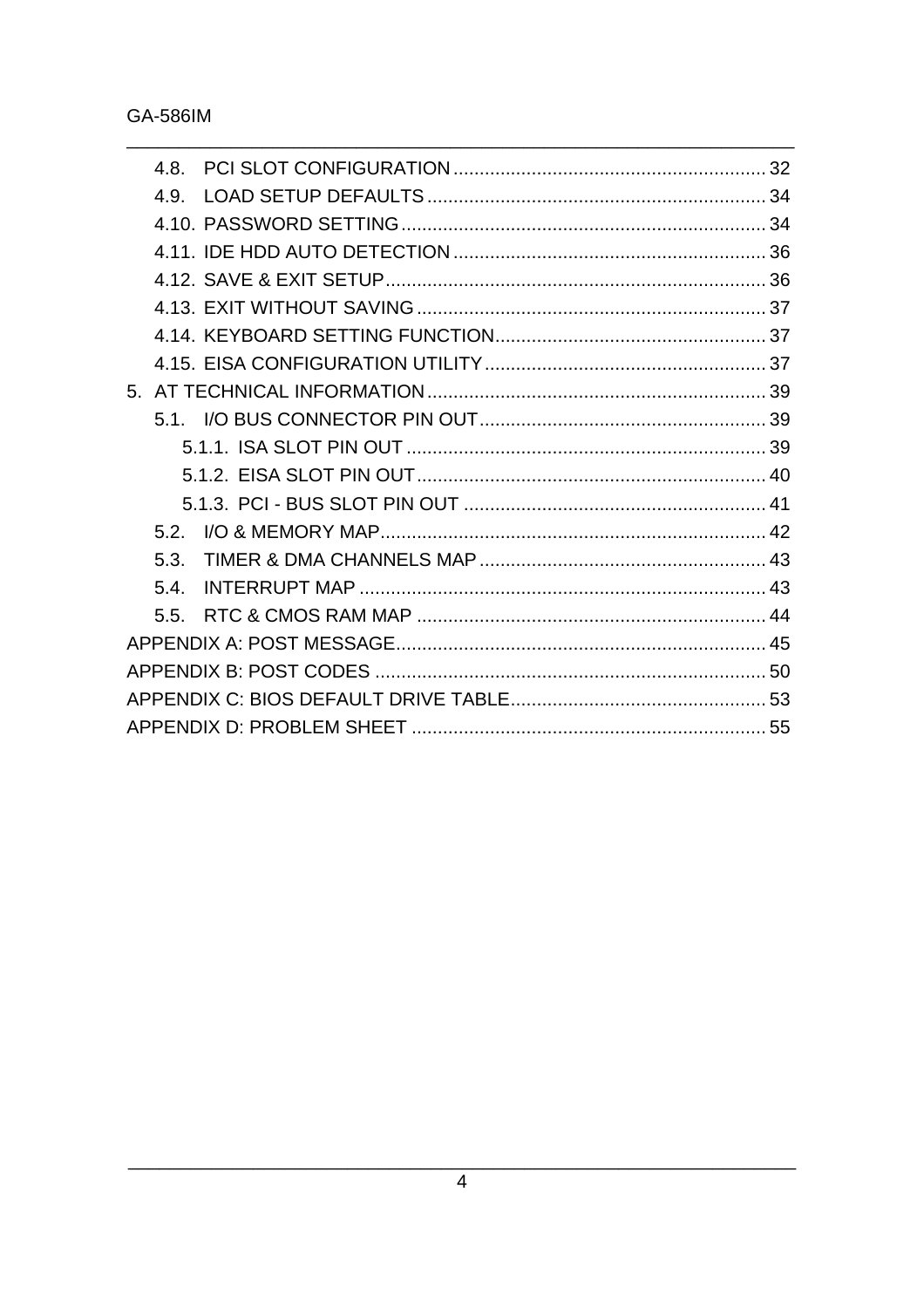# **1 INTRODUCTION**

#### **1.1 PREFACE**

Welcome to use the GA - 586IM motherboard. The motherboard is a 256 / 512 KB CACHE PENTIUM™ CPU based PC/AT compatible system with EISA bus and PCI LOCAL BUS, and has been designed to be the fastest PC/AT system. There are some new features allow you to operate the system with just the performance you want.

\_\_\_\_\_\_\_\_\_\_\_\_\_\_\_\_\_\_\_\_\_\_\_\_\_\_\_\_\_\_\_\_\_\_\_\_\_\_\_\_\_\_\_\_\_\_\_\_\_\_\_\_\_\_\_\_\_\_\_\_\_\_\_\_

This manual also explains how to install the motherboard for operation, and how to set up your CMOS CONFIGURATION with BIOS SETUP program.

### **1.2 KEY FEATURES**

- $\Box$  Pentium based PC/AT compatible mainboard with PCI EISA Bus.
- □ 3 SLAVE/MASTER PCI Bus slots, 5 EISA Bus slots.
- $\Box$  Supports Pentium/P5T running at 60/66 MHz.
- $\Box$  Supports true 64 bit CACHE and DRAM access mode.
- □ Supports 273 Pin (Socket 4) ZIF WHITE socket on board.
- $\Box$  Supports 256 / 512 KB 2nd cache memory.
- □ CPU WRITE-BACK cache operation.
- $\Box$  Supports 2 192 MB DRAM memory on board.
- □ Supports shadow RAM for BIOS & VIDEO BIOS.
- $\Box$  Supports shadow RAM cacheable function to improve performance.
- $\Box$  Supports H/W & S/W speed change function.
- □ Licensed AWARD BIOS.
- $\Box$  RTC and 8 KB EISA configuration memory.
- $\Box$  BABY AT size, 6 layers PCB.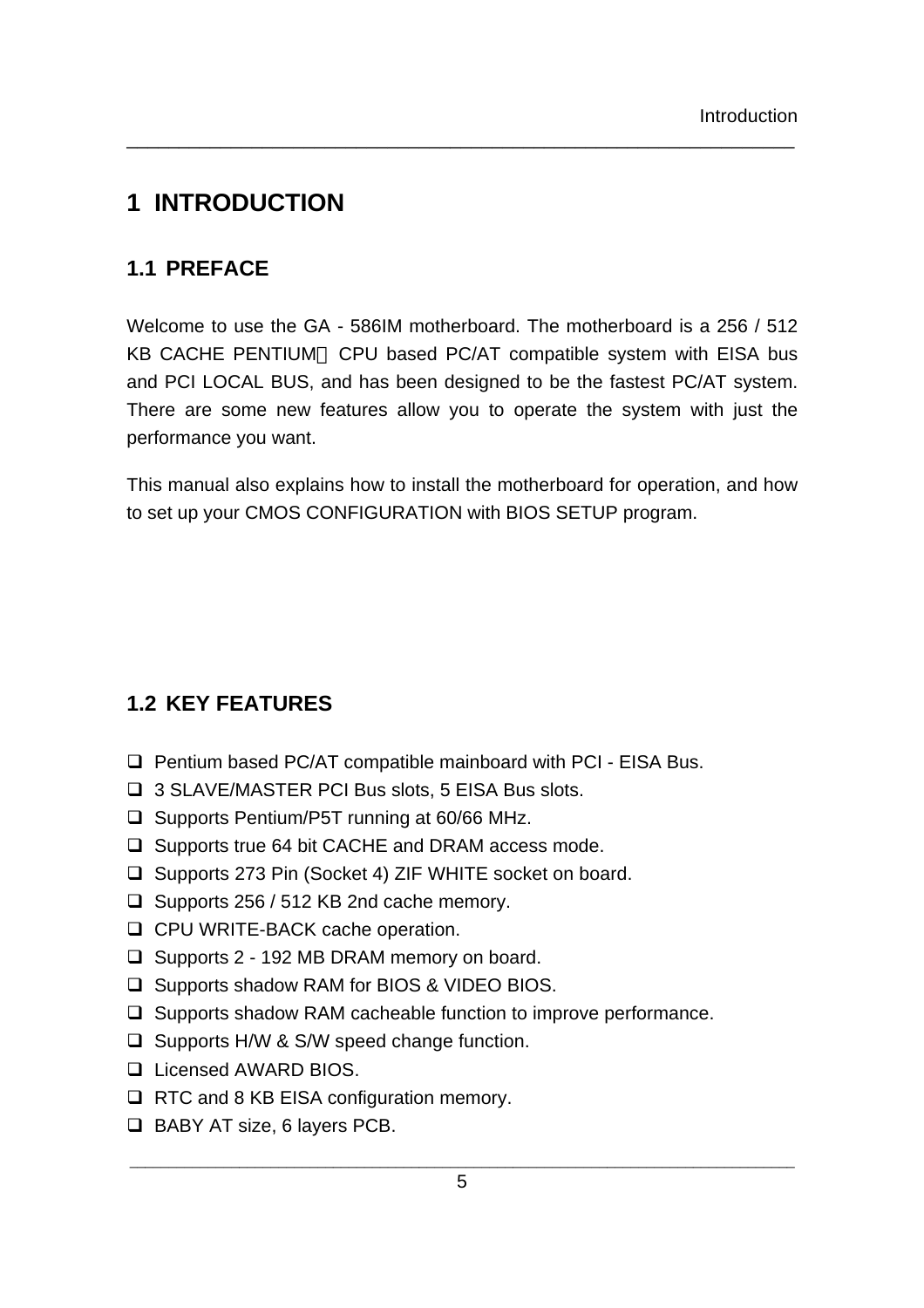#### **1.3 PERFORMANCE LIST**

The following performance data list is the testing results of some popular benchmark testing programs. These data are just referred by users, and there is no responsibility for different testing data values gotten by users.( The different H/W & S/W configuration will result in different benchmark testing results.)

- CPU : Pentium 60/66 MHz
- DRAM : 16 MB 70 ns
- CACHE SIZE : 256K
- DISPLAY : ATI MACH 32 PCI VGA
- STORAGE : GA 410 PCI Bus SCSI
- $\bullet$  O. S.  $\bullet$  : MS DOS V6.2

| <b>Testing Program</b> | Item                   | Unit        | 66 MHz     | <b>60 MHz</b> |
|------------------------|------------------------|-------------|------------|---------------|
| LandMark V1.14         | <b>CPU Speed</b>       | <b>MHz</b>  | $200+$     | $200+$        |
| LandMark V2.0          | <b>CPU Speed</b>       | <b>MHz</b>  | 384.88     | 346.50        |
|                        | FPU Speed              | <b>MHz</b>  | 1132.35    | 1019.43       |
| SI V7.0                | CPU Index              |             | 211.2      | 190.1         |
| BYTE V2.1              | <b>CPU Sieve</b>       |             | 448.36     | 403.49        |
|                        | CPU Sort               |             | 33.12      | 29.81         |
|                        | CPU Int. Math          |             | 1239724.23 | 1116158.87    |
|                        | FPU Fmath              |             | 1149044.65 | 1034650.97    |
|                        | <b>FPU Fourier</b>     |             | 15.22      | 13.70         |
| <b>BENCHMARK V7.01</b> | Processor Harmonic     |             | 28590.99   | 25722.52      |
|                        | <b>Memory Harmonic</b> |             | 7508.90    | 6758.38       |
| <b>PM V1.7</b>         | <b>MIPS</b>            | <b>MIPS</b> | 44.8       | 40.6          |
|                        | <b>DhryStone</b>       | K-Dstone/s  | 57.4       | 51.5          |
|                        | WhetStone              | K-Wstone/s  | 13148.9    | 11756.6       |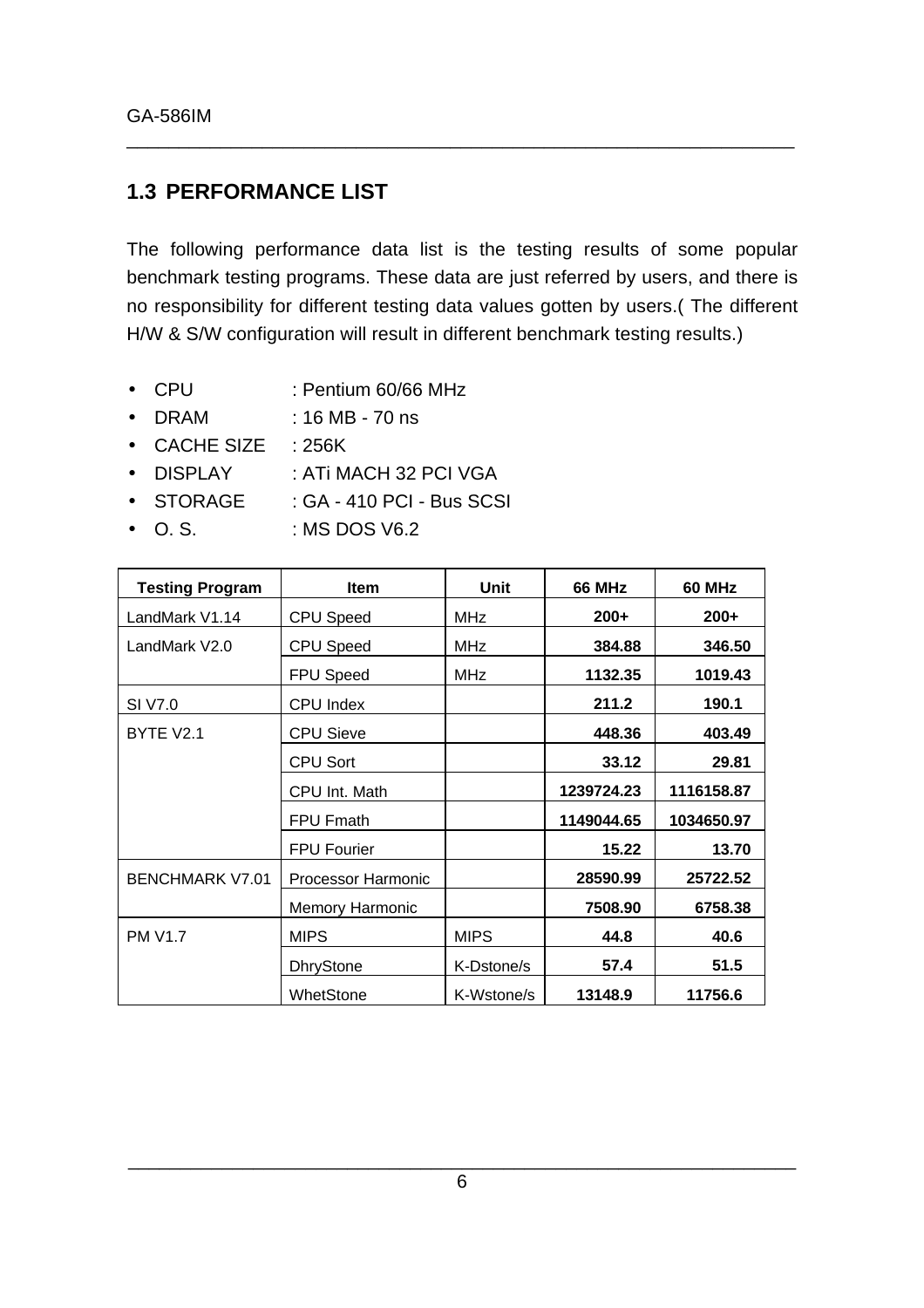#### **1.4 BLOCK DIAGRAM**

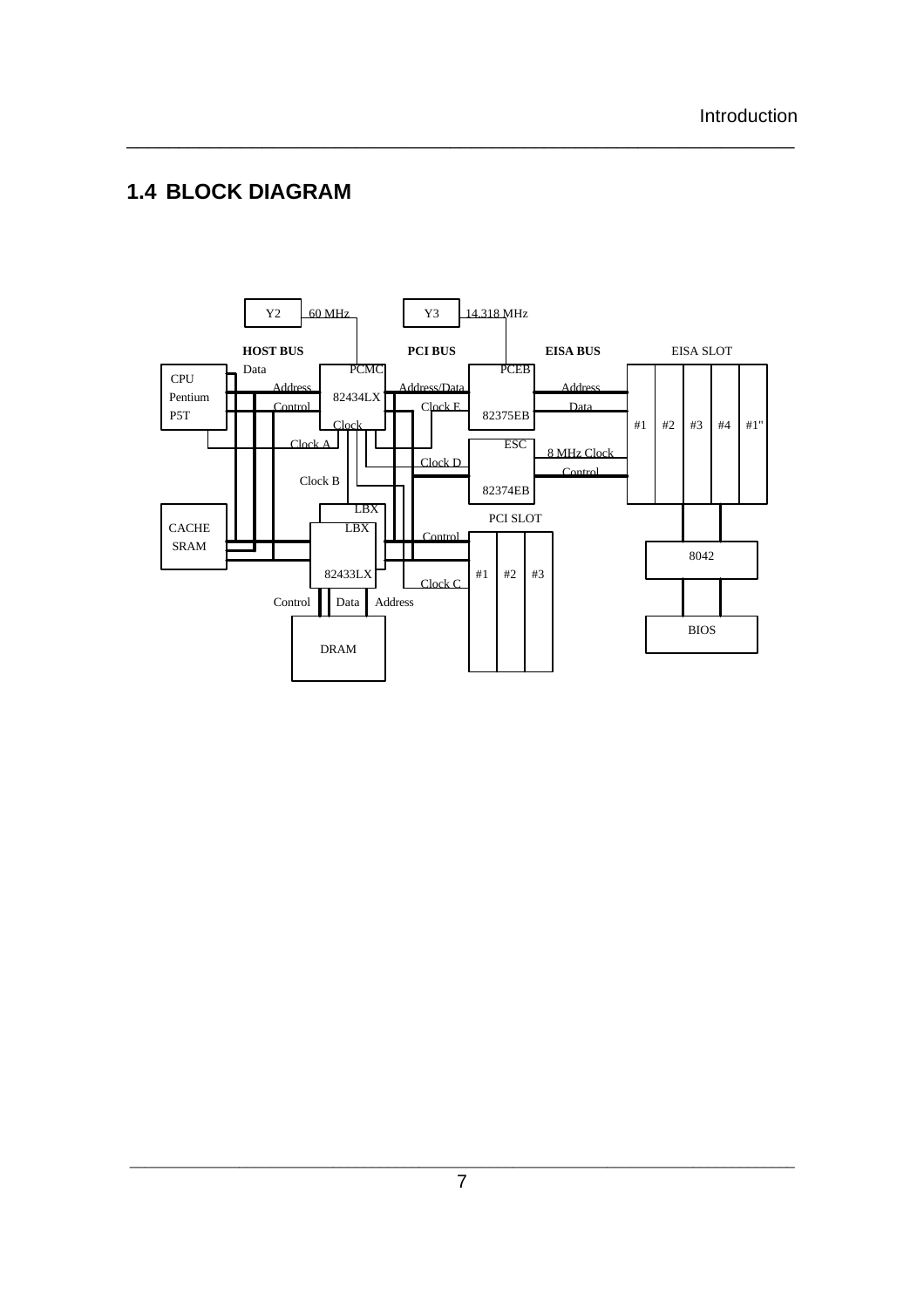#### **1.5 INTRODUCE THE PCI - BUS**

Connecting devices to a CPU local bus can dramatically increase the speed of I/O-bound peripherals with only a slight increase in cost over traditional systems. This price/performance point has created a vast market potential for local bus products. The main barrier to this market has been the lack of an accepted standard for local bus peripherals. Many mainboard and chipset manufactures developed their own local bus implementations, but they are incompatible with each other. The VL (Video Electronics Standards Association) local bus and PCI (Peripheral Component Interconnect) bus specification was created to end this confusion.

\_\_\_\_\_\_\_\_\_\_\_\_\_\_\_\_\_\_\_\_\_\_\_\_\_\_\_\_\_\_\_\_\_\_\_\_\_\_\_\_\_\_\_\_\_\_\_\_\_\_\_\_\_\_\_\_\_\_\_\_\_\_\_\_

The PCI - bus standard, under development since Jun. 1992, which is designed to bring workstation-level performance to standard PC platform. The PCI - bus removes many of the bottlenecks that have hampered PC for several years. On the PCI - bus, peripherals operate at the native speed of the computer system, thus enabling data transfer between peripherals and the system at maximum speed. This performance is critical for bandwidth-constrained devices such as video, multimedia, mass storage, and networking adapters.

PCI - bus standard provides end-users with a low-cost, extendible and portable local bus design, which will allow system and peripherals from different manufactures to work together.

- FEATURES
- $\Box$  32 bits bus transfer mode.
- **□** Bus Master or Slave access.
- $\Box$  Memory burst transfer to 132 MB/sec.
- $\Box$  33 MHz operation speed.
- $\Box$  10 device loading ability.
- $\Box$  CPU independent.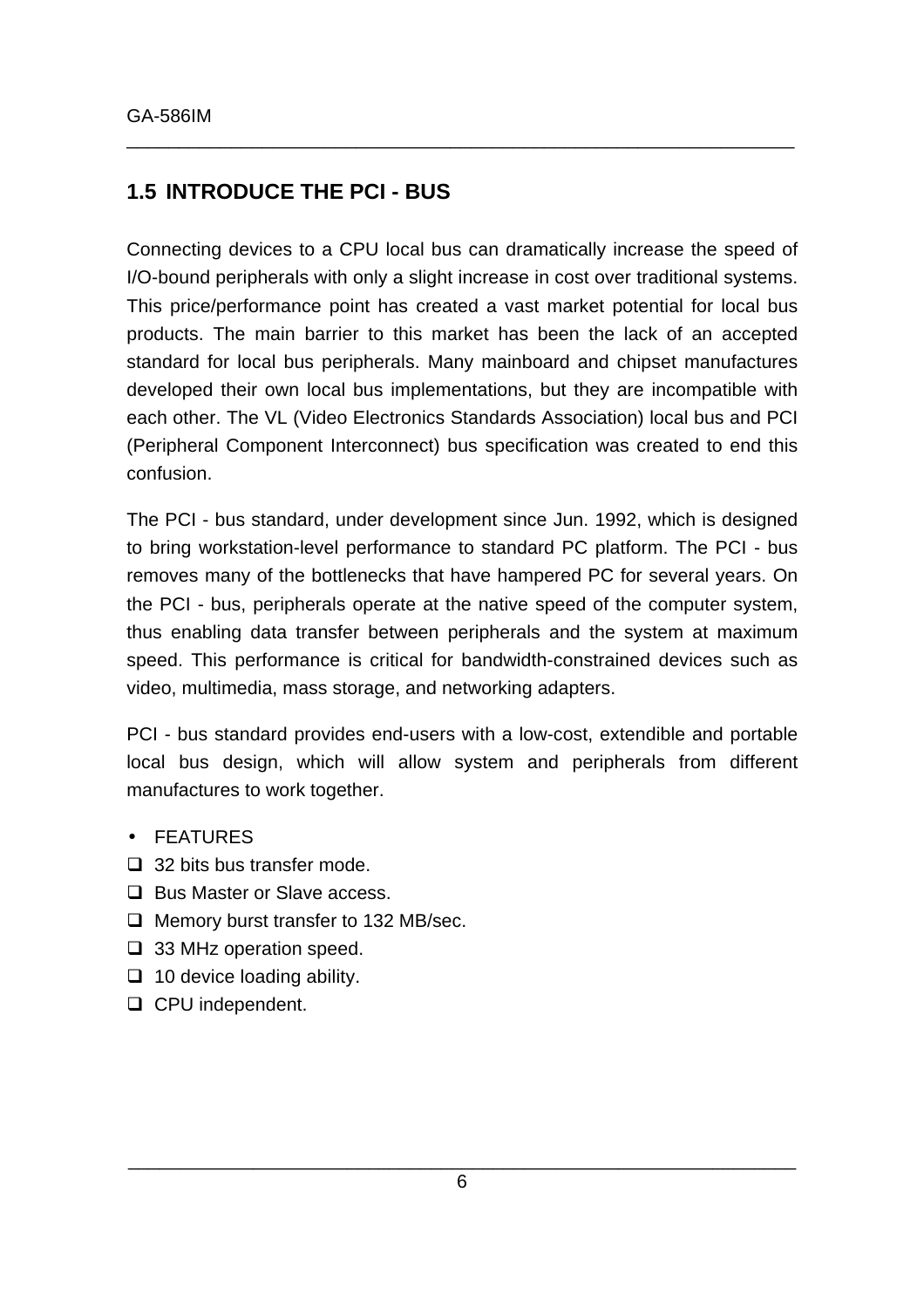# **2 SPECIFICATION**

#### **2.1 HARDWARE**

| <b>CPU</b>             | - Pentium 60 / 66 MHz, P5T.                            |  |  |
|------------------------|--------------------------------------------------------|--|--|
|                        | - 273 Pin (Socket 4) ZIF WHITE socket on board.        |  |  |
|                        | COPROCESSOR - Included in Pentium.                     |  |  |
| <b>SPEED</b>           | $-60/66$ MHz system and 30/33 PCI - Bus speed.         |  |  |
|                        | - 7.5 / 8 MHz AT Bus speed.                            |  |  |
|                        | - H / W and S / W speed switchable function (cache or  |  |  |
|                        | non-cache).                                            |  |  |
| DRAM MEMORY - 3 double | banks 72 pins SIMM MODULE sockets on<br>board.         |  |  |
|                        | - Use 1 / 2 / 4 / 8 / 16 / 32 MB 70 ns SIMM module     |  |  |
|                        | DRAM.                                                  |  |  |
|                        | - 2 - 192 MB DRAM size.                                |  |  |
|                        | - Support FAST PAGE DRAM access mode.                  |  |  |
|                        | CACHE MEMORY - 16 KB cache memory included in Pentium. |  |  |
|                        | - 256 / 512 KB 2nd cache memory on board.              |  |  |
|                        | - Support Pentium BURST Read/Write mode on 2nd         |  |  |
|                        | cache memory access.                                   |  |  |
| <b>SHADOW RAM</b>      | - Main BIOS shadow function                            |  |  |
|                        | - Video BIOS shadow function programmable.             |  |  |
|                        | - Shadow RAM cacheable function programmable.          |  |  |
| I/O BUS SLOTS          | - 3 SLAVE/MASTER PCI - Bus.                            |  |  |
|                        | - 5 EISA Bus (4 Master).                               |  |  |
| <b>DIMENSION</b>       | - BABY AT size.                                        |  |  |
| <b>2.2 SOFTWARE</b>    |                                                        |  |  |
| <b>BIOS</b>            | - Licensed AWARD BIOS.                                 |  |  |
|                        | - AT CMOS SETUP, BIOS / CHIPSET SETUP,                 |  |  |
|                        | and HARD DISK utility included.                        |  |  |
| OS.                    | - Operation with MS-DOS, WINDOWS NT, OS/2,             |  |  |

\_\_\_\_\_\_\_\_\_\_\_\_\_\_\_\_\_\_\_\_\_\_\_\_\_\_\_\_\_\_\_\_\_\_\_\_\_\_\_\_\_\_\_\_\_\_\_\_\_\_\_\_\_\_\_\_\_\_\_\_\_\_\_\_

NOVELL, SCO UNIX.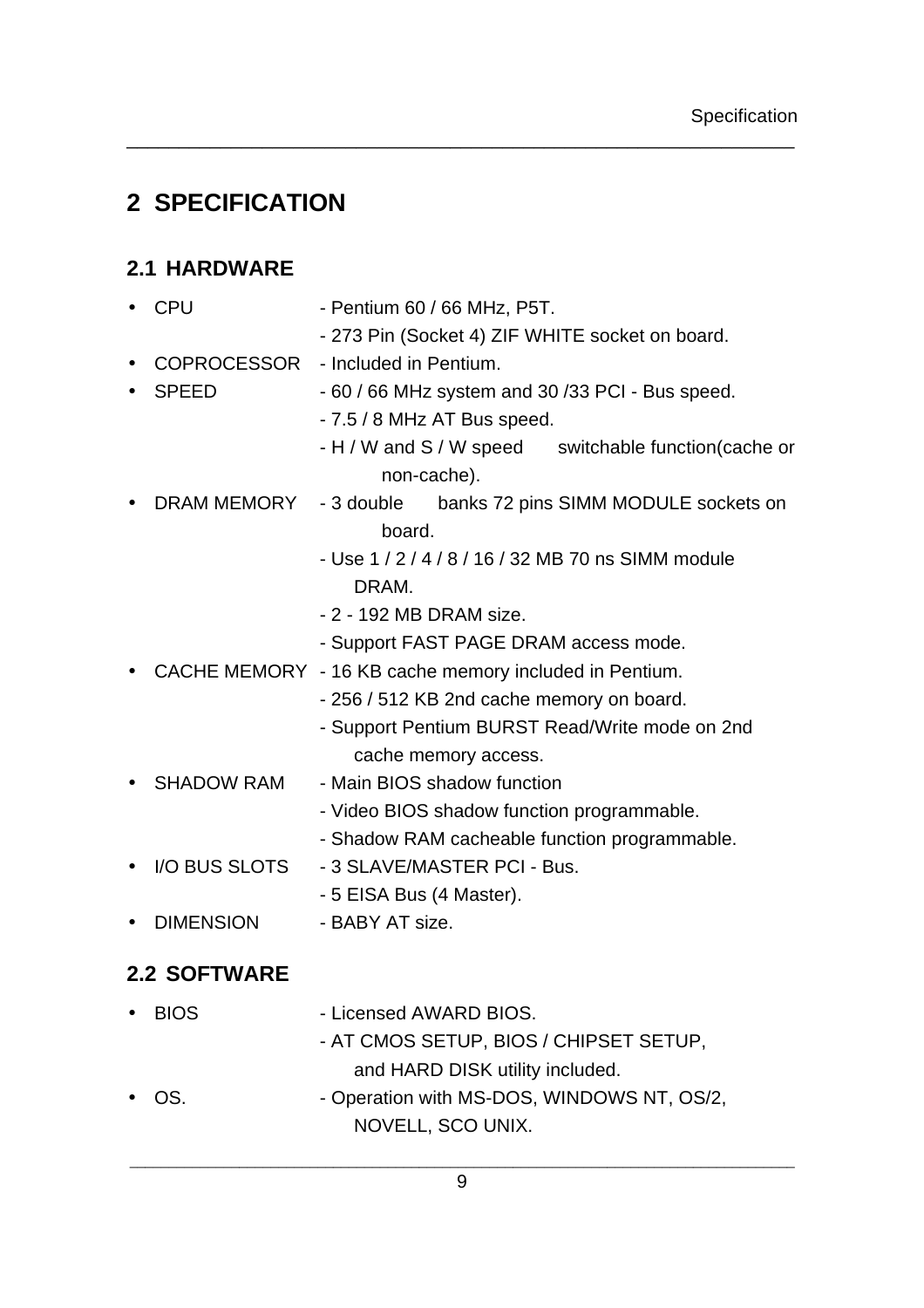#### **2.3 ENVIRONMENT**

VIBRATION - 0 to 1000 Hz ELECTRICITY - 4.9V to 5.2V

AMBIENT TEMP. - 0 to +50 C ( operating )

- RELATIVE HUM. 0 to +85% (operating )
- ALTITUDE 0 to 10,000 feet ( operating )
	-
	-
	- 5A to 7A current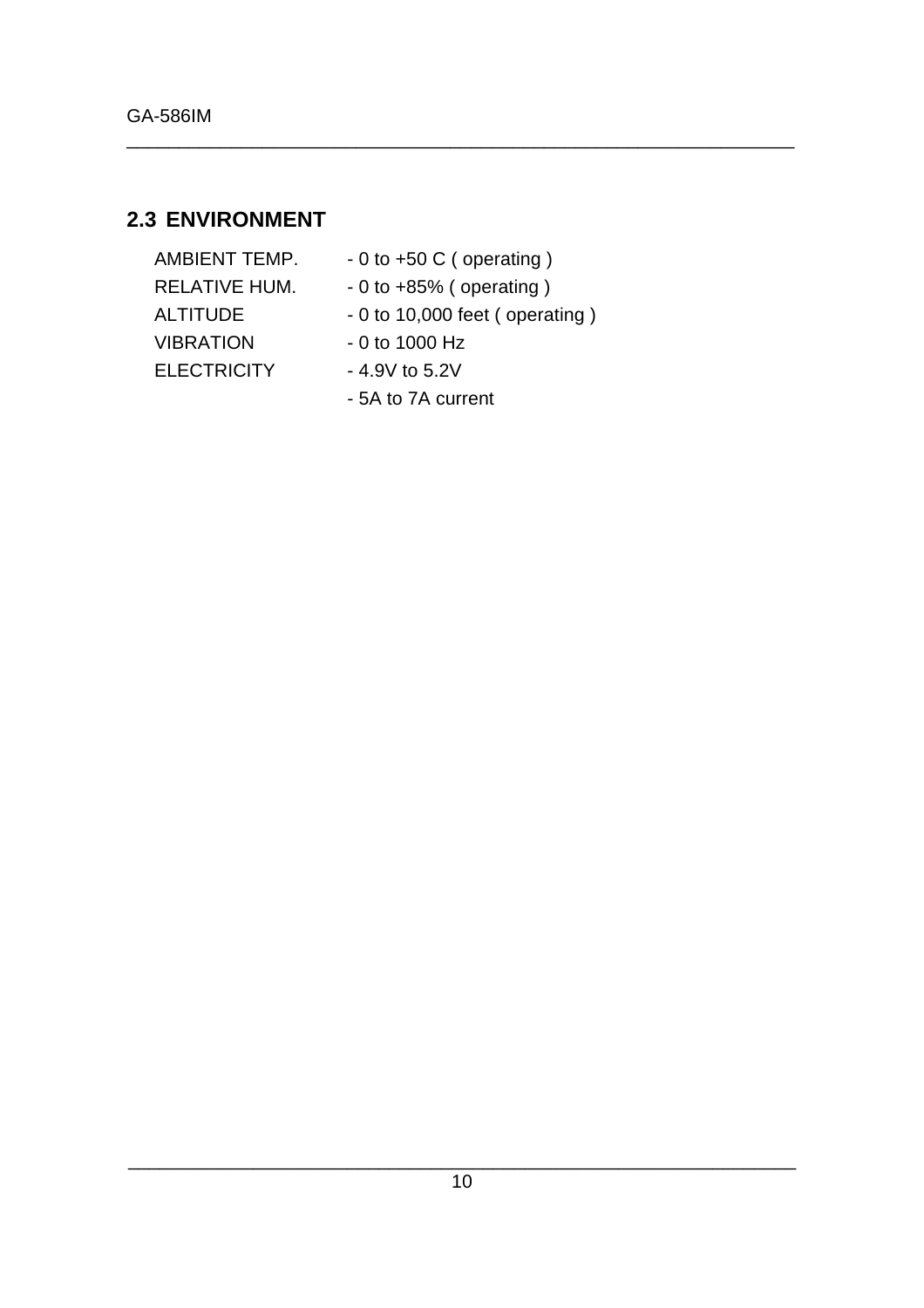# **3 HARDWARE INSTALLATION**

### **3.1 UNPACKING**

The mainboard package should contain the following:

- The GA-586IM mainboard.
- USER'S MANUAL.
- EISA CFG. diskette.

The mainboard contains sensitive electric components which can be easily damaged by static electricity, so the mainboard should be left in its original packing until it is installed.

\_\_\_\_\_\_\_\_\_\_\_\_\_\_\_\_\_\_\_\_\_\_\_\_\_\_\_\_\_\_\_\_\_\_\_\_\_\_\_\_\_\_\_\_\_\_\_\_\_\_\_\_\_\_\_\_\_\_\_\_\_\_\_\_

Unpacking and installation should be done on a grounded anti-static mat. The operator should be wearing an anti static wristband, grounded at the same point as the anti-static mat.

Inspect the mainboard carton for obvious damage. Shipping and handling may cause damage to your board. Be sure there are no shipping and handling damages on the board before proceeding.

After opening the mainboard carton, extract the system board and place it only on a grounded anti-static surface component side up. Again inspect the board for damage. Press down on all of the socket IC's to make sure that they are properly seated. Do this only on with the board placed on a firm flat surface.

#### **M DO NOT APPLY POWER TO THE BOARD IF IT HAS BEEN DAMAGED.**

You are now ready to install your maniboard. The mounting hole pattern on the mainboard matches the IBM-AT system board. It is assumed that the chassis is designed for a standard IBM XT/AT mainboard mounting.

Place the chassis on the anti-static mat and remove the cover. Take the plastic clips, Nylon stand-off and screws for mounting the system board, and keep them separate.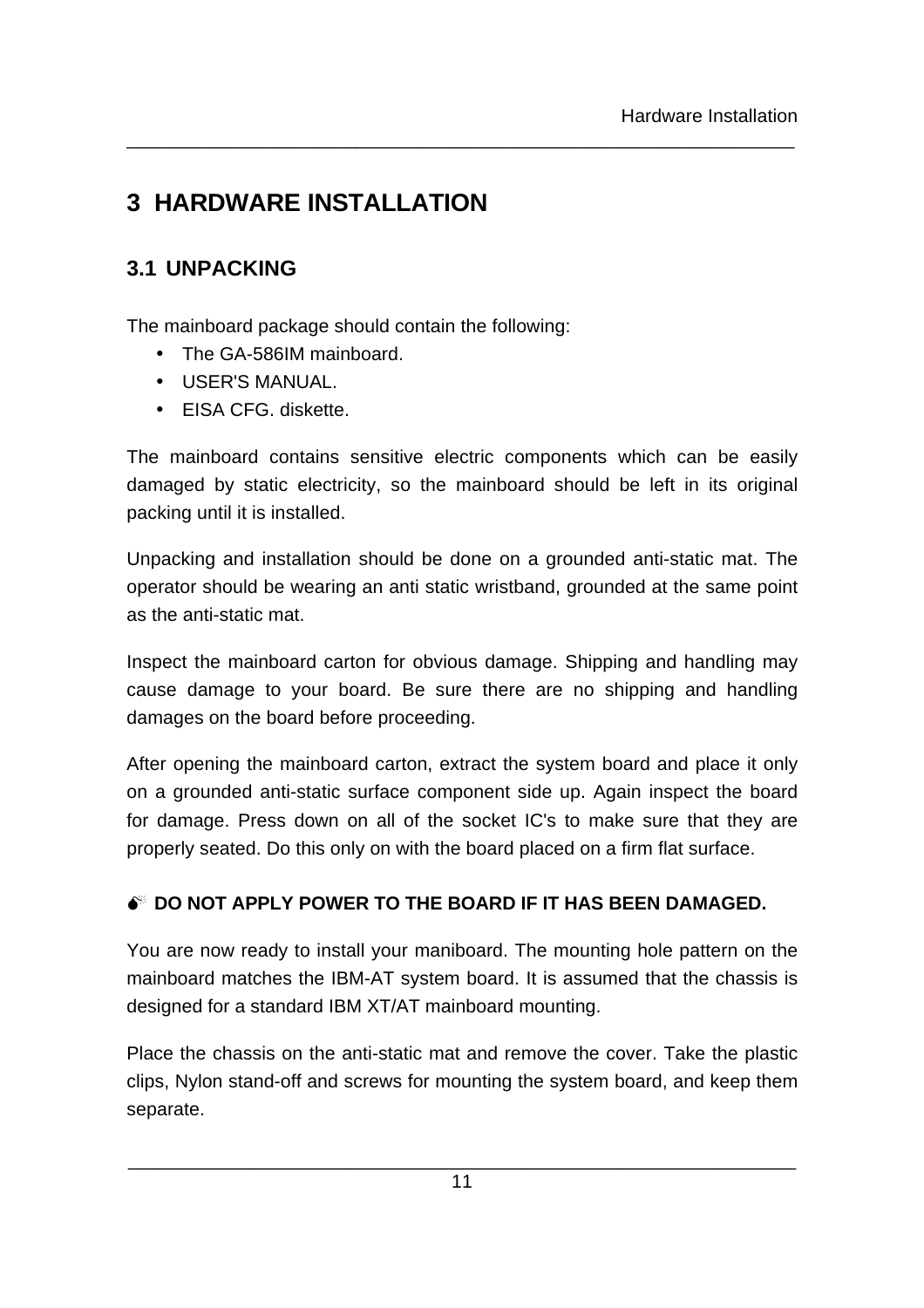#### **3.2 MAINBOARD LAYOUT**

Version 1:



\_\_\_\_\_\_\_\_\_\_\_\_\_\_\_\_\_\_\_\_\_\_\_\_\_\_\_\_\_\_\_\_\_\_\_\_\_\_\_\_\_\_\_\_\_\_\_\_\_\_\_\_\_\_\_\_\_\_\_\_\_\_\_\_

Version 2

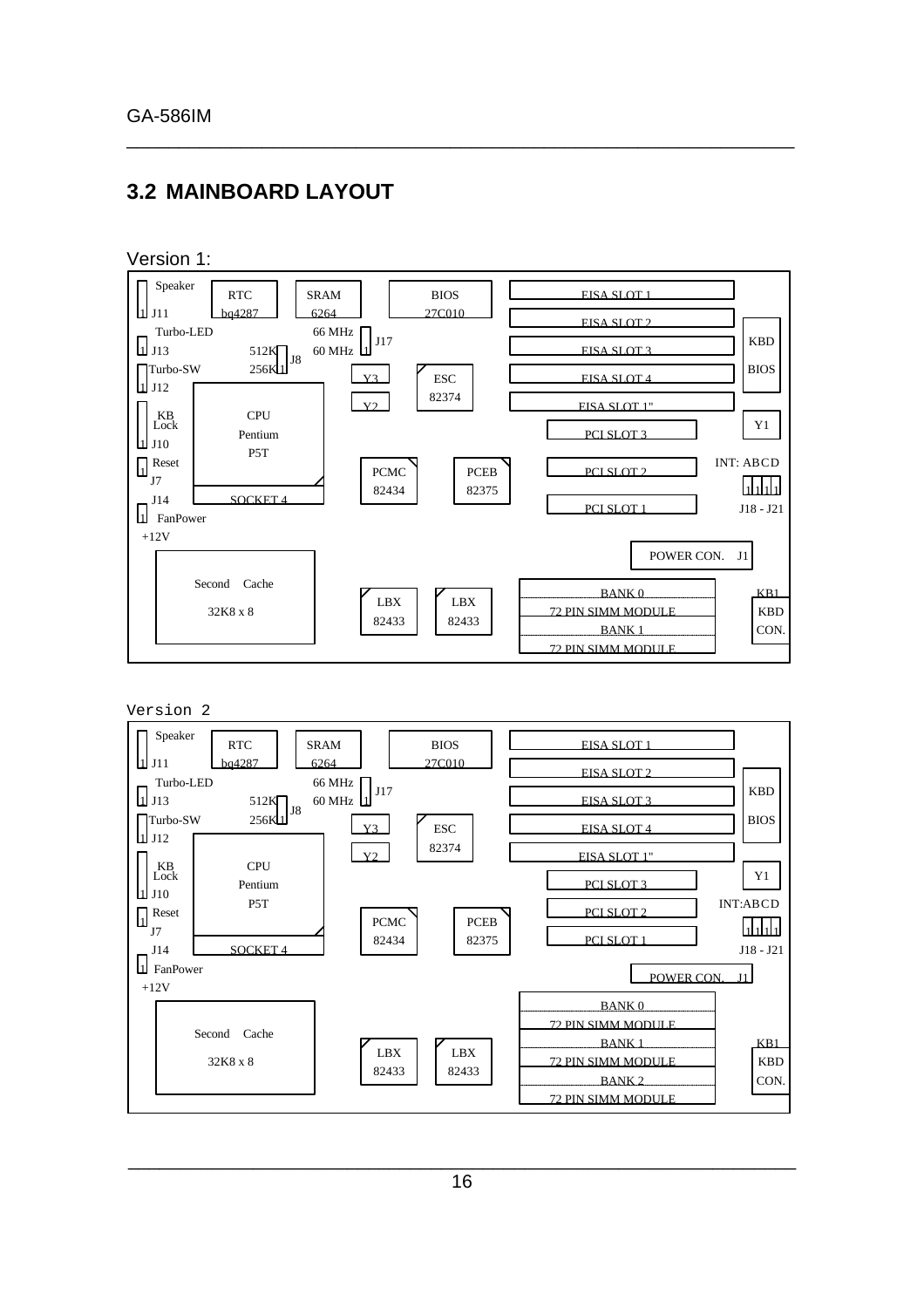### **3.3 QUICK REFERENCE FOR JUMPERS & CONNECTORS**

- ♦ J1: Power Connector
	- 1 Power Good Signal
	- 2,10,11,12 VCC (+5V)  $3 +12V$ 4 -12V
	- 5,6,7,8 GND
	- 9 -5V
- J7: Reset Connector "Open" for normal operation "Close" for hardware reset system
- J8: 2nd Cache Size Selection "Close" pin 1-2 for 256 KB cache size "Close" pin 2-3 for 512 KB cache size
- If J10: Power LED and KeyLock Connector
	- 1 LED anode (+)
	- 2 NC
	- 3 LED cathode (-)
	- 4 KeyLock
	- 5 GND
- J11: Speaker Connector
	- 1 Data 2 NC 3 GND 4 VCC (+5V)
- J12: Turbo Switch Connector
	- "Close" pin 2-3 for high speed
	- "Close: pin 1-2 for low speed (Non-cache)
- If J13: Turbo LED Connector
	- 1 LED cathode (-)
	- 2 LED anode (+)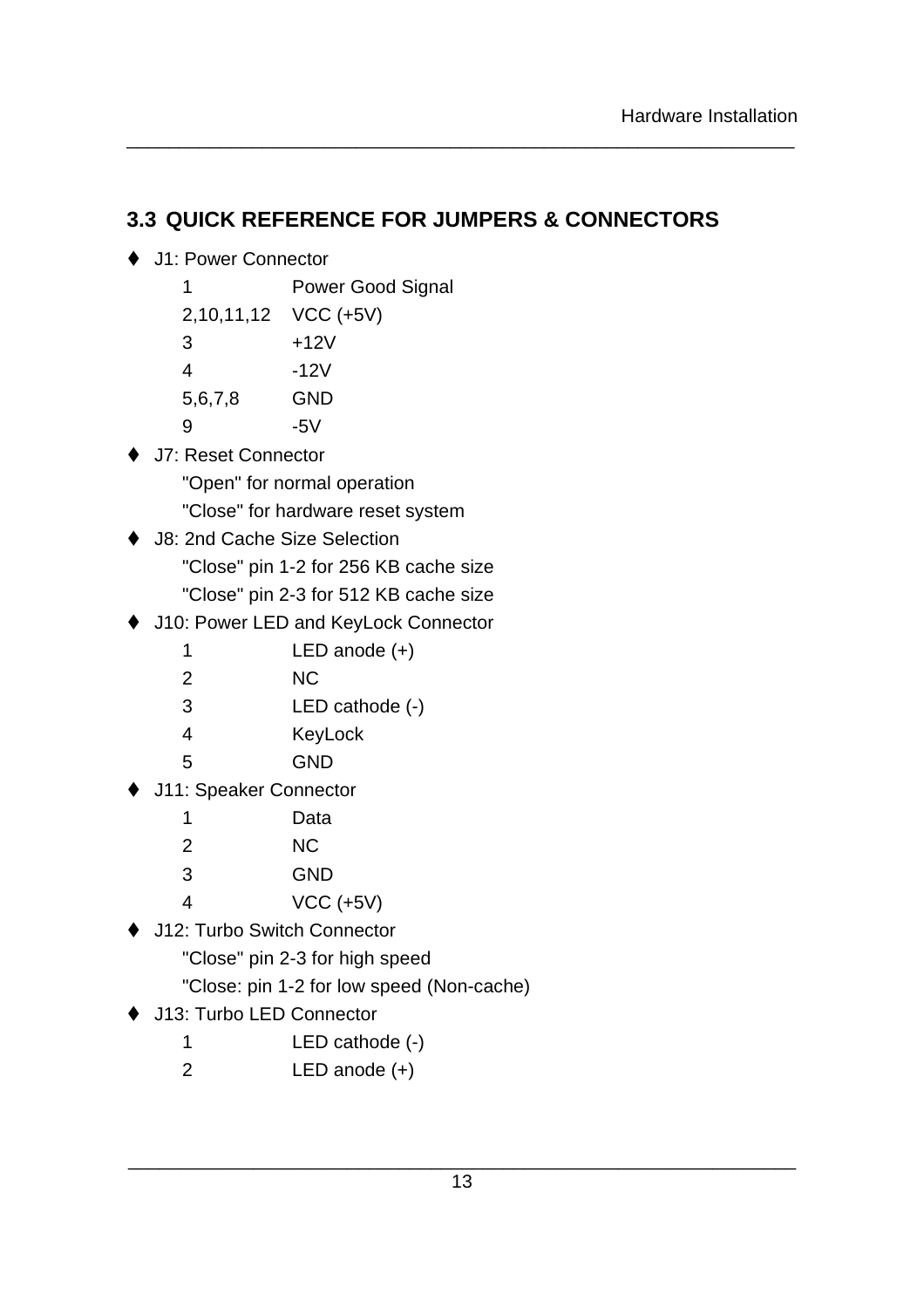- ♦ J14: CPU Cooling Fan Power Connector
	- $1 +12V$
	- 2 GND
- ♦ J17: System Speed Selection "Close" pin 1-2 for 60 MHz system speed "Close" pin 2-3 for 66 MHz system speed
- J18 J21: PCI Device Interrupt (IRQ) Selection "Close" J18 enable PCI INT-A connect to ISA IRQ-9 "Close" J19 enable PCI INT-B connect to ISA IRQ-10 "Close" J20 enable PCI INT-C connect to ISA IRQ-11 "Close" J21 enable PCI INT-D connect to ISA IRQ-14

#### **3.4 DRAM INSTALLATION**

The mainboard can be installed with  $1 / 2 / 4 / 8 / 16 / 32$  MB 72 pins SIMM module DRAM, and the DRAM speed must be 70 ns. The DRAM memory system on mainboard consists of bank 0, 1 & bank 2. The DRAM of any bank can be installed first. Each bank consist of 2 pcs, 72 pins SIMM module DRAM. Because the 72 pins SIMM module is 32 bits width, using 2 pcs which can match a 64 bits system. The total memory size is 2 - 192 MB, and various configuration of DRAM types in the following TABLE are available:

| <b>Size</b>  | Bnak 0            | Bank 1            | Bank 2            |
|--------------|-------------------|-------------------|-------------------|
| 2 MB         | $1$ MB $\times$ 2 | None              | None              |
| 4 MB         | $1 MB \times 2$   | $1$ MB $\times$ 2 | None              |
| 4 MB         | $2MB \times 2$    | None              | None              |
| 6 MB         | $1$ MB $\times$ 2 | $1$ MB $\times$ 2 | $1$ MB $\times$ 2 |
| 8 MB         | $2MB \times 2$    | $2MB \times 2$    | None              |
| 8 MB         | $4 MB \times 2$   | None              | None              |
| <b>12 MB</b> | $2 MB \times 2$   | $2MB \times 2$    | $2 MB \times 2$   |
| <b>12 MB</b> | $4 MB \times 2$   | $2MB \times 2$    | None              |
| 16 MB        | 4 MB x 2          | $2 MB \times 2$   | $2 MB \times 2$   |
| 16 MB        | $4 MB \times 2$   | 4 MB x 2          | None              |
| 16 MB        | 8 MB x 2          | None              | <b>None</b>       |
| 20 MB        | 4 MB x 2          | 4 MB x 2          | $2 MB \times 2$   |
| 20 MB        | 8 MB x 2          | $2MB \times 2$    | None              |
| 24 MB        | 4 MB x 2          | 4 MB x 2          | 4 MB x 2          |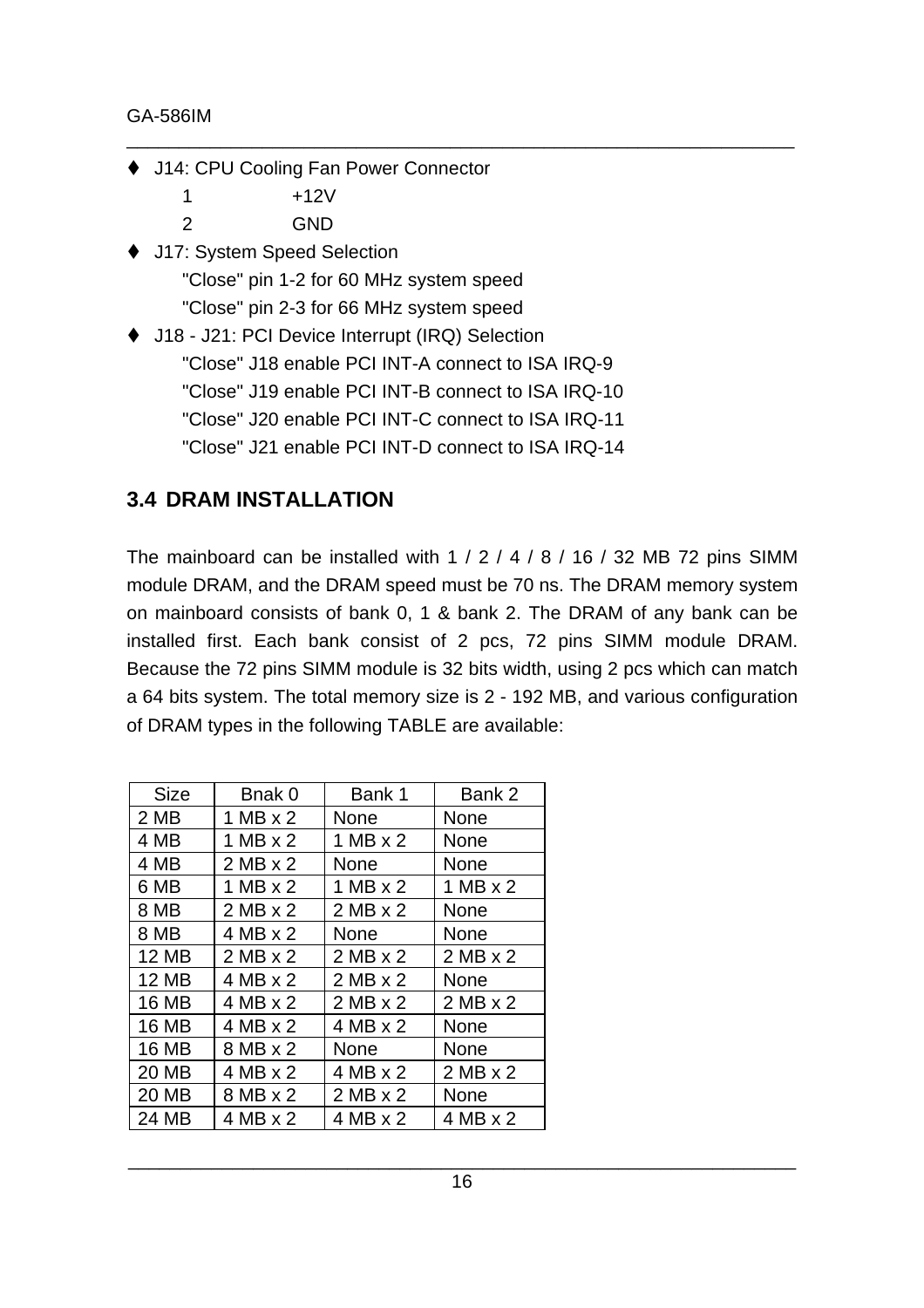| 24 MB  | 8 MB x 2  | $2 MB \times 2$ | $2 MB \times 2$ |
|--------|-----------|-----------------|-----------------|
| 24 MB  | 8 MB x 2  | $4 MB \times 2$ | None            |
| 32 MB  | 16 MB x 2 | <b>None</b>     | None            |
| 32 MB  | 8 MB x 2  | 8 MB x 2        | None            |
| 32 MB  | 8 MB x 2  | 4 MB x 2        | 4 MB x 2        |
| 48 MB  | 16 MB x 2 | 8 MB x 2        | None            |
| 48 MB  | 16 MB x 2 | 4 MB x2         | 4 MB x 2        |
| 48 MB  | 8 MB x 2  | 8 MB x 2        | 8 MB x 2        |
| 64 MB  | 32 MB x 2 | <b>None</b>     | None            |
| 64 MB  | 16 MB x 2 | 16 MB x 2       | <b>None</b>     |
| 64 MB  | 16 MB x 2 | 8 MB x 2        | 8 MB x 2        |
| 96 MB  | 32 MB x 2 | 16 MB x 2       | <b>None</b>     |
| 96 MB  | 32 MB x 2 | 8 MB x 2        | 8 MB x 2        |
| 96 MB  | 16 MB x 2 | 16 MB x 2       | 16 MB x 2       |
| 128 MB | 32 MB x 2 | 32 MB x 2       | None            |
| 128 MB | 32 MB x 2 | 16 MB x 2       | 16 MB x 2       |
| 192 MB | 32 MB x 2 | 32 MB x 2       | 32 MB x 2       |

The DRAM installation position refer to Figure 3.1, and notice the PIN-1 of SIMM module must match with the PIN-1 of SIMM socket when the DRAM SIMM module is installed.

Insert the DRAM SIMM module into the SIMM socket at 45 degree angle. If there is a wrong direction of PIN-1, the DRAM SIMM module couldn't be inserted into socket completely. After completely insert SIMM module into socket, then press the SIMM module in vertical direction until the left and right metal holders can keep the SIMM module standing up con-firmly.

#### **3.5 SRAM INSTALLATION AND JUMPERS SETUP**

The cache memory system consists of SRAM, the SRAM type is 32Kx8-15/20 ns, 64Kx8-15/20 ns or 128Kx8-15/20 ns.

The mainboard can be installed 256 KB or 512 KB cache memory when using 32Kx8 or 64Kx8 (128Kx8) type DATA SRAM separately. Please refer to the following table to install cache memory system :

| SIZF   | <b>TYPF</b>           |       |
|--------|-----------------------|-------|
| 256 KB | 32 K x 8              | 1 - 2 |
| 512 KB | 64 K x 8 or 128 K x 8 | 2 - 3 |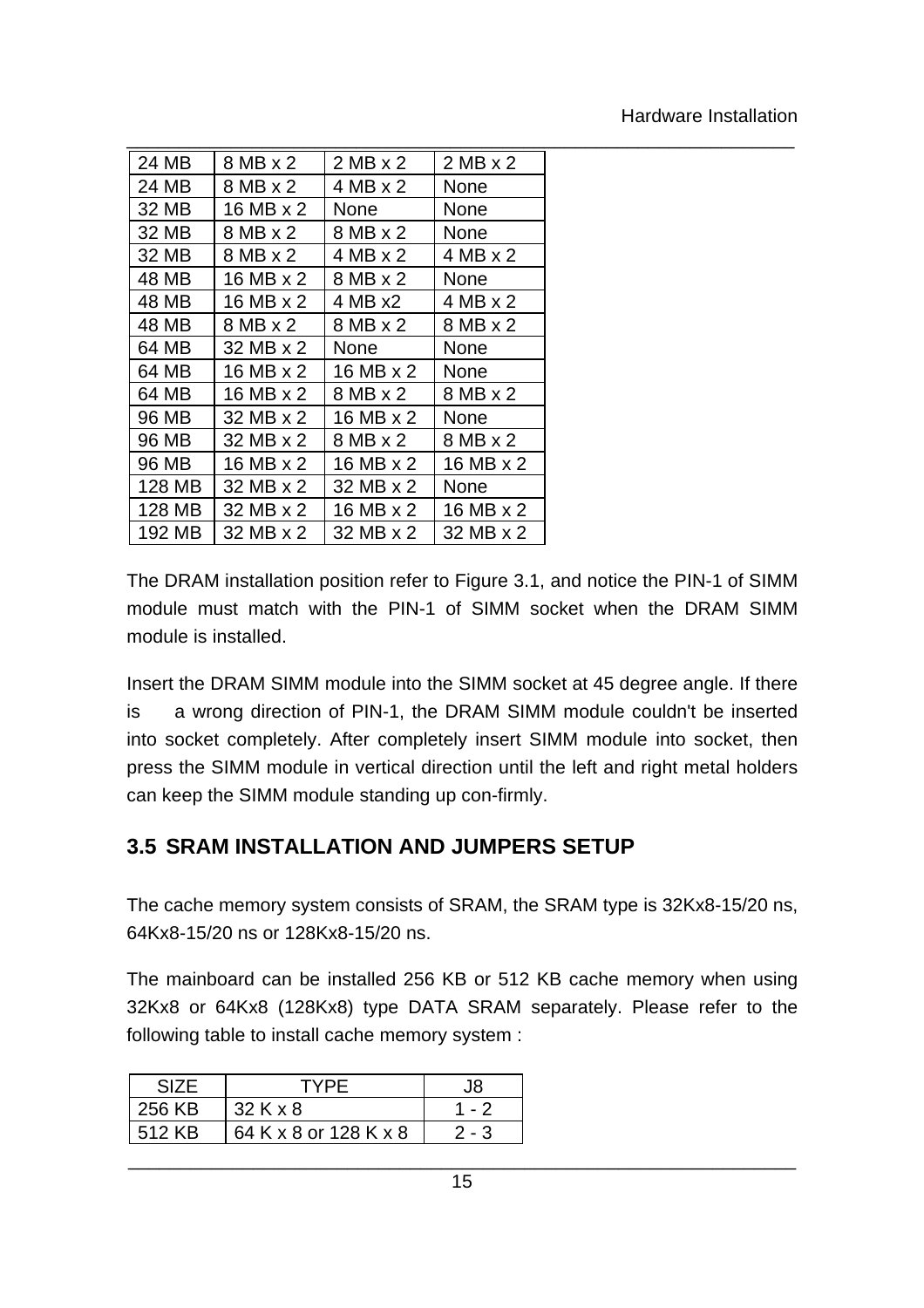GA-586IM

Because there are not standard IC's coding number of SRAM, refer to the following table to identify the SRAM component:

\_\_\_\_\_\_\_\_\_\_\_\_\_\_\_\_\_\_\_\_\_\_\_\_\_\_\_\_\_\_\_\_\_\_\_\_\_\_\_\_\_\_\_\_\_\_\_\_\_\_\_\_\_\_\_\_\_\_\_\_\_\_\_\_

| 32 K x 8       | 64 K x 8       | $128$ K x 8     |
|----------------|----------------|-----------------|
| W24257AK-15/20 | W24512AK-15/20 | W241024AK-15/20 |
| UM61256-15/20  | AS7C512-15/20  | AS7C1024-15/20  |
| AS7C256-15/20  |                |                 |
| CY7C199-20     |                |                 |
| MCM6206-20     |                |                 |
| KM68257BP-20   |                |                 |
| TC555328P-20   |                |                 |

### **3.6 CPU INSTALLATION AND JUMPERS SETUP**

The system's speed depends on the frequency of CLOCK GENERATOR. The user can change the JUMPER (J17) selection to set up the system speed to 60 MHz or 66 MHz for 60 or 66 MHz PENTIUM CPU.

The mainboard can use PENTIUM or P5T CPU, and the CPU speed must match with the frequency of CLOCK GEN. It will cause system hanging up if the CLOCK GEN.'S frequency is higher than CPU's.

| .117    | <b>CPU Type</b> | CLK. GEN. Speed | CPU Speed  |
|---------|-----------------|-----------------|------------|
| $1 - 2$ | PENTIUM - 60    | 60 MHz          | 60 MHz     |
| $2 - 3$ | l PENTIUM - 66  | 66.667 MHz      | 66.667 MHz |

- $\bullet^*$  The CPU is a sensitive electric component and it can be easily damaged **by static electricity, so users must keep it away from metal surface when the CPU is installed onto mainboard.**
- $\bullet^*$  When the user installs the CPU on socket, please notice the PIN 1 of **CPU is in the same corner as the PIN 1 of socket!**
- $\bullet^*$  Before the CPU is installed, the mainboard must be placed on a flat **plane in order to avoid being broken by the pressure of CPU installation.**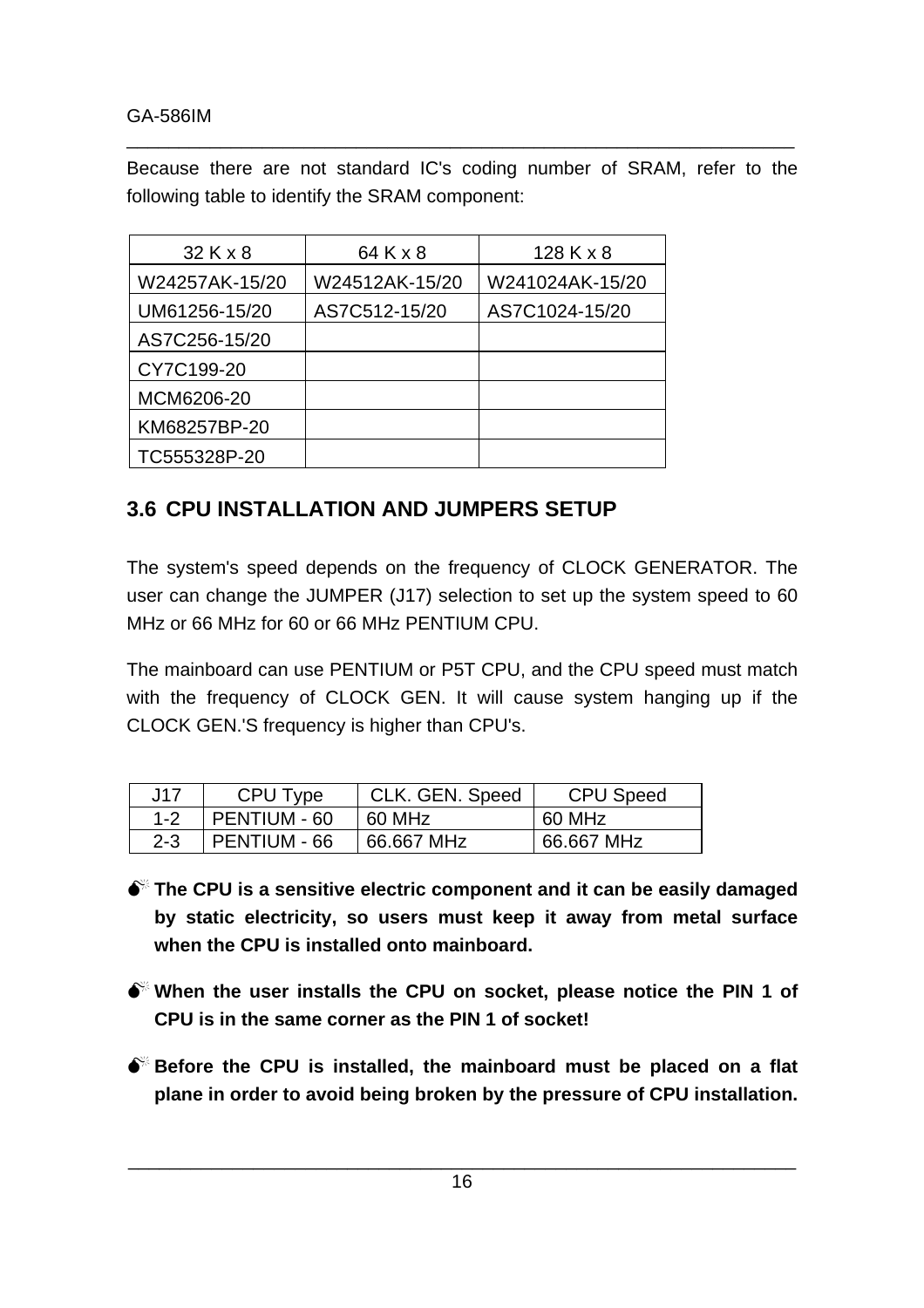### **3.7 CMOS RTC & EISA CFG CMOS SRAM**

There're RTC & CMOS SRAM on board, they have a power supply from internal battery to keep the DATA inviolate & effective. The RTC is a REAL-TIME CLOCK device which provides the DATE & TIME to system. The CMOS SRAM is used for keeping the information of EISA device system configuration, so the system can automatically boot OS. every time.

\_\_\_\_\_\_\_\_\_\_\_\_\_\_\_\_\_\_\_\_\_\_\_\_\_\_\_\_\_\_\_\_\_\_\_\_\_\_\_\_\_\_\_\_\_\_\_\_\_\_\_\_\_\_\_\_\_\_\_\_\_\_\_\_

Due to the life-time of RTC internal battery is 10 years, the user can change a new RTC to replace old one after it can not work. The new one's brand and type must be same with old one.

### **3.8 SPEAKER CONNECTOR INSTALLATION**

There is always a speaker in AT system for sound purpose. The 4-Pins connector J11 is used to connect speaker. The speaker can work well in both direction of connector when it is installed to the connector J11 on mainboard.

# **3.9 POWER LED & KEY LOCK CONNECTOR INSTALLATION**

There are a system power LED lamp and a key on the panel of case. The power LED will light on when system is powered-on, and the key can lock the keyboard input or unlock it, both of them are connected to a 5 PIN connector. The connector should be installed to J10 of mainboard in correct direction.

# **3.10 TURBO SWITCH CONNECTOR INSTALLATION**

The TURBO switch on the panel is used for controlling the system speed. Some program developed on XT should be executed with a low speed system, so a high speed system needs the speed switching function to change its running speed.

Because a PENTIUM cannot accept real clock speed change when program is executed, so the mainboard uses simulation method to implement TURBO switching function. The J12 on mainboard should be connected to the TURBO switch on panel, and user can push in or pop out the TURBO switch to enable or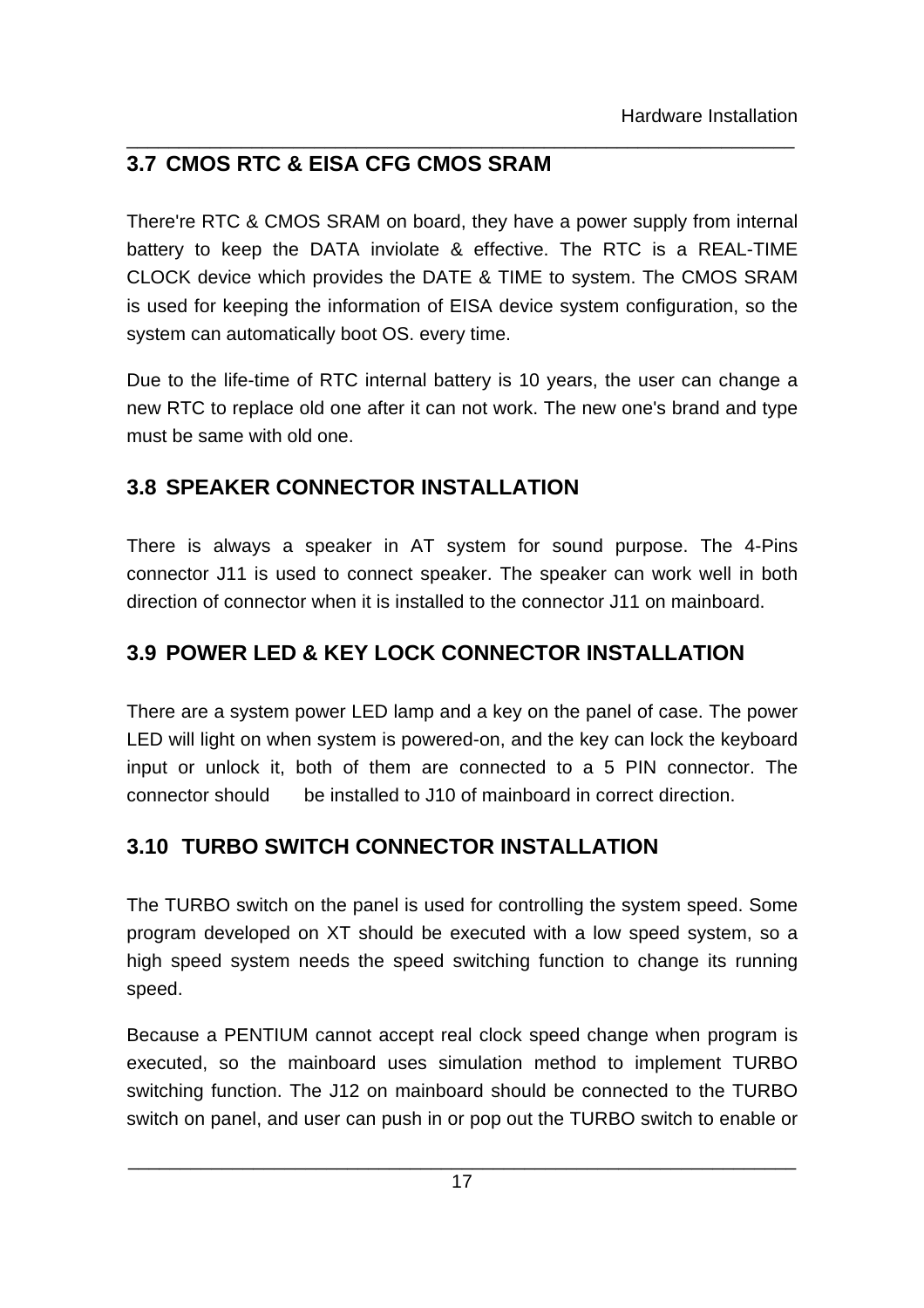disable the turbo function of system.

**F If not necessary, please don't use De-turbo mode. (always keep system in Turbo mode)**

\_\_\_\_\_\_\_\_\_\_\_\_\_\_\_\_\_\_\_\_\_\_\_\_\_\_\_\_\_\_\_\_\_\_\_\_\_\_\_\_\_\_\_\_\_\_\_\_\_\_\_\_\_\_\_\_\_\_\_\_\_\_\_\_

#### **3.11 TURBO LED CONNECTOR INSTALLATION**

The TURBO LED on panel can indicate the current speed status of system. The TURBO LED connector should be installed to J13 in correct direction.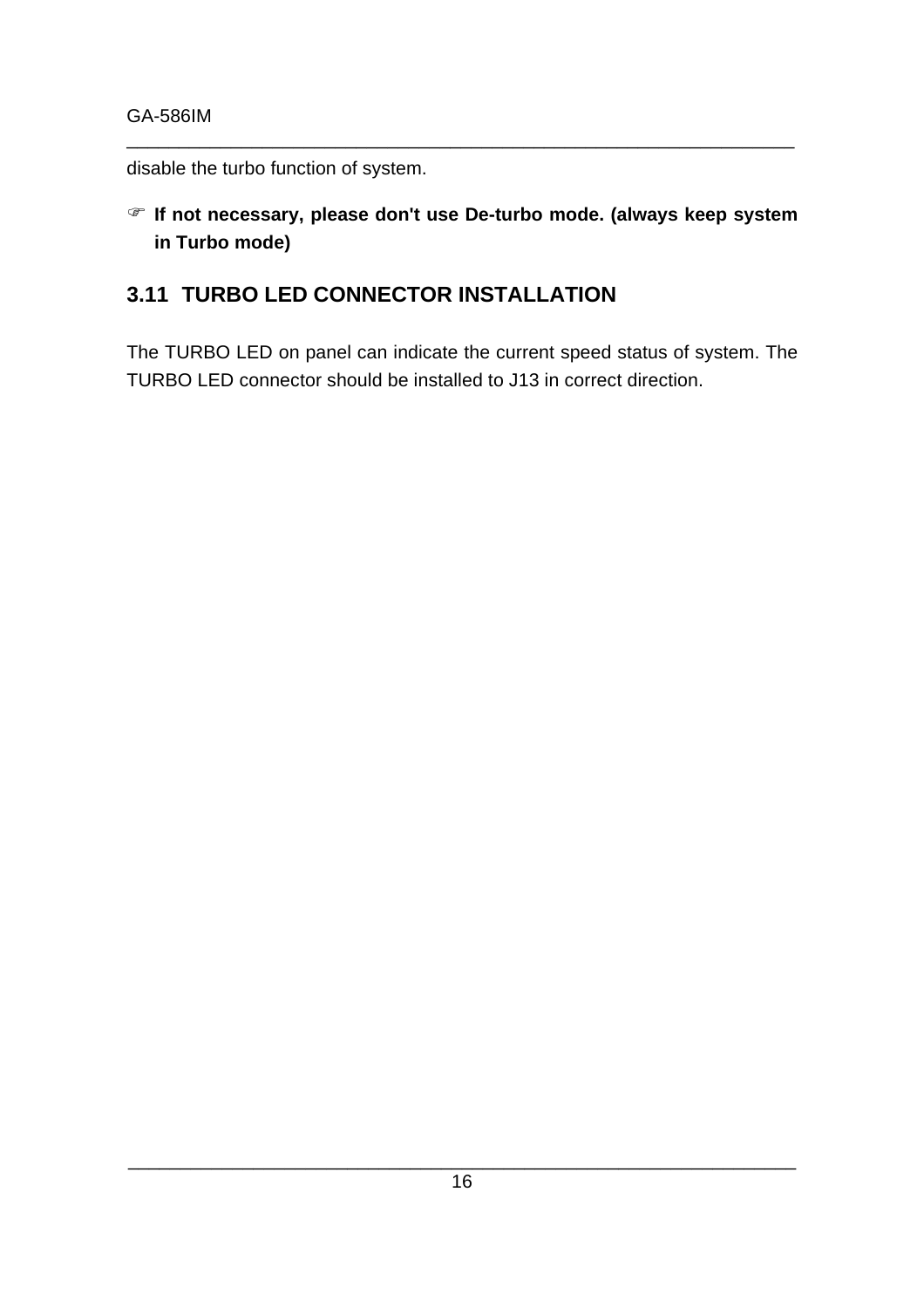#### **3.12 HARDWARE RESET SWITCH CONNECTOR INSTALLATION**

\_\_\_\_\_\_\_\_\_\_\_\_\_\_\_\_\_\_\_\_\_\_\_\_\_\_\_\_\_\_\_\_\_\_\_\_\_\_\_\_\_\_\_\_\_\_\_\_\_\_\_\_\_\_\_\_\_\_\_\_\_\_\_\_

The RESET switch on panel provides users with HARDWARE RESET function which is almost the same as power-on/off. The system will do a cold start after the RESET switch is pushed and released by user. The RESET switch is a 2 PIN connector and should be installed to J7 on mainboard.

#### **3.13 PERIPHERAL DEVICE INSTALLATION**

After the device installation and jumpers setup, the mainboard can be mounted into the case and fixed by screw. To complete the mainboard installation, the peripheral device could be installed now. The basic system needs a display interface card and a disk control interface card.

If the PCI - Bus device is to be installed in the system, any one of three PCI - Bus slots can be used no matter Slave or Master PCI - Bus device being installed.

After installing the peripheral device, the user should check everything again, and prepare to power-on the system.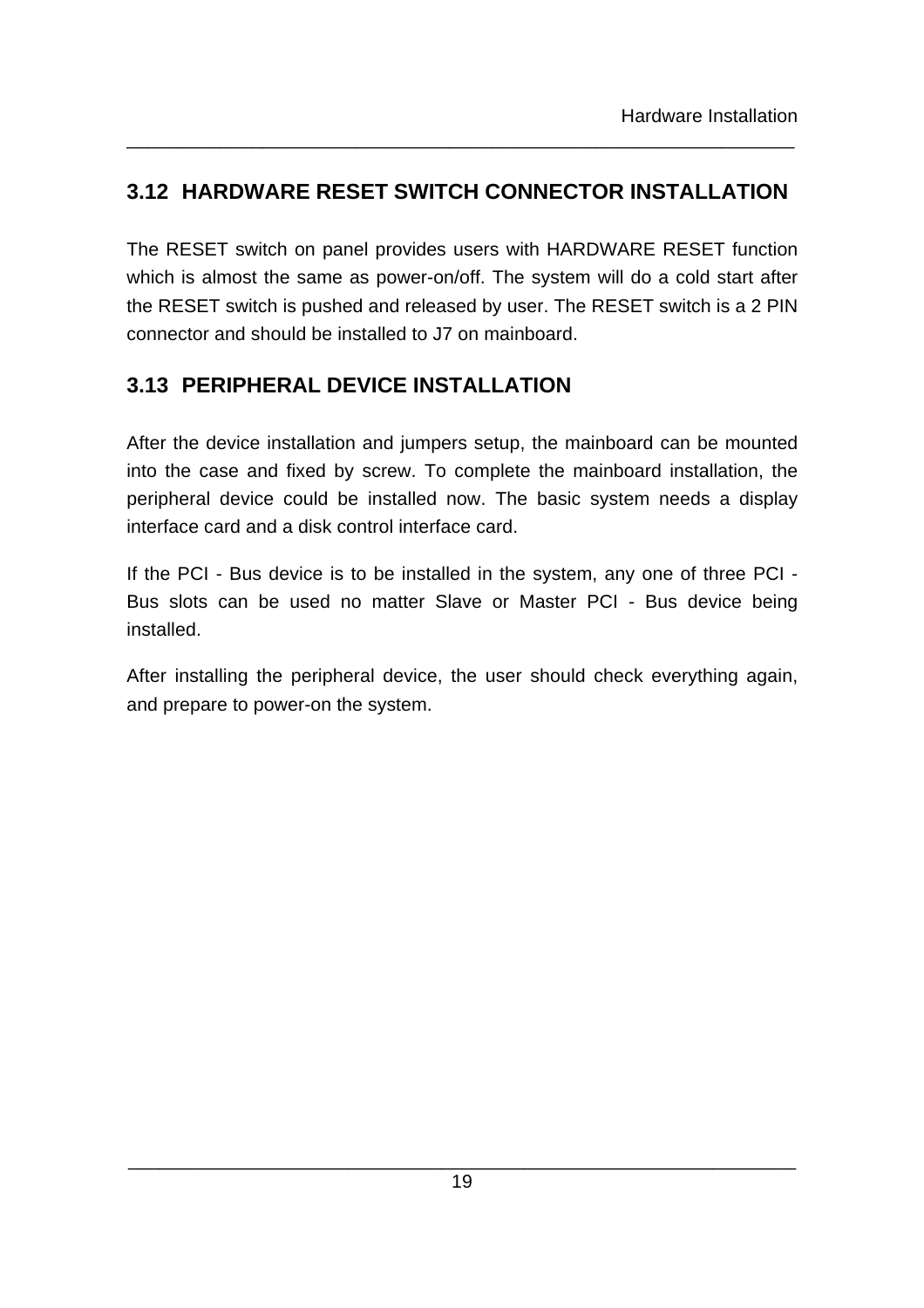# **4 BIOS CONFIGURATION**

Award's BIOS ROM has a built-in Setup program that allows users to modify the basic system configuration. This type of information is stored in battery-backed CMOS SRAM so that it retains the Setup information when the power is turned off.

\_\_\_\_\_\_\_\_\_\_\_\_\_\_\_\_\_\_\_\_\_\_\_\_\_\_\_\_\_\_\_\_\_\_\_\_\_\_\_\_\_\_\_\_\_\_\_\_\_\_\_\_\_\_\_\_\_\_\_\_\_\_\_\_\_\_\_\_\_\_\_\_\_\_\_\_\_\_

#### **4.1 ENTERING SETUP**

Power ON the computer and press <Del> immediately will allow you to enter Setup. The other way to enter Setup is to power on the computer, when the below message appears briefly at the bottom of the screen during the POST (Power On Self Test), press <Del> key or simultaneously press <Ctrl>, <Alt>, and <Esc> keys.

• TO ENTER SETUP BEFORE BOOT PRESS CTRL-ALT-ESC OR DEL **KEY** 

If the message disappears before you respond and you still wish to enter Setup, restart the system to try again by turning it OFF then ON or pressing the "RESET" bottom on the system case. You may also restart by simultaneously press <Ctrl>,<Alt>, and <Del> keys. If you do not press the keys at the correct time and the system does not boot, an error message will be displayed and you will again be asked to,

• PRESS F1 TO CONTINUE, CTRL-ALT-ESC OR DEL TO ENTER SETUP

#### **4.2 CONTROL KEYS**

| Up arrow           | Move to previous item                                    |
|--------------------|----------------------------------------------------------|
| Down arrow         | Move to next item                                        |
| Left arrow         | Move to the item in the left hand                        |
| <b>Right arrow</b> | Move to the item in the right hand                       |
| Esc key            | Main Menu - Quit and not save changes into CMOS          |
|                    | Status Page Setup Menu and Option Page Setup Menu - Exit |
|                    | current page and return to Main Menu                     |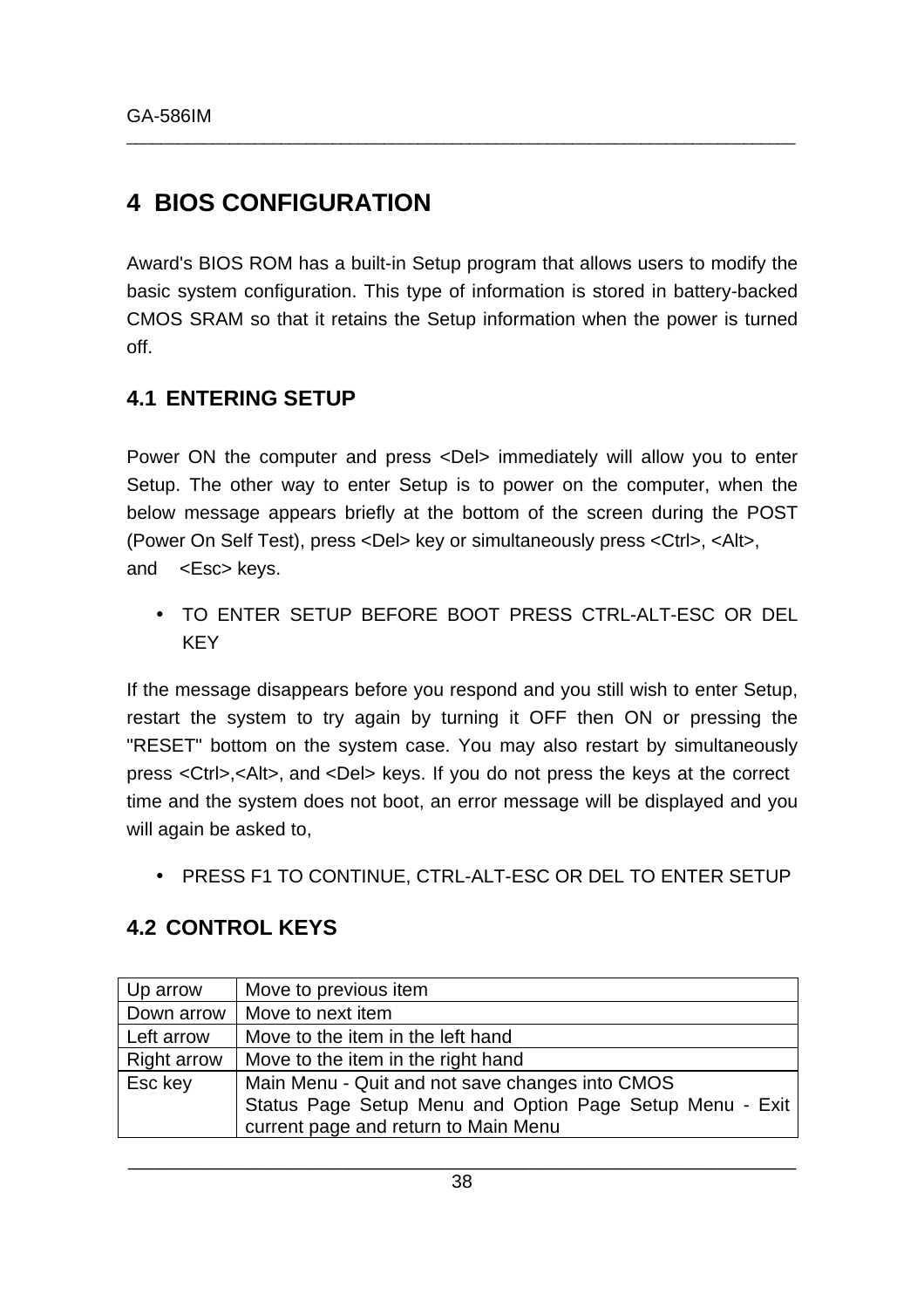| PgUp key            | Increase the numeric value or make changes                    |
|---------------------|---------------------------------------------------------------|
| PgDn key            | Decrease the numeric value or make changes                    |
| F1 key              | General help, only for Status Page Setup Menu and Option Page |
|                     | <b>Setup Menu</b>                                             |
| F <sub>2</sub> key  | Change color from total 16 colors                             |
| F <sub>3</sub> key  | Calendar, only for Status Page Setup Menu                     |
| F4 key              | Reserved                                                      |
| F <sub>5</sub> key  | Restore the previous CMOS value from CMOS, only for Option    |
|                     | Page Setup Menu                                               |
| F6 key              | Load the default CMOS value from BIOS default table, only for |
|                     | <b>Option Page Setup Menu</b>                                 |
| F7 key              | Load the default                                              |
| F <sub>8</sub> key  | Reserved                                                      |
| F <sub>9</sub> key  | Reserved                                                      |
| F <sub>10</sub> key | Save all the CMOS changes, only for Main Menu                 |

\_\_\_\_\_\_\_\_\_\_\_\_\_\_\_\_\_\_\_\_\_\_\_\_\_\_\_\_\_\_\_\_\_\_\_\_\_\_\_\_\_\_\_\_\_\_\_\_\_\_\_\_\_\_\_\_\_\_\_\_\_\_\_\_\_\_\_\_\_\_\_\_\_\_\_\_\_\_

#### **4.3 GETTING HELP**

#### **4.3.1 Main Menu**

The on-line description of the highlighted setup function is displayed at the bottom of the screen.

#### **4.3.2 Status Page Setup Menu / Option Page Setup Menu**

Press F1 to pop up a small help window that describes the appropriate keys to use and the possible selections for the highlighted item. To exit the Help Window press <Esc>.

#### **4.4 THE MAIN MENU**

Once you enter Award BIOS CMOS Setup Utility, the Main Menu (Figure 1) will appear on the screen. The Main Menu allows you to select from seven setup functions and two exit choices. Use arrow keys to select among the items and press <Enter> to accept or enter the sub-menu.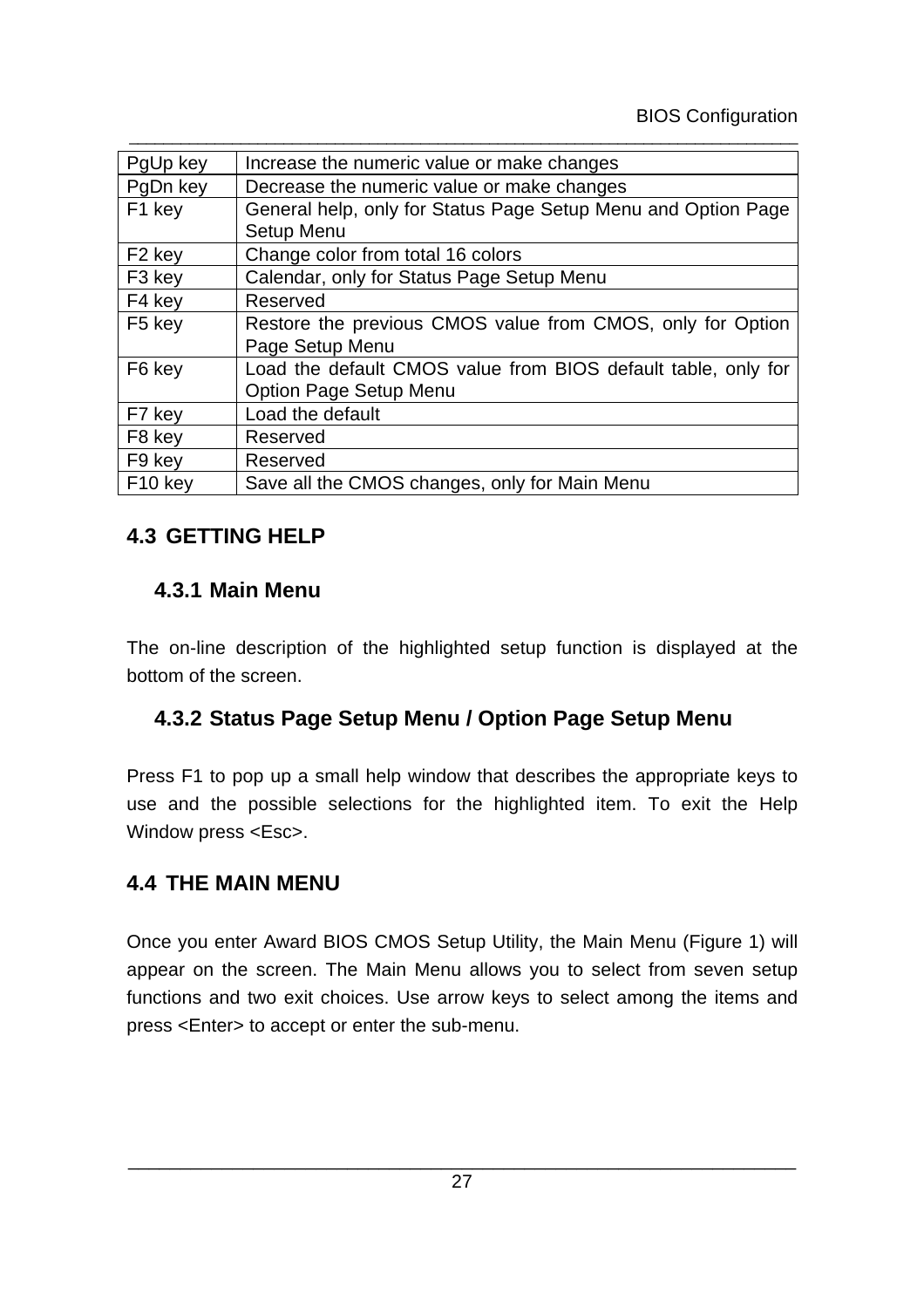#### Figure 1: Main Menu

#### ROM EISA BIOS ( 2B597G00 ) CMOS SETUP UTILITY AWARD SOFTWARE, INC.

| <b>STANDARD CMOS SETUP</b>    | PASSWORD SETTING                                   |  |  |
|-------------------------------|----------------------------------------------------|--|--|
| <b>BIOS FEATURES SETUP</b>    | <b>IDE HDD AUTO DETECTION</b>                      |  |  |
| <b>CHIPSET FEATURES SETUP</b> | <b>SAVE &amp; EXIT SETUP</b>                       |  |  |
| <b>PCI SLOT CONFIGURATION</b> | <b>EXIT WITHOUT SAVING</b>                         |  |  |
| <b>LOAD SETUP DEFAULTS</b>    |                                                    |  |  |
|                               |                                                    |  |  |
|                               |                                                    |  |  |
| ESC : Save & Exit Setup       | $\wedge \vee \rightarrow \leftarrow$ : Select Item |  |  |
| $F10$ : Quit                  | (Shift)F2 : Chang Color                            |  |  |
| Time, Date, Hard Disk Type,   |                                                    |  |  |

- Standard CMOS setup This setup page includes all the items in a standard compatible BIOS.
- BIOS features setup This setup page includes all the items of Award special enhanced features.
- Chipset features setup This setup page includes all the items of chipset special features.
- PCI slot configuration This setup page includes all the configurations of PCI slots parameters
- Load setup defaults BIOS defaults indicates the most appropriate value of the system parameter which the system would be in maximum performance.
- Password setting Change, set, or disable password. It allows you to limit access to the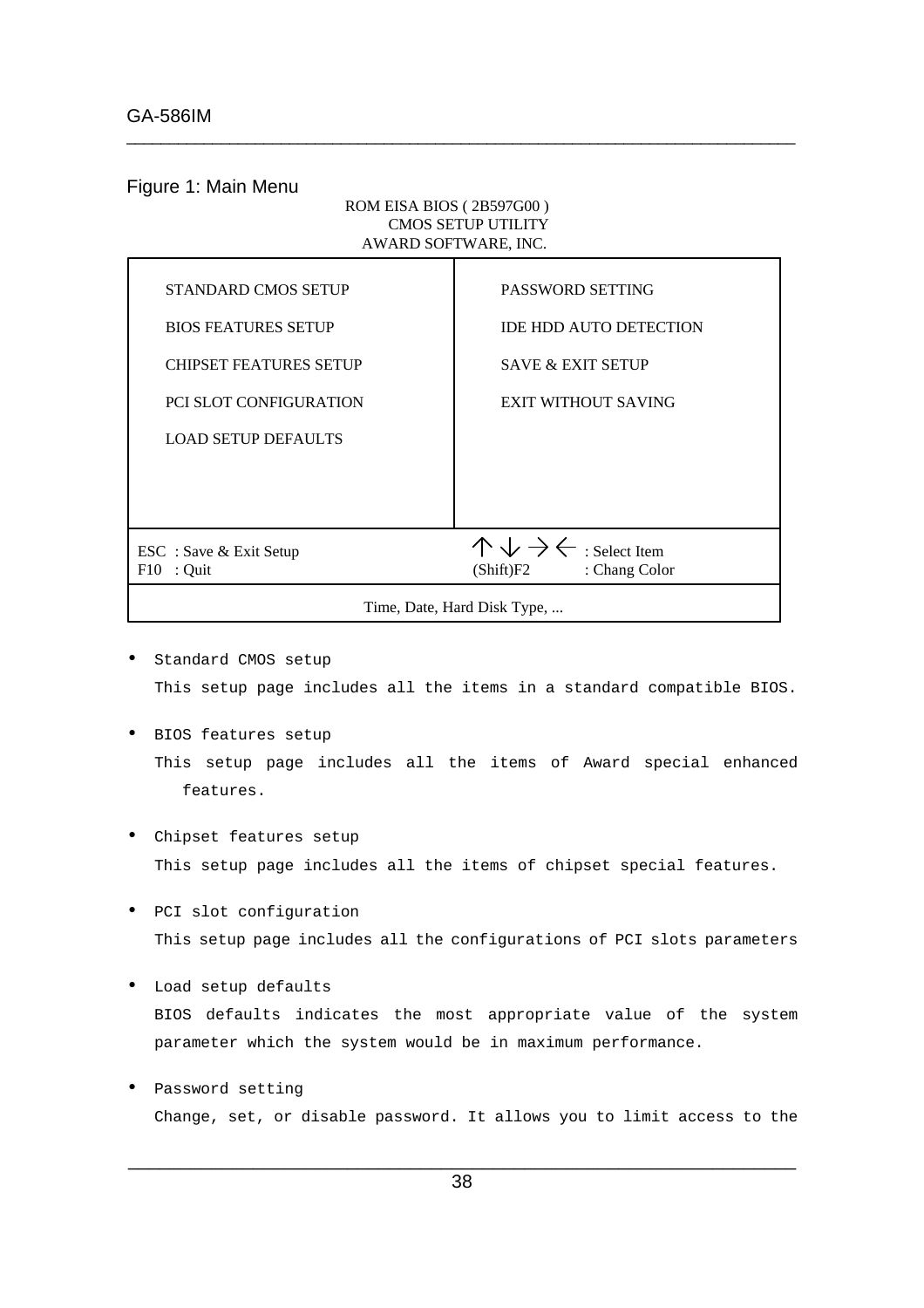system and Setup, or just to Setup.

- IDE HDD auto detection Automatically configure hard disk parameter.
- Save & exit setup Save CMOS value changes to CMOS and exit setup.
- Exit without save Abandon all CMOS value changes and exit setup.

#### **4.5 STANDARD CMOS SETUP MENU**

The items in Standard CMOS Setup Menu (Figure 2) are divided into 9 categories. Each category includes no, one or more than one setup items. Use the arrows to highlight the item and then use the <PgUp> or <PgDn> keys to select the value you want in each item.

\_\_\_\_\_\_\_\_\_\_\_\_\_\_\_\_\_\_\_\_\_\_\_\_\_\_\_\_\_\_\_\_\_\_\_\_\_\_\_\_\_\_\_\_\_\_\_\_\_\_\_\_\_\_\_\_\_\_\_\_\_\_\_\_\_\_\_\_\_\_\_\_\_\_\_\_\_\_

Figure 2: Standard CMOS Setup Menu

| <b>STANDARD CMOS SETUP</b><br>AWARD SOFTWARE, INC.                                                        |                                                    |                |          |                                                                                                                      |                      |  |  |  |  |
|-----------------------------------------------------------------------------------------------------------|----------------------------------------------------|----------------|----------|----------------------------------------------------------------------------------------------------------------------|----------------------|--|--|--|--|
| Date (mm:dd:yy) : Tue, Dec $7\,1993$<br>Time (hh:mm:ss) : $18 : 1 : 38$                                   |                                                    |                |          |                                                                                                                      |                      |  |  |  |  |
|                                                                                                           |                                                    | CYLS. HEADS    |          | PRECOMP LANDZONE                                                                                                     | <b>SECTORS</b>       |  |  |  |  |
| Drive $C: 1(10Mb)$                                                                                        | 306                                                | $\overline{4}$ | 128      | 305                                                                                                                  | 17                   |  |  |  |  |
| Drive $D : None (0 Mb)$                                                                                   | $\Omega$                                           | $\Omega$       | $\Omega$ | $\Omega$                                                                                                             | $\Omega$             |  |  |  |  |
| Drive A : $1.44$ M $3.5$ in.<br>Drive B : $1.2 M$ , $5.25 in$ .<br>Video : EGAVGA<br>Halt On : All Errors |                                                    |                |          | Base Memory: 640 K<br>Extended Memory: 7168 K<br>Expanded Memory: 0 K<br>Other Memory: 384 K<br>Total Memory: 8192 K |                      |  |  |  |  |
| ESC: Quit                                                                                                 | $\wedge \vee \rightarrow \leftarrow$ : Select Item |                |          |                                                                                                                      | $PU/PD/+/-$ : Modify |  |  |  |  |
| $F1$ : Help                                                                                               | (Shift)F2                                          | : Chang Color  |          |                                                                                                                      | F3 : Taggle Calender |  |  |  |  |

ROM EISA BIOS ( 2B597G00 )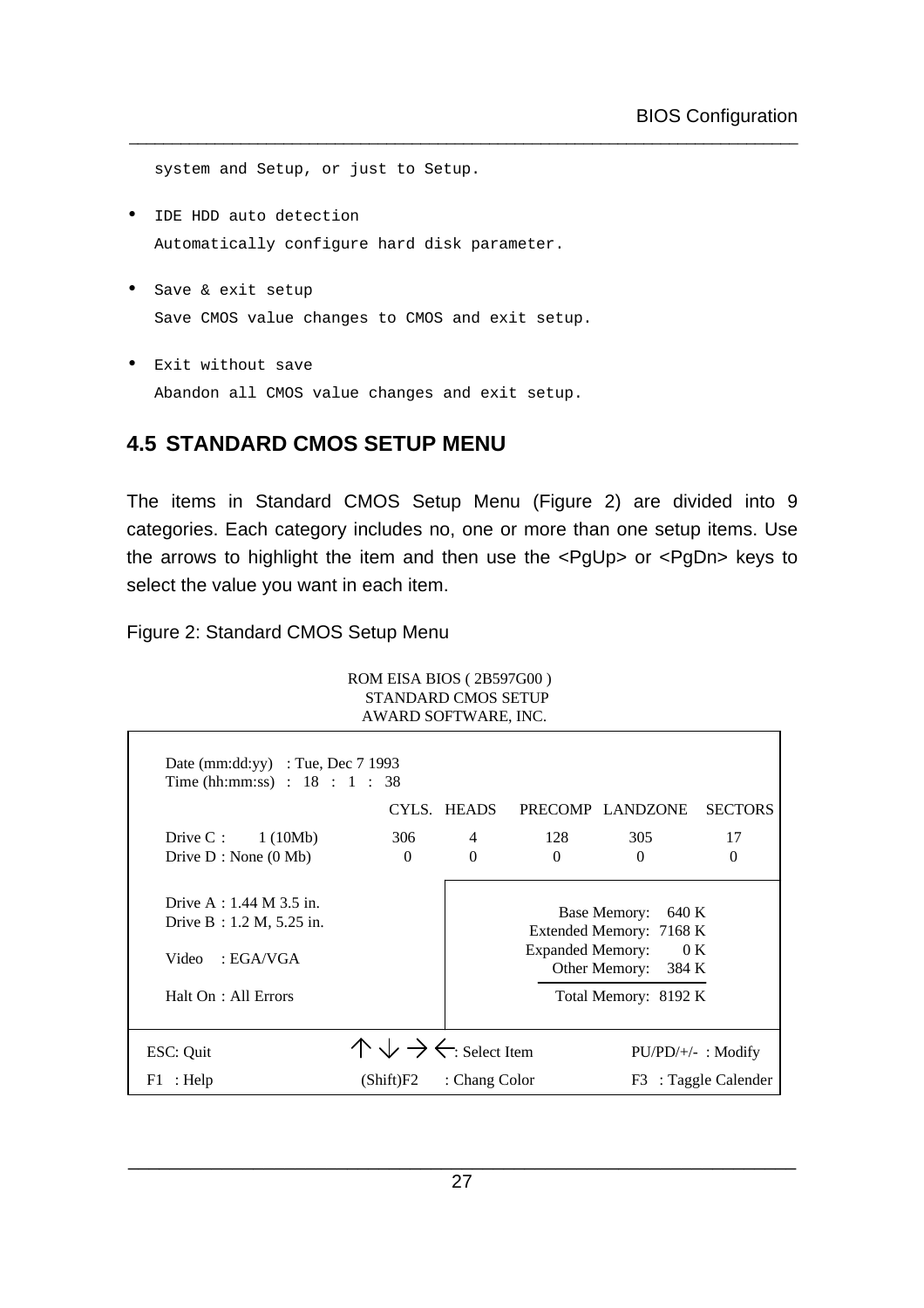#### • Date

The date format is <day>, <date> <month> <year>. Press <F3> to show the calendar.

\_\_\_\_\_\_\_\_\_\_\_\_\_\_\_\_\_\_\_\_\_\_\_\_\_\_\_\_\_\_\_\_\_\_\_\_\_\_\_\_\_\_\_\_\_\_\_\_\_\_\_\_\_\_\_\_\_\_\_\_\_\_\_\_\_\_\_\_\_\_\_\_\_\_\_\_\_\_

| day   | The day, from Sun to Sat, determined by the BIOS and is      |
|-------|--------------------------------------------------------------|
|       | display-only                                                 |
| date  | The date, from 1 to 31 (or the maximum allowed in the month) |
| month | The month, Jan. through Dec.                                 |
| year  | The year, from 1900 through 2099                             |

• Time

The time format in <hour> <minute> <second>. The time is calculated base on the 24-hour military-time clock. For example, 1 p.m. is 13:00:00.

• Drive C type / Drive D type

The category identify the types of hard disk drive C or drive D that has been installed in the computer. There are 46 predefined types and a user definable type. Type 1 to Type 46 are predefined. Type User is user-definable.

Press PgUp or PgDn to select a numbered hard disk type or type the number and press <Enter>. Note that the specifications of your drive must match with the drive table. The hard disk will not work properly if you enter improper information for this category. If your hard disk drive type is not matched or listed, you can use Type User to define your own drive type manually.

If you select Type User, related information is asked to be entered to the following items. Enter the information directly from the keyboard and press <Enter>. Those information should be provided in the documentation form your hard disk vendor or the system manufacturer.

| CYLS.          | number of cylinders |
|----------------|---------------------|
| HEADS          | number of heads     |
| PRECOMP        | write precom        |
| LANDZONE       | landing zone        |
| <b>SECTORS</b> | number of sectors   |

If a hard disk has not been installed select NONE and press <Enter>.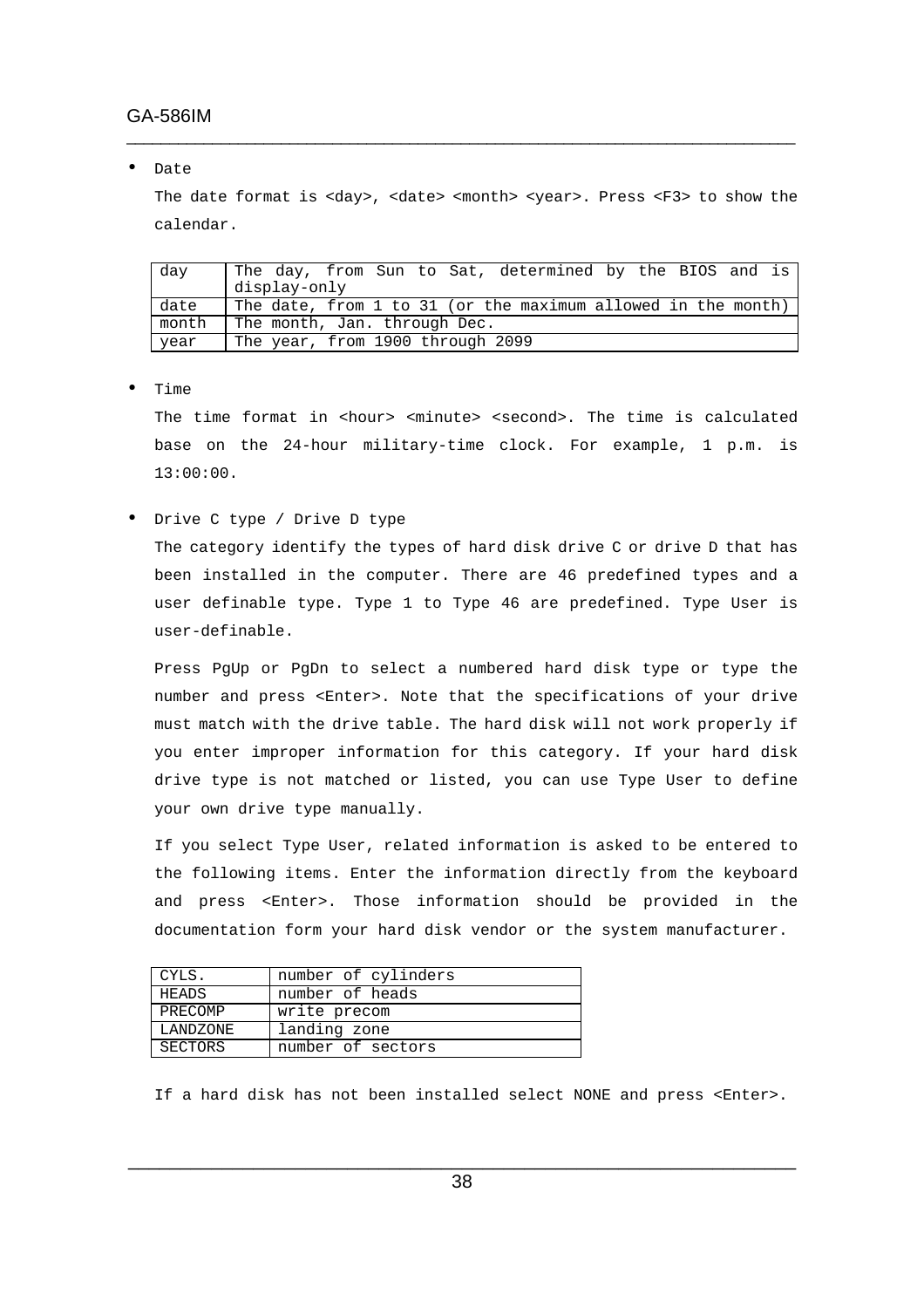• Drive A type / Drive B type

The category identify the types of floppy disk drive A or drive B that has been installed in the computer.

\_\_\_\_\_\_\_\_\_\_\_\_\_\_\_\_\_\_\_\_\_\_\_\_\_\_\_\_\_\_\_\_\_\_\_\_\_\_\_\_\_\_\_\_\_\_\_\_\_\_\_\_\_\_\_\_\_\_\_\_\_\_\_\_\_\_\_\_\_\_\_\_\_\_\_\_\_\_

| None          | No floppy drive installed                               |
|---------------|---------------------------------------------------------|
| 360K, 5.25    | 5-1/4 inch PC-type standard drive; 360 kilobyte         |
| in.           | capacity                                                |
| 1.2M, 5.25    | 5-1/4 inch AT-type high-density drive; 1.2 megabyte     |
| in.           | capacity                                                |
| 720K, 3.5 in. | 3-1/2 inch double-sided drive; 720 kilobyte capacity    |
| 1.44M, 3.5    | 3-1/2 inch double-sided drive; 1.44 megabyte capacity   |
| in.           |                                                         |
| 2.88M, 3.5    | $3-1/2$ inch double-sided drive; 2.88 megabyte capacity |
| in.           |                                                         |

• Video

The category detects the type of adapter used for the primary system monitor that must matches your video display card and monitor. Although secondary monitors are supported, you do not have to select the type in setup.

| EGA/VGA     | Enhanced Graphics Adapter/Video Graphics Array. For EGA,<br>VGA, SVGA, or PGA monitor adapters |
|-------------|------------------------------------------------------------------------------------------------|
| CGA 40      | Color Graphics Adapter, power up in 40 column mode                                             |
| CGA 80      | Color Graphics Adapter, power up in 80 column mode                                             |
| <b>MONO</b> | Monochrome adapter, includes high resolution monochrome<br>adapters                            |

• Halt on

The category determines whether the computer will stop if an error is detected during power up.

| NO errors            | Whenever the BIOS detects a non-fatal error the<br>system will be stopped and you will be prompted |
|----------------------|----------------------------------------------------------------------------------------------------|
| All errors           | The system boot will not be stopped for any error<br>that may be detected                          |
| All,                 | The system boot will not stop for a keyboard error;                                                |
| But Keyboard         | it will stop for all other errors                                                                  |
| All, But             | The system boot will not stop for a disk error; it                                                 |
| Diskette             | will stop for all other errors                                                                     |
| All, But<br>Disk/Key | The system boot will not stop for a keyboard or disk<br>error; it will stop for all other errors   |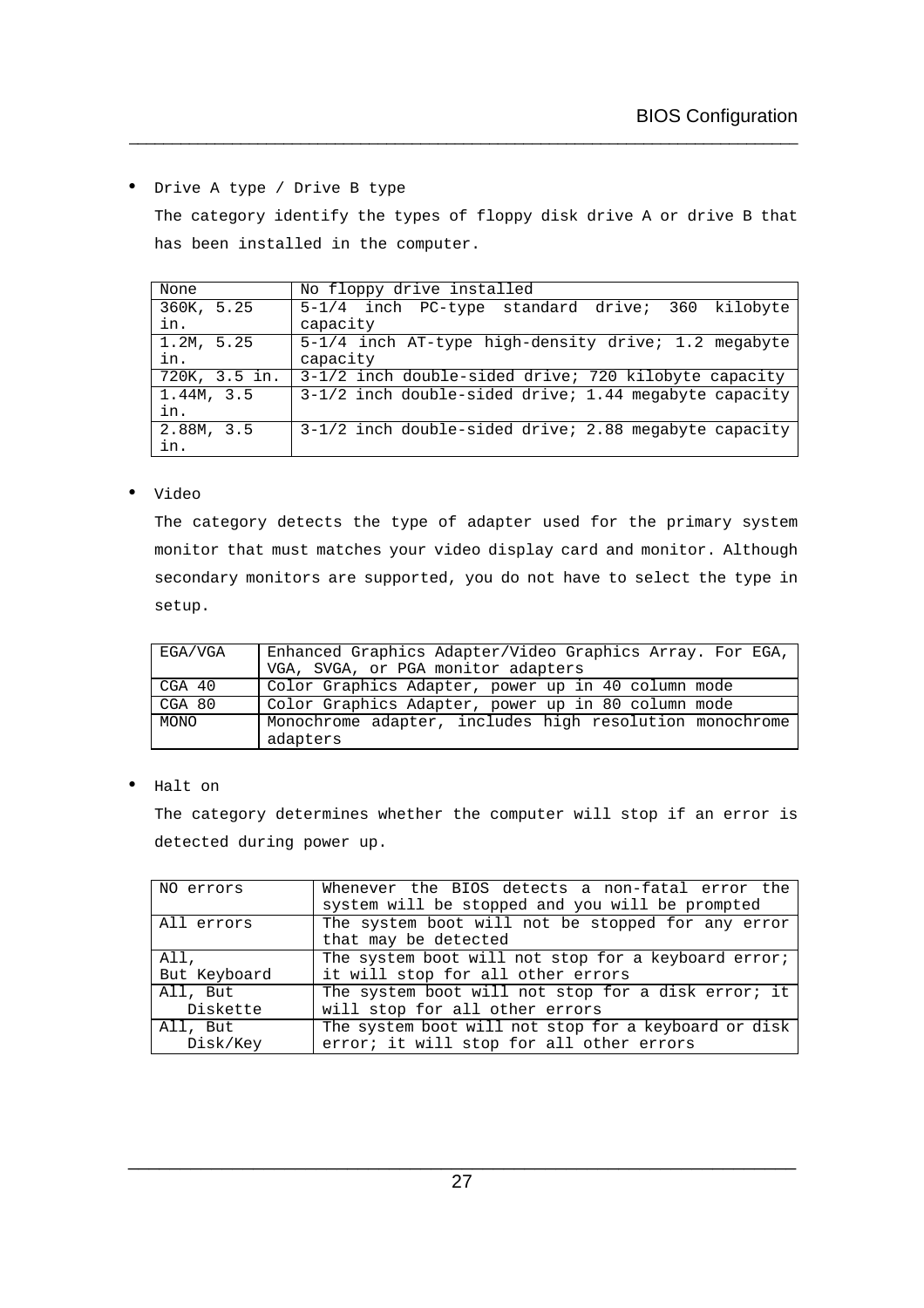#### • Memory

The category is display-only which is determined by POST (Power On Self Test) of the BIOS.

\_\_\_\_\_\_\_\_\_\_\_\_\_\_\_\_\_\_\_\_\_\_\_\_\_\_\_\_\_\_\_\_\_\_\_\_\_\_\_\_\_\_\_\_\_\_\_\_\_\_\_\_\_\_\_\_\_\_\_\_\_\_\_\_\_\_\_\_\_\_\_\_\_\_\_\_\_\_

#### Base Memory

The POST of the BIOS will determine the amount of base (or conventional) memory installed in the system. The value of the base memory is typically 512 K for systems with 512 K memory installed on the motherboard, or 640 K for systems with 640 K or more memory installed on the motherboard.

#### Extended Memory

The BIOS determines how much extended memory is present during the POST. This is the amount of memory located above 1 MB in the CPU's memory address map.

#### Expanded Memory

Expanded Memory in memory defined by the Lotus/Intel/Microsoft (LIM) standard as EMS. Many standard DOS applications can not utilize memory above 640 K, the Expanded Memory Specification (EMS) swaps memory which not utilized by DOS with a section, or frame, so these applications can access all of the system memory. Memory can be swapped by EMS is usually 64 K within 1 MB or memory above 1 MB, depends on the chipset design.

Expanded memory device driver is required to use memory as Expanded Memory.

#### Other Memory

This refers to the memory located in the 640 K to 1024 K address space. This is memory that can be used for different applications. DOS uses this area to load device drivers to keep as much base memory free for application programs. Most use for this area is Shadow RAM.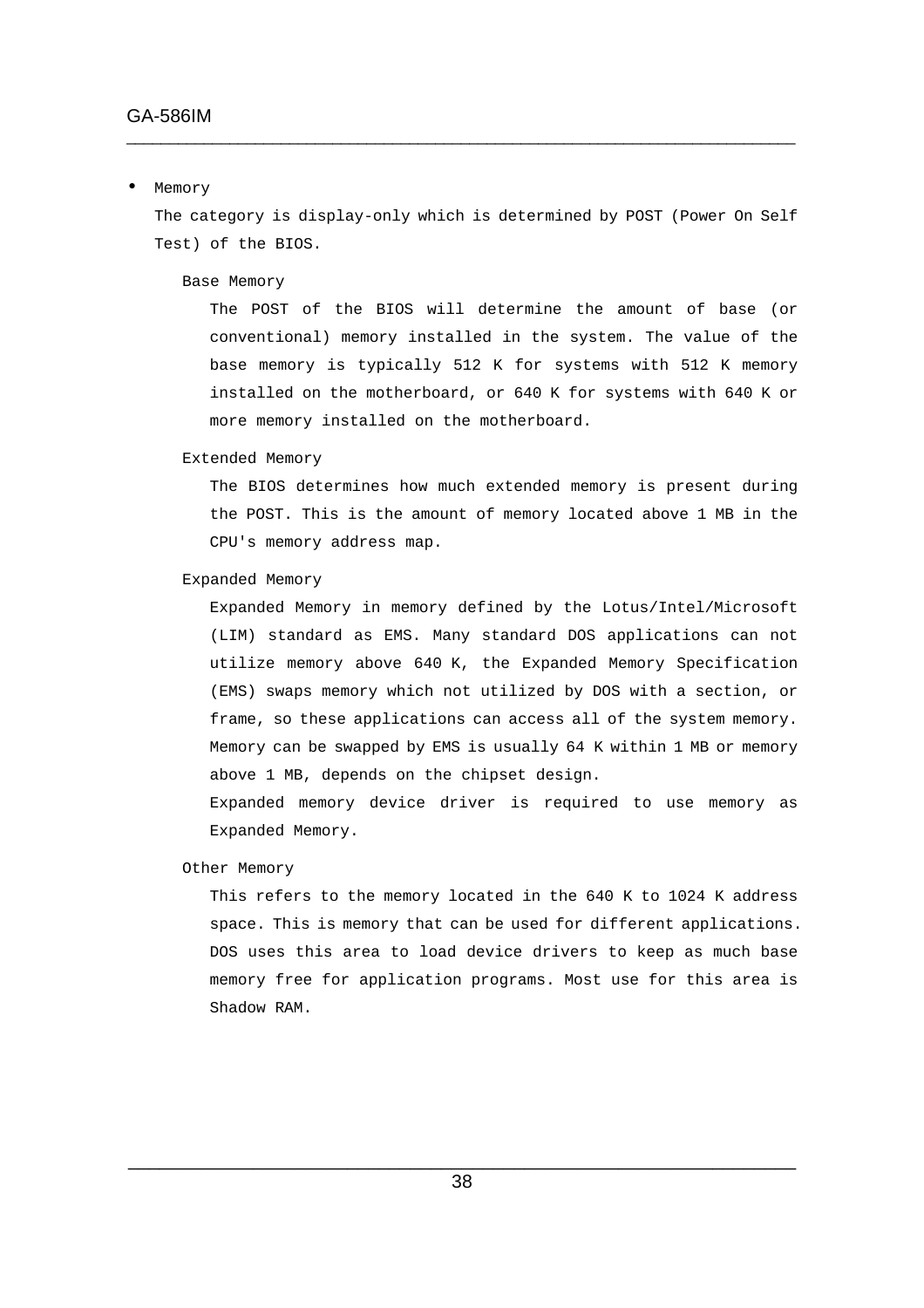#### **4.6 BIOS FEATURES SETUP**

#### ROM EISA BIOS ( 2B597G00 ) BIOS FEATURES SETUP AWARD SOFTWARE, INC.

\_\_\_\_\_\_\_\_\_\_\_\_\_\_\_\_\_\_\_\_\_\_\_\_\_\_\_\_\_\_\_\_\_\_\_\_\_\_\_\_\_\_\_\_\_\_\_\_\_\_\_\_\_\_\_\_\_\_\_\_\_\_\_\_\_\_\_\_\_\_\_\_\_\_\_\_\_\_

| Virus Warning                      | : Enabled  |                                                                                                             |
|------------------------------------|------------|-------------------------------------------------------------------------------------------------------------|
| CPU Internal Cache                 | : Enabled  | Video BIOS Shadow<br>: Enabled                                                                              |
| External Cache                     | : Enabled  | C8000 - CBFFF Shadow: Disabled                                                                              |
| Quick Power On Self Test: Disabled |            | CC000 - CFFFF Shadow: Disabled                                                                              |
| <b>Boot Sequence</b>               | : A, C     | D0000 - D3FFF Shadow: Disabled                                                                              |
| Swap Floppy Drive                  | : Disabled | D4000 - D7FFF Shadow: Disabled                                                                              |
| Boot Up Floppy Seek                | : Enabled  | D8000 - DBFFF Shadow: Disabled                                                                              |
| Boot Up NumLock Status: On         |            | DC000 - DFFFF Shadow: Disabled                                                                              |
| <b>IDE HDD Block Mode</b>          | : Enabled  |                                                                                                             |
| <b>Security Option</b>             | : Setup    |                                                                                                             |
|                                    |            |                                                                                                             |
|                                    |            |                                                                                                             |
|                                    |            |                                                                                                             |
|                                    |            | $\wedge \vee \rightarrow \leftarrow$ : Select Item<br>ESC: Quit<br>$PU/PD/+/-$<br>$F1$ : Help<br>$:$ Modify |
|                                    |            | F5 : Old Values<br>: Color<br>(Shift)F2                                                                     |
|                                    |            | F6 : Load BIOS Defaults                                                                                     |
|                                    |            | F7 : Load Setup Defaults                                                                                    |
|                                    |            |                                                                                                             |

• Virus Warning

This category flashes on the screen. During and after the system boots up, any attempt to write to the boot sector or partition table of the hard disk drive will halt the system and the following error message will appear, in the mean time, you run can anti-virus program to locate the problem. Default value is Enabled.

| Enabled | Activate automatically when the system boots up causing a               |
|---------|-------------------------------------------------------------------------|
|         | warning message to appear when anything attempts to access              |
|         | the boot sector or hard disk partition table                            |
|         | Disabled $\vert$ No warning message to appear when anything attempts to |
|         | access the boot sector or hard disk partition table                     |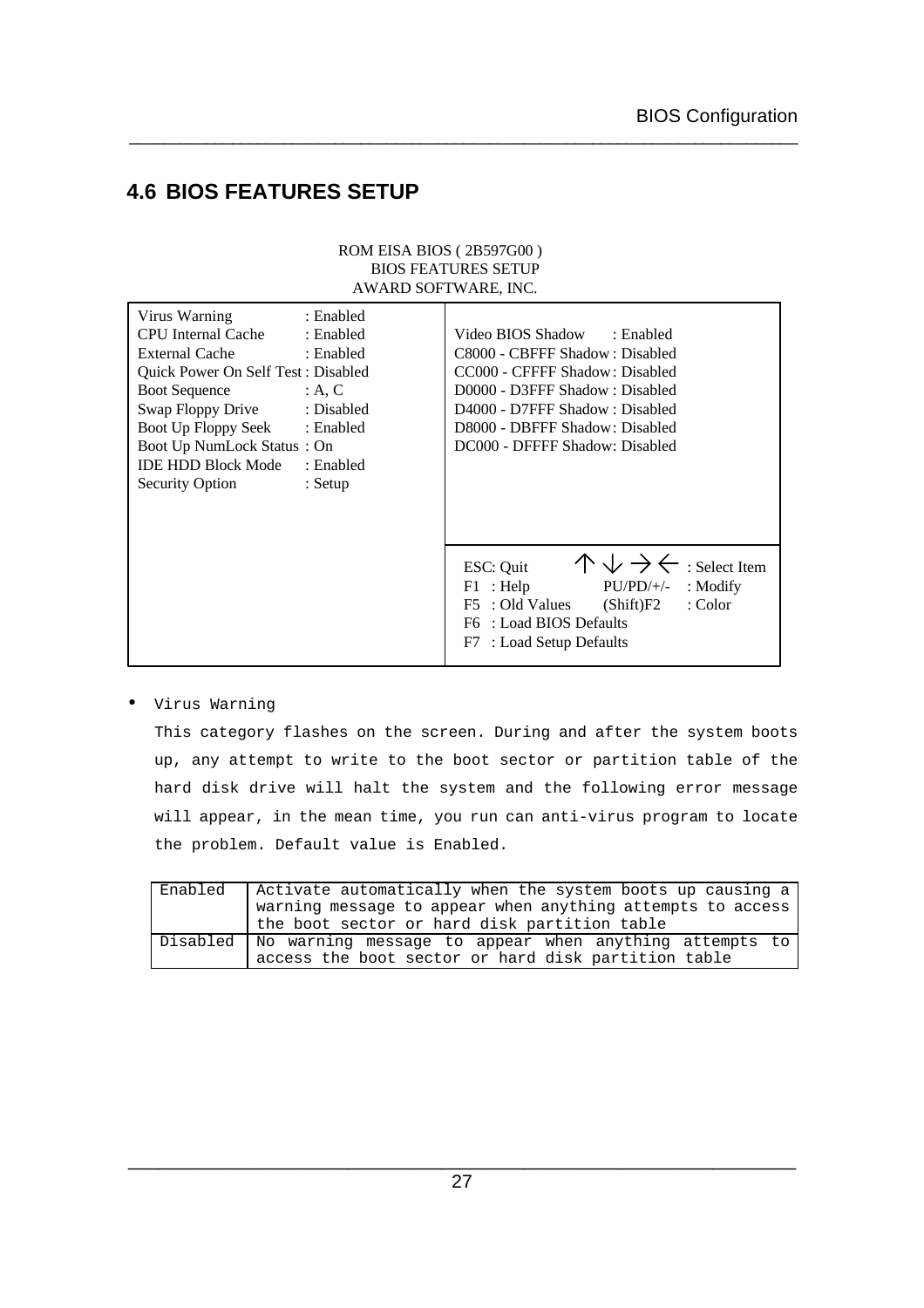• CPU Internal Cache / External Cache These two categories speed up memory access. However, it depends on CPU / chipset design. The default value is Enabled.

\_\_\_\_\_\_\_\_\_\_\_\_\_\_\_\_\_\_\_\_\_\_\_\_\_\_\_\_\_\_\_\_\_\_\_\_\_\_\_\_\_\_\_\_\_\_\_\_\_\_\_\_\_\_\_\_\_\_\_\_\_\_\_\_\_\_\_\_\_\_\_\_\_\_\_\_\_\_

| Enabled | Enable cache             |
|---------|--------------------------|
|         | Disabled   Disable cache |

• Quick Power On Self Test

This category speeds up Power On Self Test (POST) after you power on the computer. If it is set to Enable, BIOS will shorten or skip some check items during POST. The default value is Disabled.

| Enabled   Enable quick POST |
|-----------------------------|
| Disabled   Normal POST      |

• Boot Sequence

This category determines which drive computer searches first for the disk operating system (i.e., DOS). Default value is A,C.

| A, C | System will first search for floppy disk drive then hard               |  |  |  |  |
|------|------------------------------------------------------------------------|--|--|--|--|
|      | disk drive                                                             |  |  |  |  |
| C, A | System will first search for hard disk drive then floppy<br>disk drive |  |  |  |  |

• Swap Floppy Drive The default value is Disabled.

| Enabled   Floppy A & B will be swapped under DOS  |  |  |  |  |  |  |
|---------------------------------------------------|--|--|--|--|--|--|
| Disabled   Floppy A & B will be normal definition |  |  |  |  |  |  |

• Boot Up Floppy Seek

During POST, BIOS will determine if the floppy disk drive installed is 40 or 80 tracks. 360 K type is 40 tracks while 720 K, 1.2 M and 1.44 M are all 80 tracks. The default value is Enabled.

| Enabled   BIOS searches for floppy disk drive to determine if it is  |
|----------------------------------------------------------------------|
| 40 or 80 tracks, Note that BIOS can not tell from 720 K,             |
| 1.2 M or 1.44 M drive type as they are all 80 tracks                 |
| Disabled   BIOS will not search for the type of floppy disk drive by |
| track number. Note that there will not be any warning                |
| message if the drive installed is 360 K                              |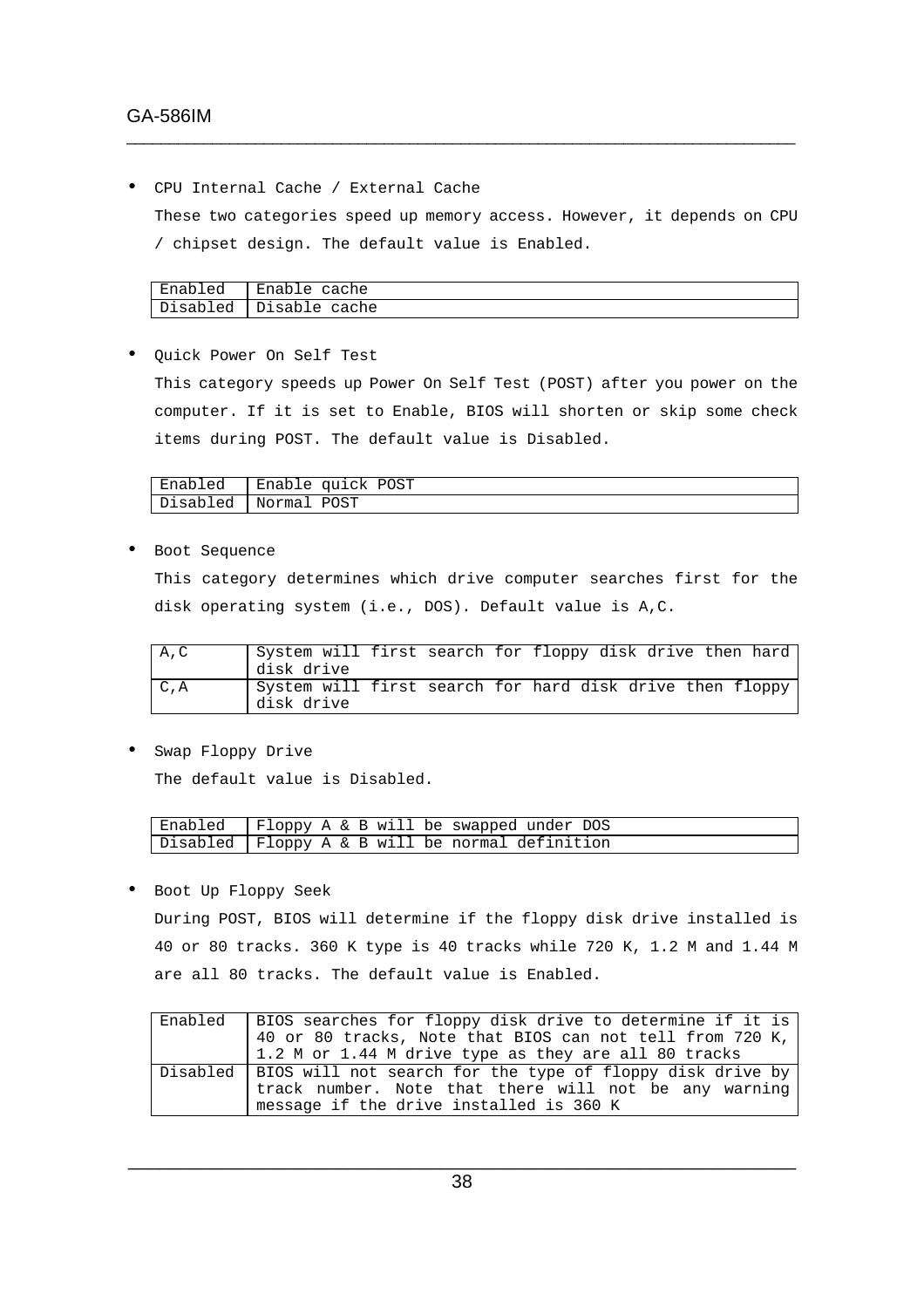• Boot Up NumLock Status

The default value is On

| On | is number keys<br>Keypad |
|----|--------------------------|
|    | Keypad<br>is arrow keys  |

\_\_\_\_\_\_\_\_\_\_\_\_\_\_\_\_\_\_\_\_\_\_\_\_\_\_\_\_\_\_\_\_\_\_\_\_\_\_\_\_\_\_\_\_\_\_\_\_\_\_\_\_\_\_\_\_\_\_\_\_\_\_\_\_\_\_\_\_\_\_\_\_\_\_\_\_\_\_

• IDE HDD Block Mode

The default value is Enabled.

| Enabled  | Enable<br>Block Mode<br>IDE HDD   |
|----------|-----------------------------------|
| Disabled | Block Mode -<br>I Disable IDE HDD |

• Security Option

This category allows you to limit access to the system and Setup, or just to Setup. The default value is Setup.

| System | The system will not boot and access to Setup will be denied |
|--------|-------------------------------------------------------------|
|        | if the correct password is not entered at the prompt        |
| Setup  | The system will boot, but access to Setup will be denied if |
|        | the correct password is not entered at the prompt           |

- $\bullet^*$  To disable security, select PASSWORD SETTING at Main Menu and **then you will be asked to enter password. Do not type anything and just press <Enter>, it will disable security. Once the security is disabled, the system will boot and you can enter Setup freely.**
- Video BIOS Shadow

It determines whether video BIOS will be copied to RAM, however, it is optional from chipset design. Video Shadow will increase the video speed. The default value is Enabled.

| Enabled   Video shadow is enabled   |
|-------------------------------------|
| Disabled   Video shadow is disabled |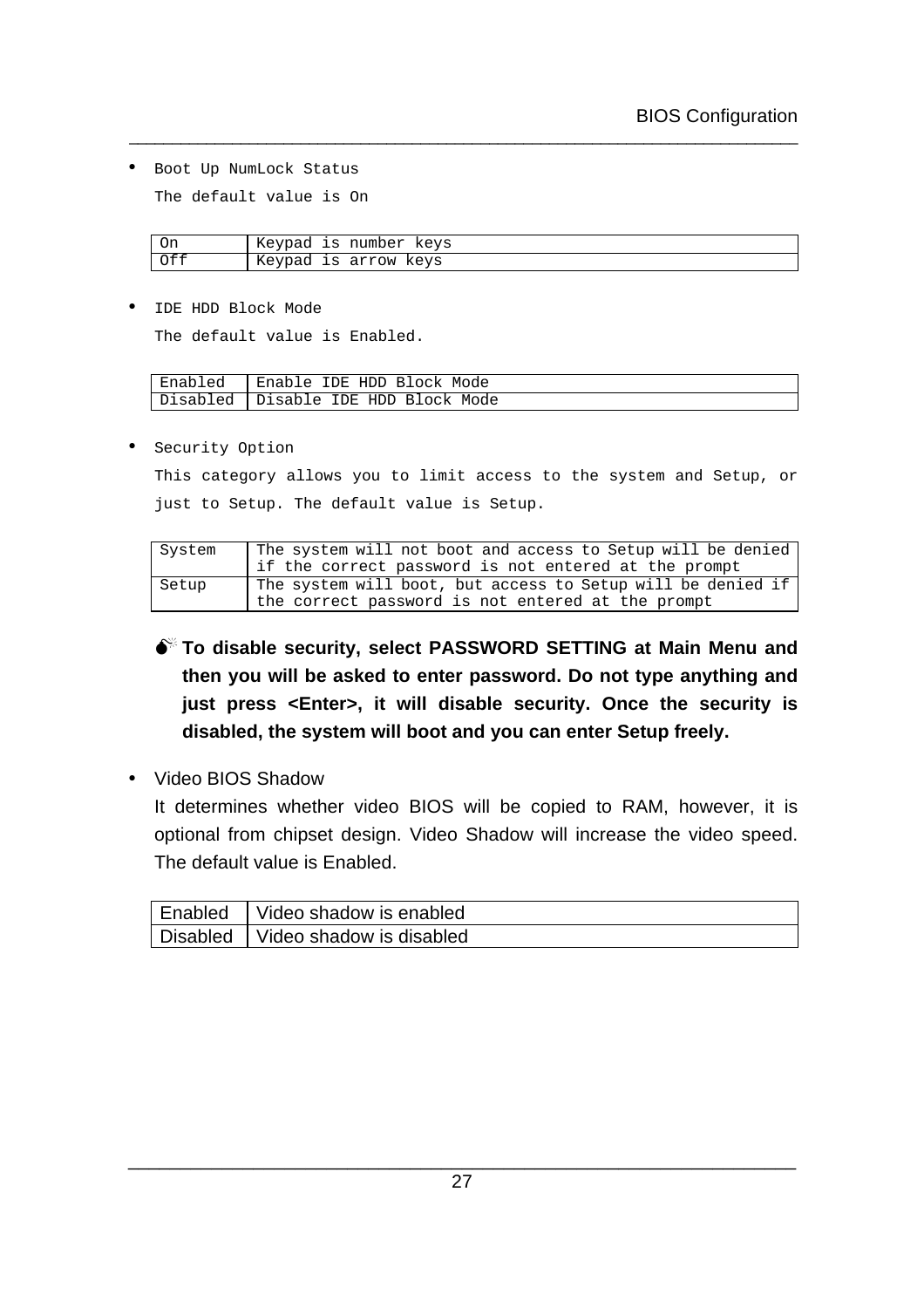• C8000 - CBFFF Shadow / DC000 - DFFFF Shadow

These categories determine whether optional ROM will be copied to RAM by 16 K byte. The default value are Disabled.

\_\_\_\_\_\_\_\_\_\_\_\_\_\_\_\_\_\_\_\_\_\_\_\_\_\_\_\_\_\_\_\_\_\_\_\_\_\_\_\_\_\_\_\_\_\_\_\_\_\_\_\_\_\_\_\_\_\_\_\_\_\_\_\_\_\_\_\_\_\_\_\_\_\_\_\_\_\_

| Enabled   Optional shadow is enabled   |
|----------------------------------------|
| Disabled   Optional shadow is disabled |

#### **4.7 CHIPSET FEATURES SETUP**

#### ROM EISA BIOS ( 2B597G00 ) CHIPSET FEATURES SETUP AWARD SOFTWARE, INC.

| $: 0$ Wait<br>DRAM Write Timing<br>CPU To PCI Write Buffer : Enabled<br>PCI Memory Burst Write<br>: Enabled<br>System BIOS Cacheable<br>: Disabled<br>Video BIOS Cacheable : Enabled<br>Memory Hole Start Address: 15 MB<br>Memory Hole Size : Disabled<br>NCR 810 SCSI Controller: Disabled |                                                                                                                                                                                                               |
|----------------------------------------------------------------------------------------------------------------------------------------------------------------------------------------------------------------------------------------------------------------------------------------------|---------------------------------------------------------------------------------------------------------------------------------------------------------------------------------------------------------------|
|                                                                                                                                                                                                                                                                                              | $\wedge \vee \rightarrow \leftarrow$ : Select Item<br>ESC: Quit<br>$F1$ : Help<br>$:$ Modify<br>$PU/PD/+/-$<br>: Color<br>F5 : Old Values (Shift)F2<br>F6 : Load BIOS Defaults<br>: Load Setup Defaults<br>F7 |

• DRAM Write Timing

The default value is 0 Wait.

| $- -$<br>Wait | DRAM.<br>ີ່<br>ns<br>◡∸                                     |
|---------------|-------------------------------------------------------------|
| $- -$<br>Waıt | DRAM.<br>$F \cap r$<br>ns<br>$\qquad \qquad -$<br>8 U<br>◡∸ |

• CPU To PCI Write Buffer

The default value is Enabled.

| Enabled | Enhanced PCI performance.              |
|---------|----------------------------------------|
|         | Disabled   For some slower PCI device. |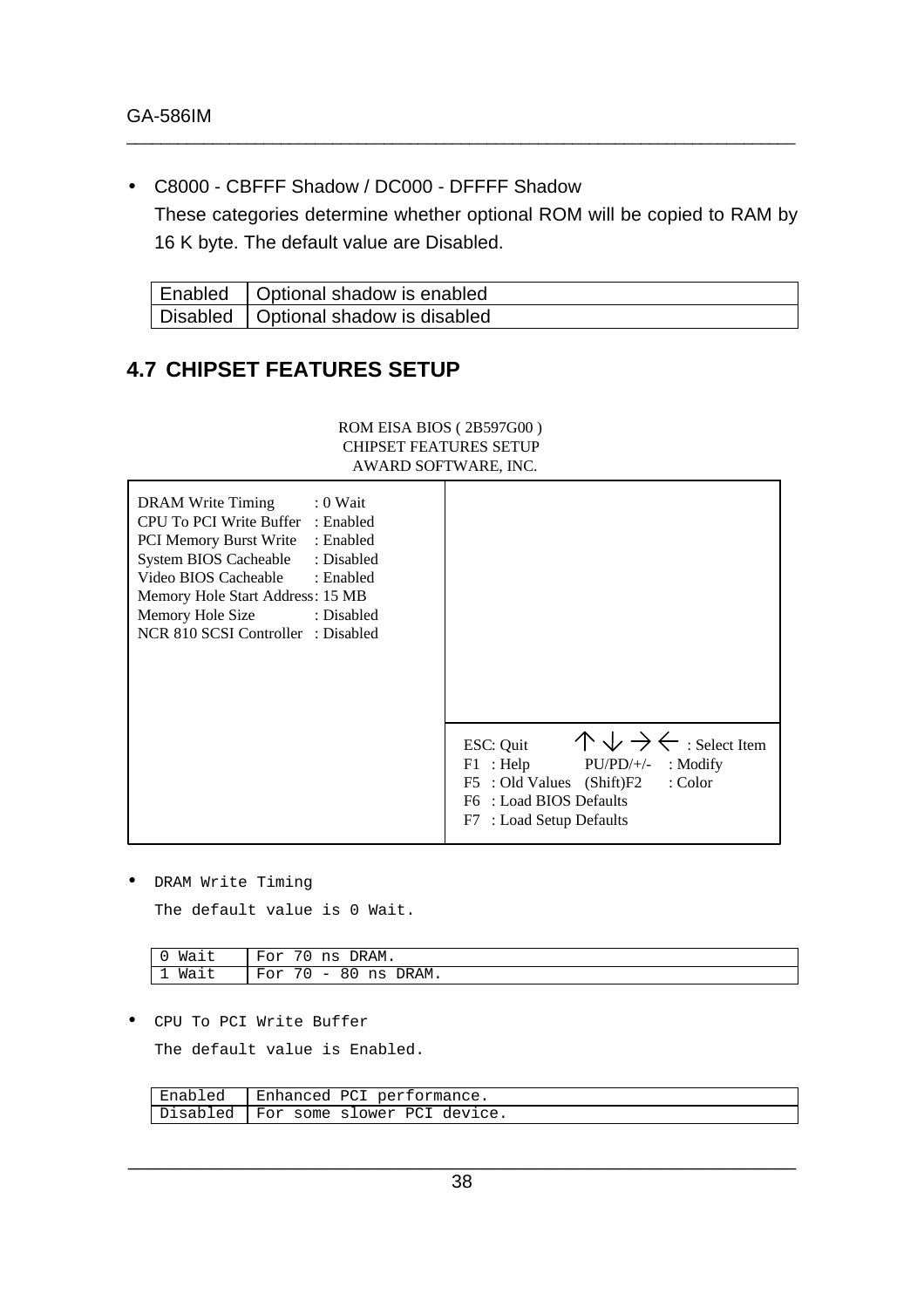• PCI Memory Burst Write

The default value is Enabled.

|                                        |  | Enabled   Enhanced Master PCI device performance. |
|----------------------------------------|--|---------------------------------------------------|
| Disabled   For some slower PCI device. |  |                                                   |

\_\_\_\_\_\_\_\_\_\_\_\_\_\_\_\_\_\_\_\_\_\_\_\_\_\_\_\_\_\_\_\_\_\_\_\_\_\_\_\_\_\_\_\_\_\_\_\_\_\_\_\_\_\_\_\_\_\_\_\_\_\_\_\_\_\_\_\_\_\_\_\_\_\_\_\_\_\_

• System BIOS Cacheable

The default value is Disabled.

| Enabled   Enable BIOS shadowed cacheable. |
|-------------------------------------------|
| Disabled   BIOS shadowed only.            |

• Video BIOS Cacheable

The default value is Enabled.

| Enabled   Enable Video BIOS shadowed cacheable. |
|-------------------------------------------------|
| Disabled   Video BIOS shadowsed only.           |

• Memory Hole Start Address

A memory space reserved for ISA/EISA bus, it starting address is from 1 MB - 15 MB and ending address is 16 MB. The default value is 15 MB.

• Memory Hole Size

The default value is Disabled.

| Enabled | 'For some linear address VGA/Video card on ISA/EISA bus can |
|---------|-------------------------------------------------------------|
|         | run a large frame port (not like standard VGA only access   |
|         | $A0000 - BFFFF$ ). The size = 16 MB - [starting address]    |
|         | Disabled   Disable this function.                           |

• NCR 810 SCSI Controller

The default value is Disabled.

| Enabled | Enable NCR 810 PCI SCSI device.             |
|---------|---------------------------------------------|
|         | Disabled   Disable NCR 810 PCI SCSI device. |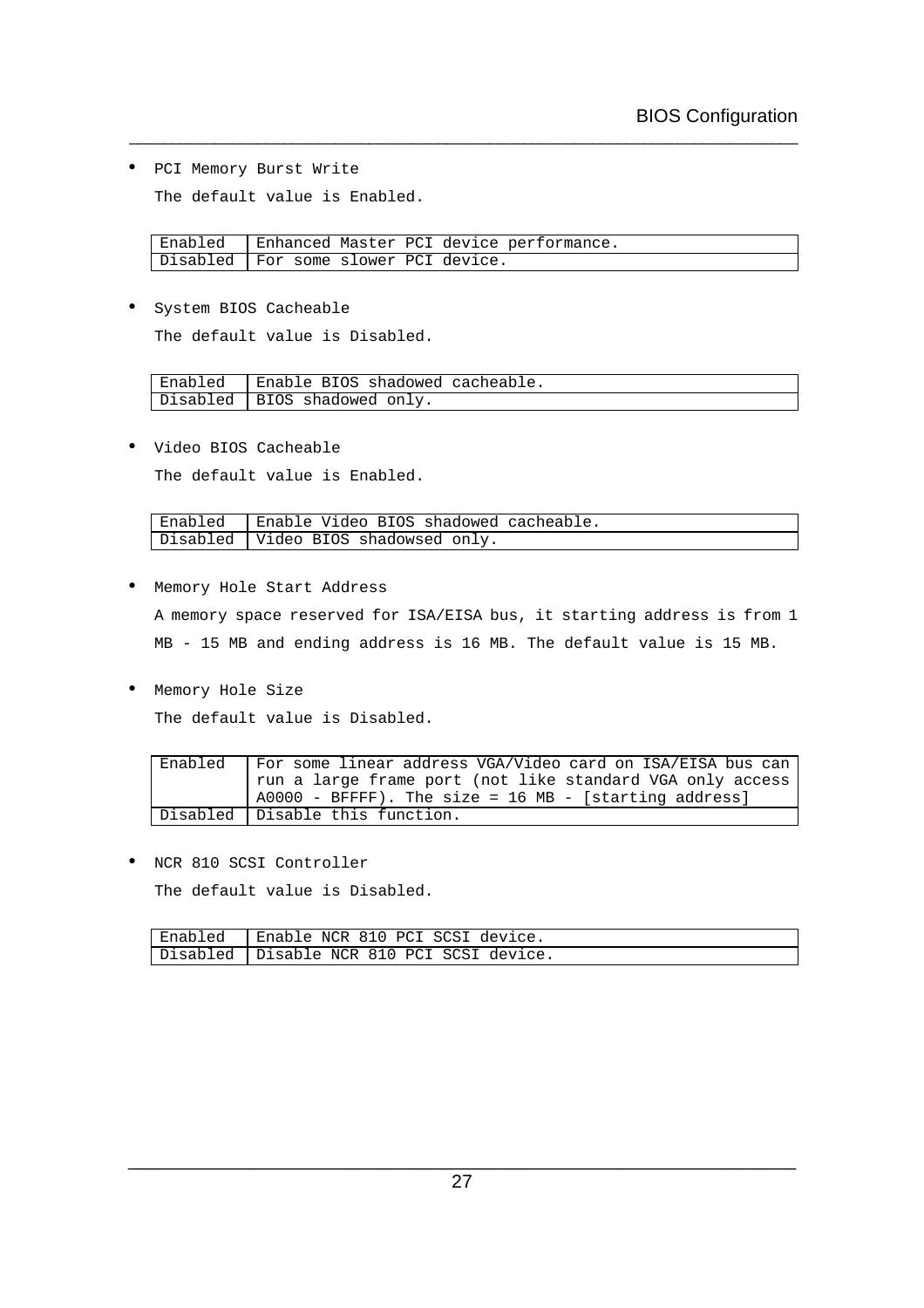#### **4.8 PCI SLOT CONFIGURATION**

|                                   | ROM EISA BIOS (2B597G00)<br><b>PCI SLOT CONFIGURATION</b> | AWARD SOFTWARE, INC.                                                                                            |             |                                                                             |
|-----------------------------------|-----------------------------------------------------------|-----------------------------------------------------------------------------------------------------------------|-------------|-----------------------------------------------------------------------------|
| Slot 1 Location<br>Slot Using INT | : C3XX<br>: NA                                            | <b>INT A Using IRQ</b>                                                                                          | : NA        | By Jumper                                                                   |
| Slot 2 Location<br>Slot Using INT | C4XX<br>: $NA$                                            | <b>INT B Using IRQ</b>                                                                                          | : NA        | By Jumper                                                                   |
| Slot 3 Location                   | : C5XX                                                    | <b>INT C Using IRQ</b>                                                                                          | : NA        | By Jumper                                                                   |
| Slot Using INT                    | : $NA$                                                    | <b>INT D Using IRQ</b>                                                                                          | : NA        | By Jumper                                                                   |
|                                   |                                                           | <b>NCR Using IRQ</b>                                                                                            | : 9         |                                                                             |
|                                   |                                                           | ESC: Quit<br>$F1$ : Help<br>: Old Values (Shift)F2<br>F5<br>F6 : Load BIOS Defaults<br>F7 : Load Setup Defaults | $PU/PD/+/-$ | $\wedge \vee \rightarrow \leftarrow$ : Select Item<br>$:$ Modify<br>: Color |

\_\_\_\_\_\_\_\_\_\_\_\_\_\_\_\_\_\_\_\_\_\_\_\_\_\_\_\_\_\_\_\_\_\_\_\_\_\_\_\_\_\_\_\_\_\_\_\_\_\_\_\_\_\_\_\_\_\_\_\_\_\_\_\_\_\_\_\_\_\_\_\_\_\_\_\_\_\_

- Slot 1 / Slot 2 / Slot 3 Location These indicate the slot address. The address of slot 1 is C3XX, slot 2 is C4XX and slot 3 is C5XX.
- Slot Using INT

This catagory select a INT for slot. There are four INT (A, B, C, and D) can be selected for each PCI slot. This function is completed by Jumper on PCI device card or card's booting BIOS setup, but user must resetup here. The default value is NA.

• INT X Using IRQ

These catagories select a IRQ for INT X. There are twelve IRQ selections (3, 4, 5, 6, 7, 9, 10, 11, 12, 14, 15 and NA) for each INT X. This function in fact is completed by Jumper on board, but user must set same value with Jumper's setting at here. The default value is NA.

• By Jumper

This catagory means the IRQ of INT X is selected by Jumper.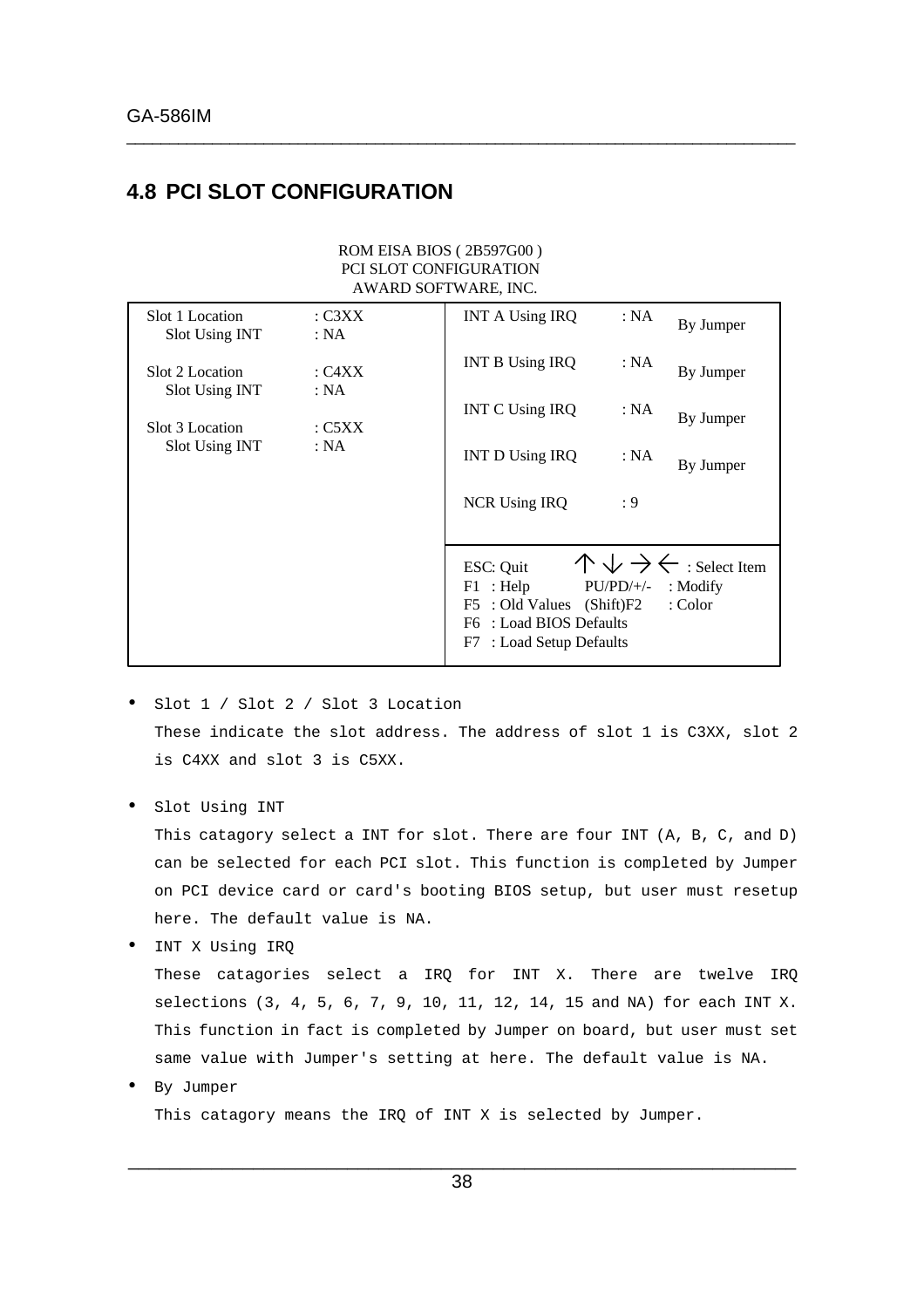• NCR SCSI Using IRQ

This catagory select a IRQ for NCR 810 PCI SCSI controller (GA-410). There are fifteen IRQ selections (1, 3, 4, 5, 6, 7, 8, 9, 10, 11, 12, 13, 14, 15 and NA) for GA-410. The default value is 9.

\_\_\_\_\_\_\_\_\_\_\_\_\_\_\_\_\_\_\_\_\_\_\_\_\_\_\_\_\_\_\_\_\_\_\_\_\_\_\_\_\_\_\_\_\_\_\_\_\_\_\_\_\_\_\_\_\_\_\_\_\_\_\_\_\_\_\_\_\_\_\_\_\_\_\_\_\_\_

**For example**, There is a GA-710, PCI -- bus IDE controller, plugging on PCI slot 3 of GA-586IM mainboard. The INT and IRQ setting of GA-710 are INT D and IRQ 14 and which are setted by Jumper on card & mainboard. The setting of PCI Slot Configuration is looks like following:

|                                   |                  | AWARD SOFTWARE, INC.                                                                                            |             |                                                                             |
|-----------------------------------|------------------|-----------------------------------------------------------------------------------------------------------------|-------------|-----------------------------------------------------------------------------|
| Slot 1 Location<br>Slot Using INT | : C3XX<br>: NA   | <b>INT A Using IRQ</b>                                                                                          | : NA        | By Jumper                                                                   |
| Slot 2 Location<br>Slot Using INT | : $C4XX$<br>: NA | <b>INT B Using IRQ</b>                                                                                          | : NA        | By Jumper                                                                   |
| Slot 3 Location                   | : C5XX           | INT C Using IRQ                                                                                                 | : NA        | By Jumper                                                                   |
| Slot Using INT                    | : D              | <b>INT D Using IRQ</b>                                                                                          | : 14        | By Jumper                                                                   |
|                                   |                  | NCR Using IRQ                                                                                                   | : 9         |                                                                             |
|                                   |                  |                                                                                                                 |             |                                                                             |
|                                   |                  | ESC: Quit<br>$F1$ : Help<br>F5 : Old Values (Shift)F2<br>F6 : Load BIOS Defaults<br>F7<br>: Load Setup Defaults | $PU/PD/+/-$ | $\wedge \vee \rightarrow \leftarrow$ : Select Item<br>$:$ Modify<br>: Color |

ROM EISA BIOS ( 2B597G00 ) PCI SLOT CONFIGURATION AWARD SOFTWARE, INC.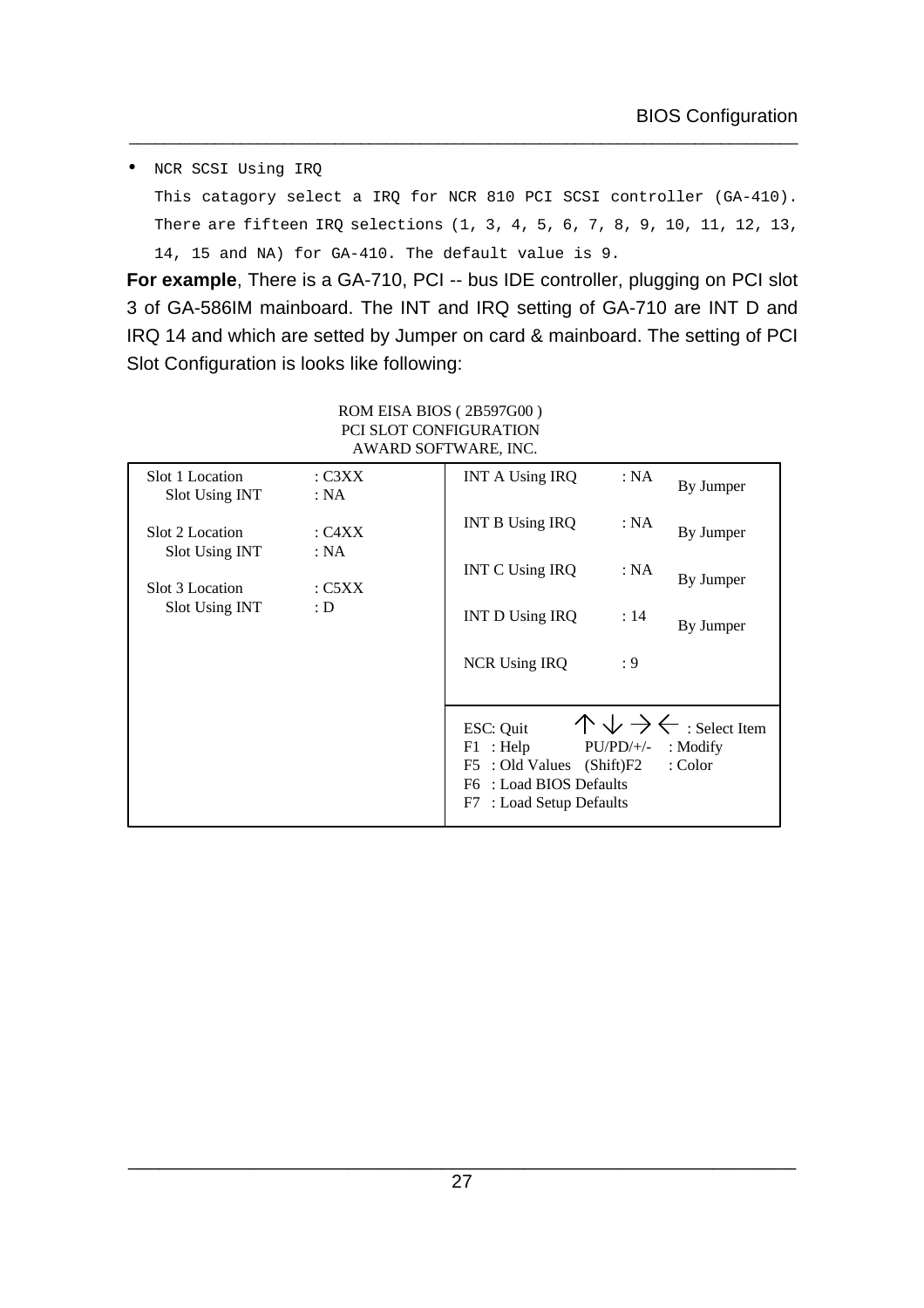#### **4.9 LOAD SETUP DEFAULTS**

| ROM EISA BIOS (2B597G00)  |
|---------------------------|
| <b>CMOS SETUP UTILITY</b> |
| AWARD SOFTWARE, INC.      |

\_\_\_\_\_\_\_\_\_\_\_\_\_\_\_\_\_\_\_\_\_\_\_\_\_\_\_\_\_\_\_\_\_\_\_\_\_\_\_\_\_\_\_\_\_\_\_\_\_\_\_\_\_\_\_\_\_\_\_\_\_\_\_\_\_\_\_\_\_\_\_\_\_\_\_\_\_\_

| <b>STANDARD CMOS SETUP</b>                                                           | PASSWORD SETTING                                                                 |  |  |
|--------------------------------------------------------------------------------------|----------------------------------------------------------------------------------|--|--|
| <b>BIOS FEATURES SETUP</b>                                                           | <b>IDE HDD AUTO DETECTION</b>                                                    |  |  |
| <b>CHIPSET FEATURES SETUP</b>                                                        | <b>SAVE &amp; EXIT SETUP</b>                                                     |  |  |
| <b>PCI SLOT CONFIGURI</b><br>Load SETUP Defaults (Y/N)? N<br><b>LOAD SETUP DEFAU</b> | OUT SAVING                                                                       |  |  |
| ESC : Save & Exit Setup<br>$F10$ : Quit                                              | $\wedge \vee \rightarrow \leftarrow$ : Select Item<br>: Chang Color<br>(Shift)F2 |  |  |
| Load SETUP Defaults except Standard CMOS SETUP                                       |                                                                                  |  |  |

• Load SETUP Defaults To load SETUP defaults value to CMOS SRAM, enter "Y". If not, enter "N".

 $\bullet^{\%}$  If there is any problem occured, loading SETUP DEFAULTS step is recommanded.

#### **4.10 PASSWORD SETTING**

When you select this function, the following message will appear at the center of the screen to assist you in creating a password.

ENTER PASSWORD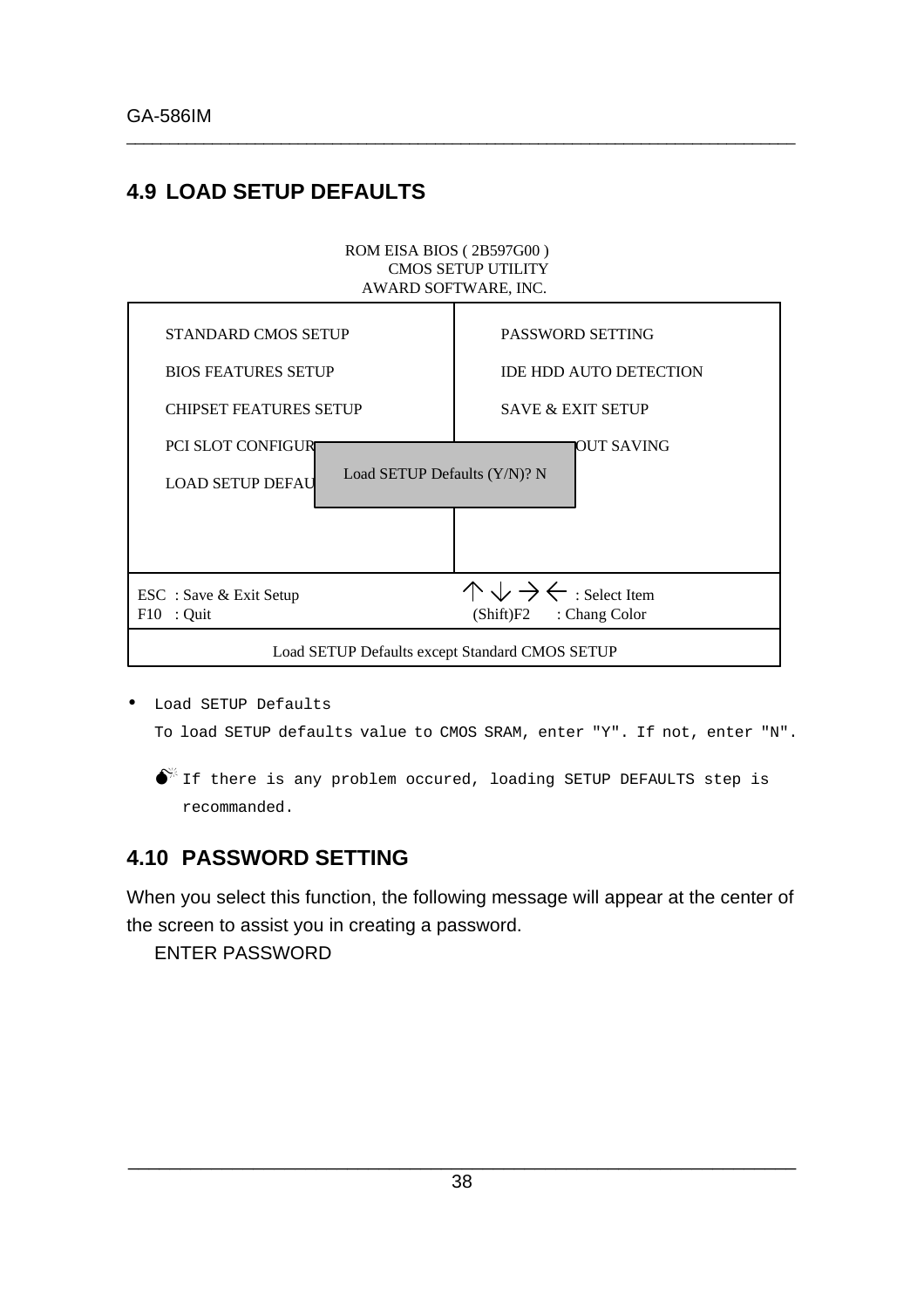| ROM EISA BIOS (2B597G00)<br>AWARD SOFTWARE, INC.                                                                                                                            | <b>CMOS SETUP UTILITY</b>                                                                       |
|-----------------------------------------------------------------------------------------------------------------------------------------------------------------------------|-------------------------------------------------------------------------------------------------|
| <b>STANDARD CMOS SETUP</b><br><b>BIOS FEATURES SETUP</b><br><b>CHIPSET FEATURES SETUP</b><br><b>PCI SLOT CONFIGURI</b><br><b>Enter Password:</b><br><b>LOAD SETUP DEFAU</b> | PASSWORD SETTING<br><b>IDE HDD AUTO DETECTION</b><br><b>SAVE &amp; EXIT SETUP</b><br>OUT SAVING |
| ESC : Save & Exit Setup<br>$F10$ : Quit                                                                                                                                     | $\wedge \vee \rightarrow \leftarrow$ : Select Item<br>(Shift)F2 : Chang Color                   |
| Change / Set / Disabled Password                                                                                                                                            |                                                                                                 |

\_\_\_\_\_\_\_\_\_\_\_\_\_\_\_\_\_\_\_\_\_\_\_\_\_\_\_\_\_\_\_\_\_\_\_\_\_\_\_\_\_\_\_\_\_\_\_\_\_\_\_\_\_\_\_\_\_\_\_\_\_\_\_\_\_\_\_\_\_\_\_\_\_\_\_\_\_\_

Type the password, up to eight characters, and press <Enter>. The password typed now will clear and previously entered password from CMOS memory. You will be asked to confirm the password. Type the password again and press <Enter>. You may also press <Esc> to abort the selection and not enter a password.

To disable password, just press <Enter> when you are prompted to enter password. A message will confirm the password being disabled. Once the password is disabled, the system will boot and you can enter Setup freely.

#### PASSWORD DISABLED

If you select System at Security Option of BIOS Features Setup Menu, you will be prompted for the password every time the system is rebooted or any time you try to enter Setup. If you select Setup at Security Option of BIOS Features Setup Menu, you will be prompted only when you try to enter Setup.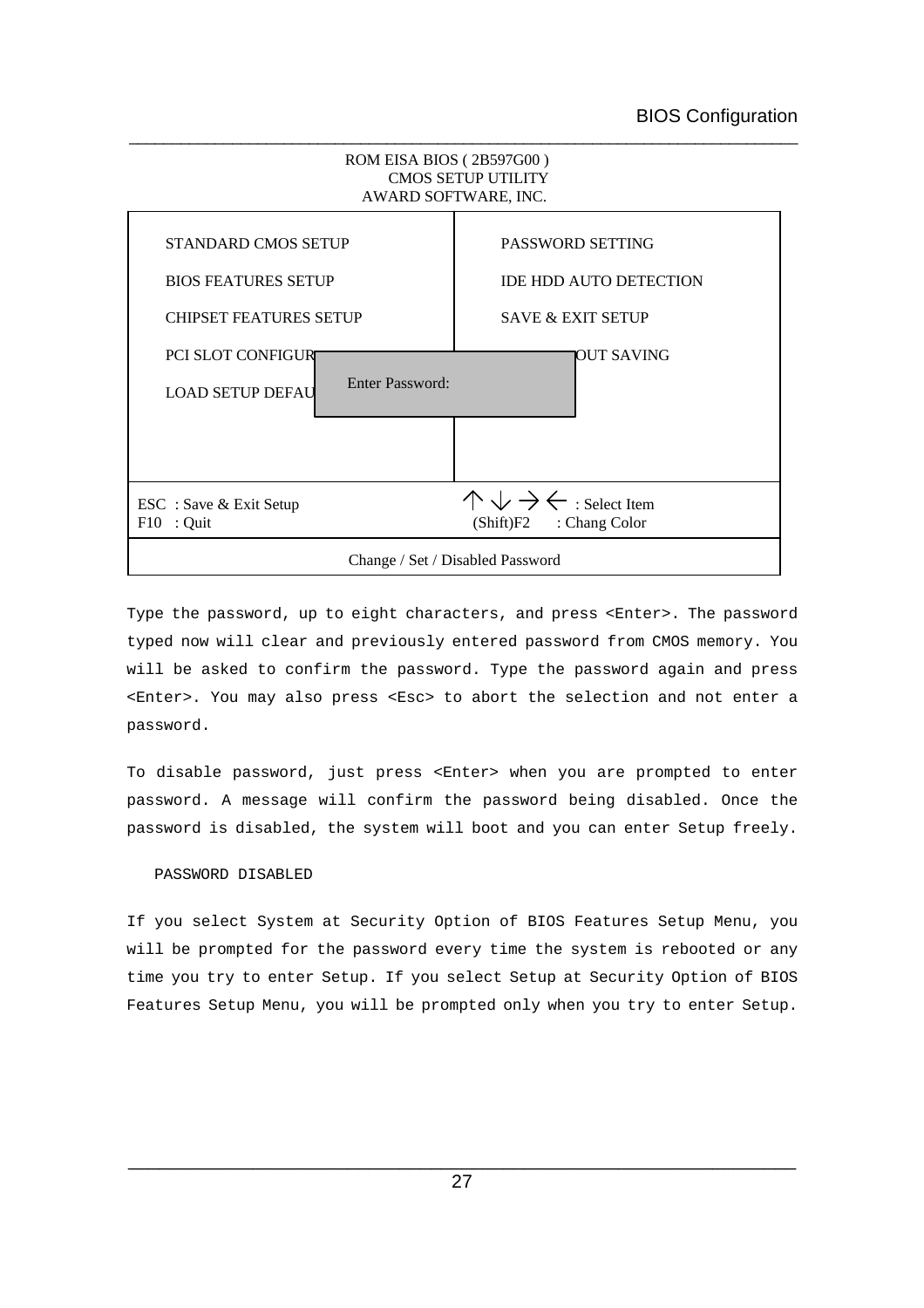#### **4.11 IDE HDD AUTO DETECTION**

|          | ROM EISA BIOS (2B597G00)<br><b>CMOS SETUP UTILITY</b><br>AWARD SOFTWARE, INC. |                                     |                   |                         |                        |                      |
|----------|-------------------------------------------------------------------------------|-------------------------------------|-------------------|-------------------------|------------------------|----------------------|
| Drive C: | (202 Mb)                                                                      | CYLS.<br>989                        | <b>HEAD</b><br>12 | <b>PRECOMP</b><br>65535 | <b>LANDZONE</b><br>989 | <b>SECTORS</b><br>35 |
|          |                                                                               | Do you accept this drive C (Y/N)? N |                   |                         |                        |                      |
|          |                                                                               |                                     | ESC: Skip         |                         |                        |                      |
|          |                                                                               |                                     |                   |                         |                        |                      |

\_\_\_\_\_\_\_\_\_\_\_\_\_\_\_\_\_\_\_\_\_\_\_\_\_\_\_\_\_\_\_\_\_\_\_\_\_\_\_\_\_\_\_\_\_\_\_\_\_\_\_\_\_\_\_\_\_\_\_\_\_\_\_\_\_\_\_\_\_\_\_\_\_\_\_\_\_\_

Type "Y" will accept the H.D.D. parameter reported by BIOS. Type "N" will keep the old H.D.D. parameter setup.

ROM EISA BIOS ( 2B597G00 )

#### **4.12 SAVE & EXIT SETUP**

|                                                                                       | <b>CMOS SETUP UTILITY</b><br>AWARD SOFTWARE, INC.                               |
|---------------------------------------------------------------------------------------|---------------------------------------------------------------------------------|
| <b>STANDARD CMOS SETUP</b>                                                            | PASSWORD SETTING                                                                |
| <b>BIOS FEATURES SETUP</b>                                                            | <b>IDE HDD AUTO DETECTION</b>                                                   |
| <b>CHIPSET FEATURES SETUP</b>                                                         | <b>SAVE &amp; EXIT SETUP</b>                                                    |
| <b>PCI SLOT CONFIGUR</b><br>SAVE to CMOS and EXIT (Y/N)? N<br><b>LOAD SETUP DEFAU</b> | OUT SAVING                                                                      |
|                                                                                       |                                                                                 |
| <b>ESC</b><br>: Save & Exit Setup<br>F10<br>: Quit                                    | $\downarrow \rightarrow \leftarrow$ : Select Item<br>: Chang Color<br>(Shift)F2 |
|                                                                                       | Save Data to CMOS & Exit SETUP                                                  |

Type "Y" will quit the Setup Utility and save the user setup value to RTC CMOS SRAM. Type "N" will return to Setup Utility.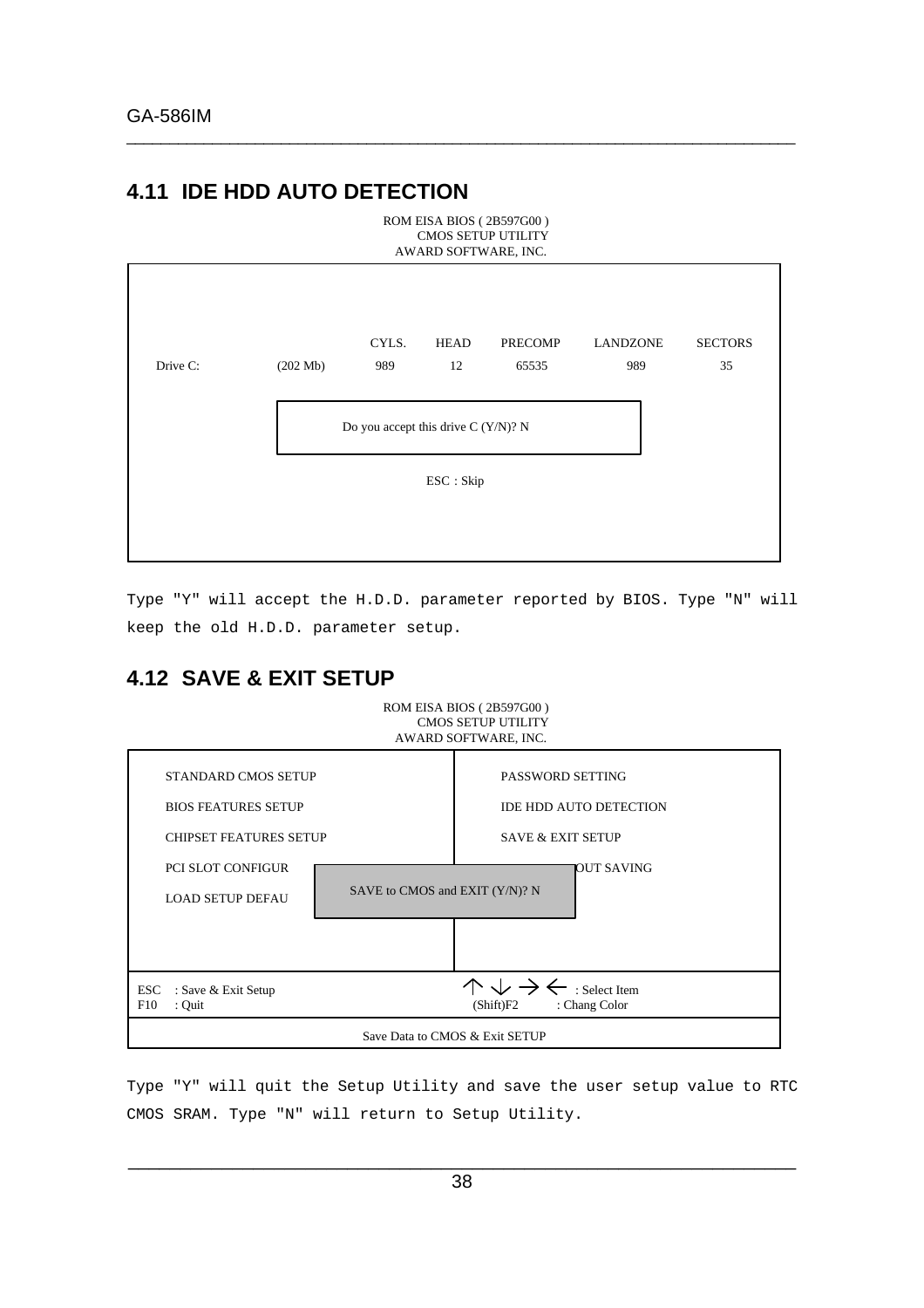### **4.13 EXIT WITHOUT SAVING**



\_\_\_\_\_\_\_\_\_\_\_\_\_\_\_\_\_\_\_\_\_\_\_\_\_\_\_\_\_\_\_\_\_\_\_\_\_\_\_\_\_\_\_\_\_\_\_\_\_\_\_\_\_\_\_\_\_\_\_\_\_\_\_\_\_\_\_\_\_\_\_\_\_\_\_\_\_\_

Type "Y" will quit the Setup Utility without saving to RTC CMOS SRAM. Type "N" will return to Setup Utility.

### **4.14 KEYBOARD SETTING FUNCTION**

After booting the O.S., there are some special functions used by keyboard as follows:

"CTRL\_ALT\_DEL" - Pressing these keys simultaneously will cause system to WARM START (Soft Reset).

"CTRL\_ALT\_[+]" - Pressing these keys simultaneously will change the system speed to high speed (Turbo, all cache memory enable).

"CTRL\_ALT\_[-]" - Pressing these keys simultaneously will change the system speed to low speed (Normal, disable cache memory).

#### **4.15 EISA CONFIGURATION UTILITY**

The Extended Industry Standard Architecture (EISA) Configuration Utility (ECU) is a software utility for doing the system configuration. The advantage of using this ECU is that helps the EISA system to generate its configuration settings autometically without conflict and provides information to the user for the current settings of switches.

To run ECU utility, insert the ECU diskette into floppy drive and then type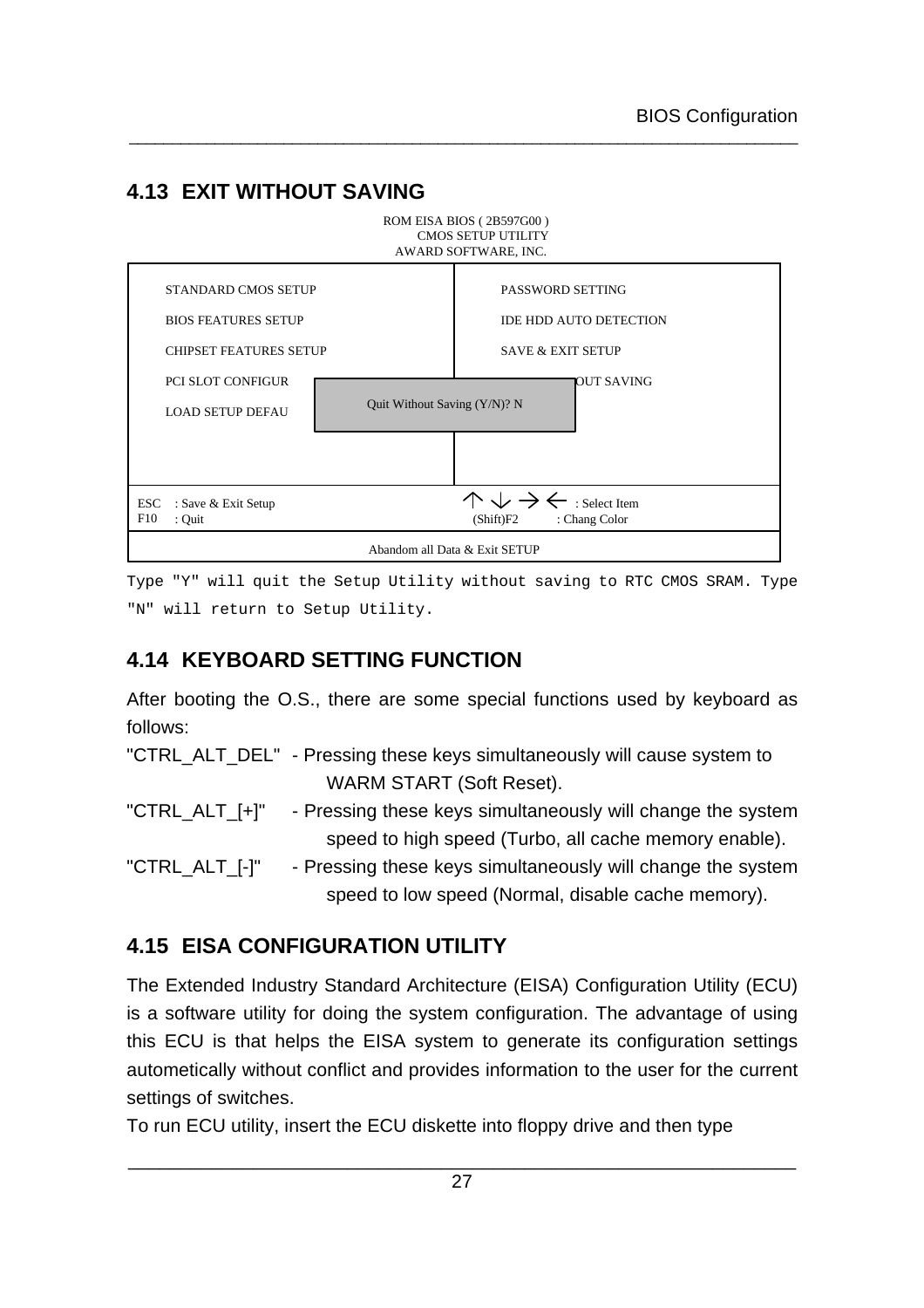CFG [Enter]

A ECU Setup Program will show on screen, following each step to complete the ECU Setup.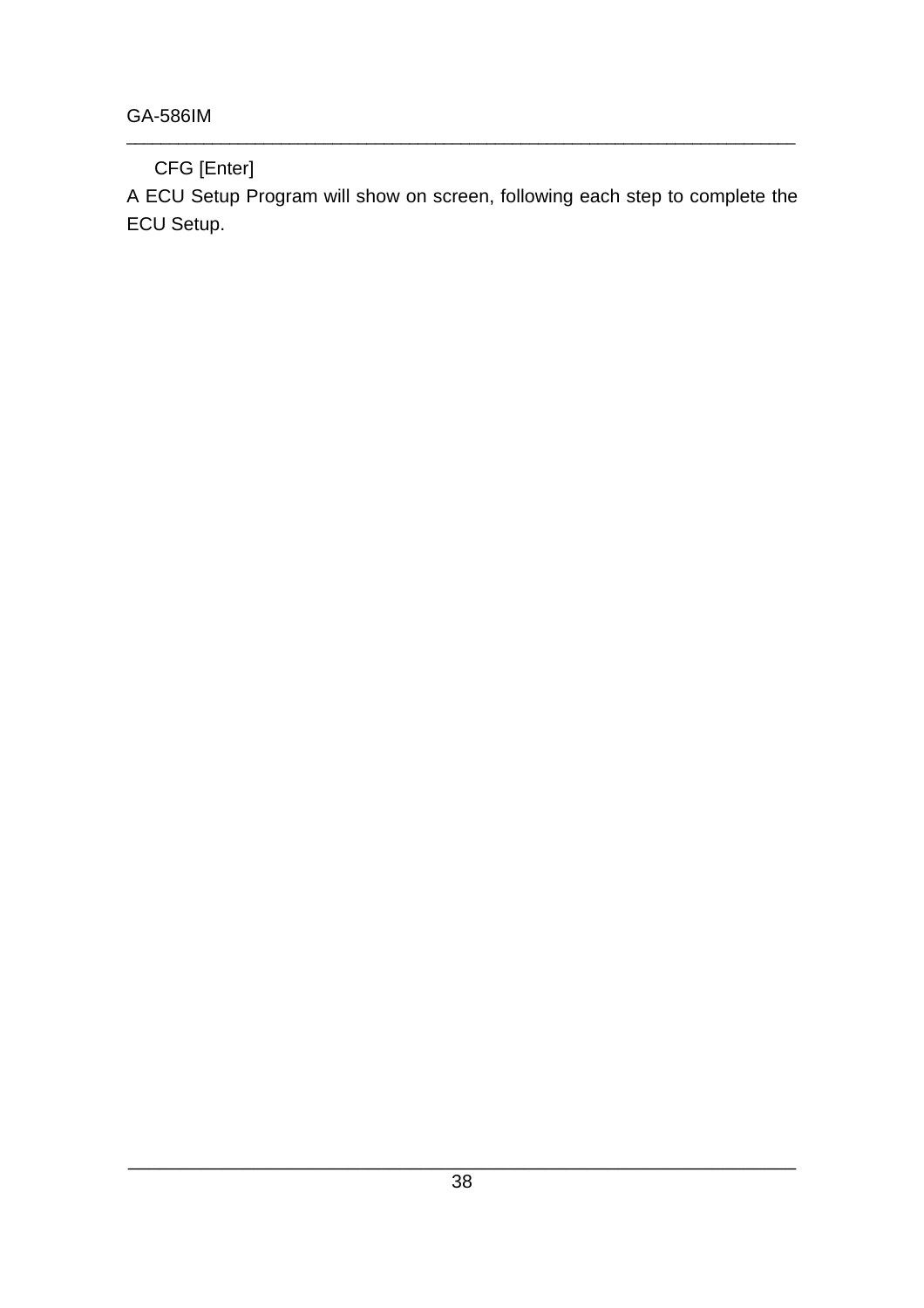# **5 AT TECHNICAL INFORMATION**

\_\_\_\_\_\_\_\_\_\_\_\_\_\_\_\_\_\_\_\_\_\_\_\_\_\_\_\_\_\_\_\_\_\_\_\_\_\_\_\_\_\_\_\_\_\_\_\_\_\_\_\_\_\_\_\_\_\_\_\_\_\_\_\_\_\_\_\_\_\_\_\_\_\_\_\_\_\_

#### **5.1 I/O BUS CONNECTOR PIN OUT**

### **5.1.1 ISA SLOT PIN OUT**

| GND_             | <b>B01</b>  | A <sub>01</sub> | -I/O CH CHK      |
|------------------|-------------|-----------------|------------------|
| RESET_           | <b>B02</b>  | A02             | SD07             |
| $+5V$            | <b>B03</b>  | A03             | SD06             |
| IRQ9_            | <b>B04</b>  | A <sub>04</sub> | SD <sub>05</sub> |
| $-5V$            | <b>B05</b>  | A05             | SD04             |
| DRQ <sub>2</sub> | <b>B06</b>  | A06             | SD03             |
| $-12V$           | <b>B07</b>  | A07             | SD02             |
| 0WS_             | <b>B08</b>  | A08             | SD01             |
| $+12V$           | <b>B09</b>  | A09             | SD <sub>00</sub> |
| GND              | <b>B10</b>  | A10             | -I/O CH RDY      |
| -SMEMW_          | B11         | A11             | <b>AEN</b>       |
| -SMEMR           | B12         | A12             | SA19             |
| $-IOW$           | <b>B</b> 13 | A13             | SA18             |
| $-IOR$           | <b>B14</b>  | A14             | SA17             |
| -DACK3           |             | B15 A15         | SA16             |
| -DRO3_           |             | B16 A16         | SA15             |
| $-$ DACK $1$     | <b>B</b> 17 | A17             | SA14             |
| $-DRQ1$          | <b>B18</b>  | A18             | SA13             |
| -REFRESH_        | <b>B</b> 19 | A19             | SA12             |
| BCLK_            | B20         | A20             | SA11             |
| IRQ7_            | B21         | A21             | SA10             |
| IRQ6             | B22         | A22             | SA09             |
| IRQ5             | <b>B23</b>  | A23             | <b>SA08</b>      |
| IRQ4             | <b>B24</b>  | A24             | SA07             |
| IRQ3_            | <b>B25</b>  | A25             | <b>SA06</b>      |
| -DACK2           | <b>B26</b>  | A26             | SA05             |
| T/C              | <b>B27</b>  | A27             | SA04             |
| <b>BALE</b>      | B28         | A28             | <b>SA03</b>      |
| $+5V$            | <b>B29</b>  | A29             | SA02             |
| OSC.             | <b>B30</b>  | A30             | SA01             |
| GND_             | <b>B31</b>  | A31             | SA00             |
|                  |             |                 |                  |

| -MEMCS16             | D <sub>01</sub> | CO <sub>1</sub> | SBHE  |
|----------------------|-----------------|-----------------|-------|
| $-VOCS16$            | D <sub>02</sub> | CO <sub>2</sub> | LA23  |
| IRQ10                | D <sub>03</sub> | CO <sub>3</sub> | LA22  |
| $IRQ11$ <sub>-</sub> | D <sub>04</sub> | CO <sub>4</sub> | LA21  |
| IRQ12                | D <sub>05</sub> | CO <sub>5</sub> | LA20  |
| $IRQ15$ <sub>-</sub> | D <sub>06</sub> | C <sub>06</sub> | LA19  |
| <b>IRQ14</b>         | D <sub>07</sub> | CO7             | LA18  |
| -DACK0_              | D <sub>08</sub> | CO8             | J.A17 |
| DRQ0_                | D <sub>09</sub> | CO <sub>9</sub> | -MEMR |
| -DACK5               | D10             | C10             | -MEMW |
| DRQ5_                | D11             | C11             | SD08  |
| -DACK6               | D12             | C12             | SD09  |
| DRQ6_                | D13             | C13             | SD10  |
| -DACK7_              | D14             | C14             | SD11  |
| DRQ7_                | D15             | C15             | SD12  |
| $+5V$                | D16             | C16             | SD13  |
| -MASTER_             | D17             | C17             | SD14  |
| GND                  | D <sub>18</sub> | C18             | SD15  |
|                      |                 |                 |       |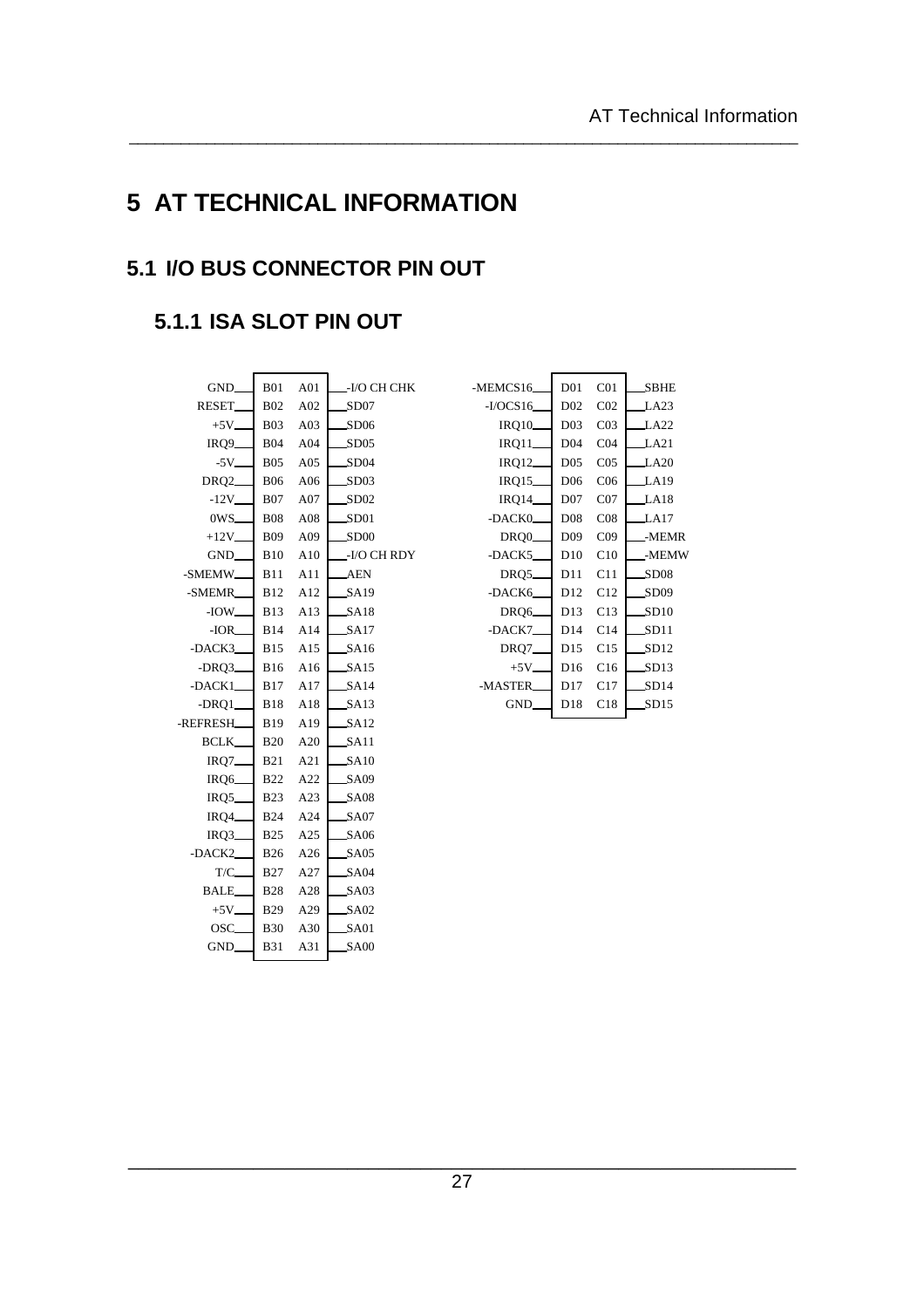### **5.1.2 EISA SLOT PIN OUT**

 $\overline{\phantom{0}}$ 

 $\mathbf{r}$ 

| GND                 | F01        | E01             | __-CMD                      |
|---------------------|------------|-----------------|-----------------------------|
| $+5V$ <sub>-</sub>  | F02        | E02             | $-STAT$                     |
| $+5V$ <sub>-</sub>  | F03        | E03             | _EXRDY                      |
| $NC_{-}$            | F04        | E04             | $-EX32$                     |
| $NC_{-}$            | F05        | E05             | <b>GND</b>                  |
| $NC_{-}$            | F07        | E07             | $-EX16$                     |
| $NC_{-}$            | F08        | <b>E08</b>      | _-SLBURST                   |
| $+12V$ <sub>-</sub> | F09        | E09             | -MSBURST                    |
|                     | F10        |                 |                             |
| $M$ -IO $\_$        |            | E10             | $\mathbb{L}$ W-R            |
| -LOCK_              | F11        | E11             | $\_{\rm{GND}}$              |
| $NC_{-}$            | F12        | E12             | $\overline{\phantom{a}}$ NC |
| GND_                |            | F13 E13         | _ NC                        |
| $NC_{-}$            |            | F14 E14         | . NC                        |
| -EBE3               |            | F15 E15         | .GND                        |
|                     |            |                 |                             |
| -EBE2               | F17        | E17             | -EBE1                       |
| $-EBE0$             | F18        | E18             | $-LA31$                     |
| GND_                | F19        | E19             | $\sqrt{\text{GND}}$         |
| $+5V$               | F20        | E20             | _-LA30                      |
| $-LA29$             | F21        | E21             | _-LA28                      |
| GND_                | F22        | E22             | --LA27                      |
| $-LA26$             |            | F23 E23         | $-LA25$                     |
| $-LA24$             | F24        | E24             | .GND                        |
| LA16                | F26        | E <sub>26</sub> | $\pm$ A15                   |
| LA14                | F27        | E27             | LA13                        |
|                     | F28        |                 | LA12                        |
| $+5V$ <sub>-</sub>  |            | E28             |                             |
| $+5V$               | F29        | E <sub>29</sub> | LA11                        |
| GND_<br>LA10        | F30<br>F31 | E30<br>E31      | _GND<br>$\perp$ A9          |

| LA8     | H <sub>01</sub> | G <sub>01</sub> | LA7              |
|---------|-----------------|-----------------|------------------|
| LA6     | H <sub>02</sub> | G <sub>02</sub> | GND              |
| LAS     | H <sub>03</sub> | G03             | LA4              |
| VCC.    | H <sub>04</sub> | G04             | LA3              |
| LA2     | H <sub>05</sub> | G <sub>05</sub> | GND              |
|         |                 |                 |                  |
| SD16    | H <sub>07</sub> | G07             | SD17.            |
| SD18_   | H <sub>08</sub> | G08             | SD19             |
| GND_    | H <sub>09</sub> | G09             | SD <sub>20</sub> |
| SD21_   | H <sub>10</sub> | G10             | SD22W            |
| SD23.   | H11             | G11             | GND              |
| SD24    | H <sub>12</sub> | G12             | SD25             |
| GND.    | H13             | G13             | SD26             |
| SD27.   | H14             | G14             | SD28             |
|         |                 |                 |                  |
| SD29.   | H <sub>16</sub> | G16             | GND              |
| $+5V-$  | H17             | G17             | SD30             |
| $+5V$   | H18             | G18             | SD31             |
| -HMACK. | H18             | G18             | -HMEROX          |
|         |                 |                 |                  |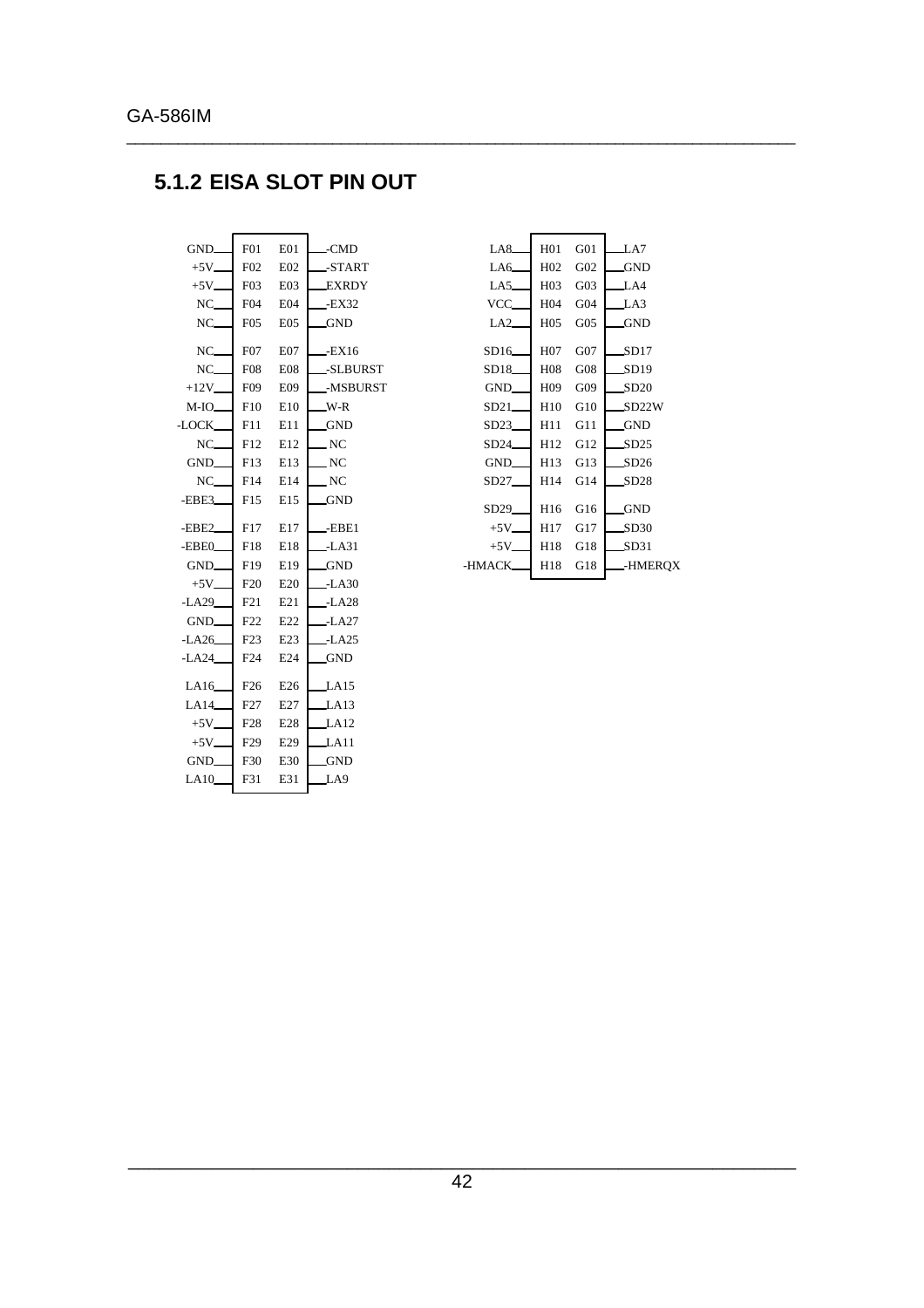#### 5.1.3 PCI - BUS SLOT PIN OUT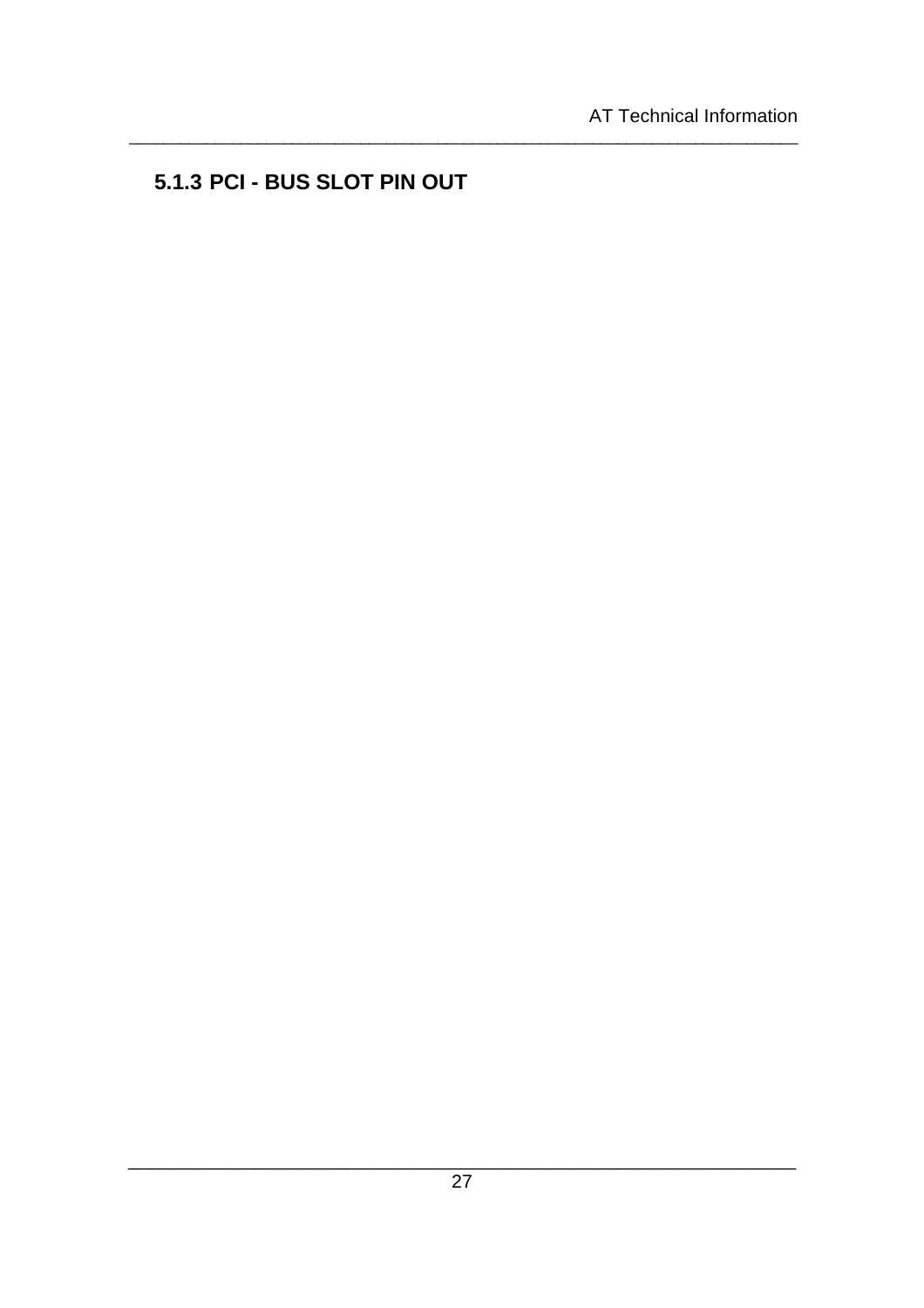$\sim$ 

| $-12V$               | <b>B01</b> | A01 | NC               |
|----------------------|------------|-----|------------------|
| $NC_{-}$             | <b>B02</b> | A02 | $+12V$           |
| GND_                 | <b>B03</b> | A03 | NC               |
| NC                   | <b>B04</b> | A04 | NC               |
| VCC                  | <b>B05</b> | A05 | VCC.             |
| VCC                  | <b>B06</b> | A06 | INTA#            |
| INTB#                | <b>B07</b> | A07 | INTC#            |
| INTD#                | <b>B08</b> | A08 | VCC              |
| PST#1                | <b>B09</b> | A09 | NC               |
| NC.                  | <b>B10</b> | A10 | <b>VCC</b>       |
| <b>PST#2</b>         | B11        | A11 | NC               |
| GND.                 | <b>B12</b> | A12 | GND              |
| GND_                 | <b>B13</b> | A13 | GND              |
| NC                   | <b>B14</b> | A14 | NC               |
| GND_                 | <b>B15</b> | A15 | RST#             |
|                      |            |     |                  |
| CLK_                 | <b>B16</b> | A16 | VCC.             |
| GND_                 | <b>B17</b> | A17 | GNT#             |
| REQ#                 | <b>B18</b> | A18 | GND              |
| VCC                  | <b>B19</b> | A19 | NC               |
| $AD_31$              | <b>B20</b> | A20 | AD 30            |
| AD 29_               | <b>B21</b> | A21 | NC               |
| GND.                 | <b>B22</b> | A22 | AD 28            |
| AD 27                | <b>B23</b> | A23 | $AD_26$          |
| AD 25                | <b>B24</b> | A24 | <b>GND</b>       |
| NC                   | <b>B25</b> | A25 | AD 24            |
| $CBE#3$ <sub>-</sub> | <b>B26</b> | A26 | <b>IDSEL</b>     |
| AD 23                | <b>B27</b> | A27 | NC               |
| GND.                 | <b>B28</b> | A28 | AD <sub>22</sub> |
| $AD_21$              | <b>B29</b> | A29 | $AD_20$          |
| AD 19                | <b>B30</b> | A30 | GND.             |
| NC.                  | <b>B31</b> | A31 | $AD_18$          |
| $AD_17$              | B32        | A32 | $AD_16$          |
| CEB#2                | <b>B33</b> | A33 | NC               |
| GND.                 | <b>B34</b> | A34 | FRAME#           |
| IRDY#                | <b>B35</b> | A35 | GND.             |
| NC.                  | <b>B36</b> | A36 | TRDY#            |
| DEVSEL#              | B37        | A37 | <b>GND</b>       |
| GND_                 | <b>B38</b> | A38 | STOP#            |
| LOCK#                | B39        | A39 | NC               |
| PERR#                | <b>B40</b> | A40 | <b>SDONE</b>     |
| NC.                  | B41        | A41 | SBO#             |
| SERR#                | <b>B42</b> | A42 | GND              |
| NC.                  | <b>B43</b> | A43 | PAR              |
| CBE#1                | <b>B44</b> | A44 | $AD$ 15          |
| $AD_14$              | <b>B45</b> | A45 | $_{\rm NC}$      |
| GND.                 | <b>B46</b> | A46 | $AD_13$          |
| $AD_12$              | <b>B47</b> | A47 | $AD_11$          |
| $AD_10$              | <b>B48</b> | A48 | <b>GND</b>       |
| GND_                 | B49        | A49 | $AD_09$          |
| $AD_08$              | <b>B52</b> | A52 | CBE#0            |
| AD_07                | <b>B53</b> | A53 | NC               |
| NC                   | <b>B54</b> | A54 | $AD_06$          |
| AD_05                | <b>B55</b> | A55 | $AD_04$          |
| $AD_03$              | <b>B56</b> | A56 | <b>GND</b>       |
| GND_                 | B57        | A57 | $AD_02$          |
| AD 01                | <b>B58</b> | A58 | $AD_0$           |
| VCC.                 | <b>B59</b> | A59 | VCC.             |
| NC_                  | <b>B60</b> | A60 | NC               |
| VCC                  | B61        | A61 | VCC.             |
| VCC                  | B62        | A62 | VCC              |
|                      |            |     |                  |

#### **5.2 I/O & MEMORY MAP**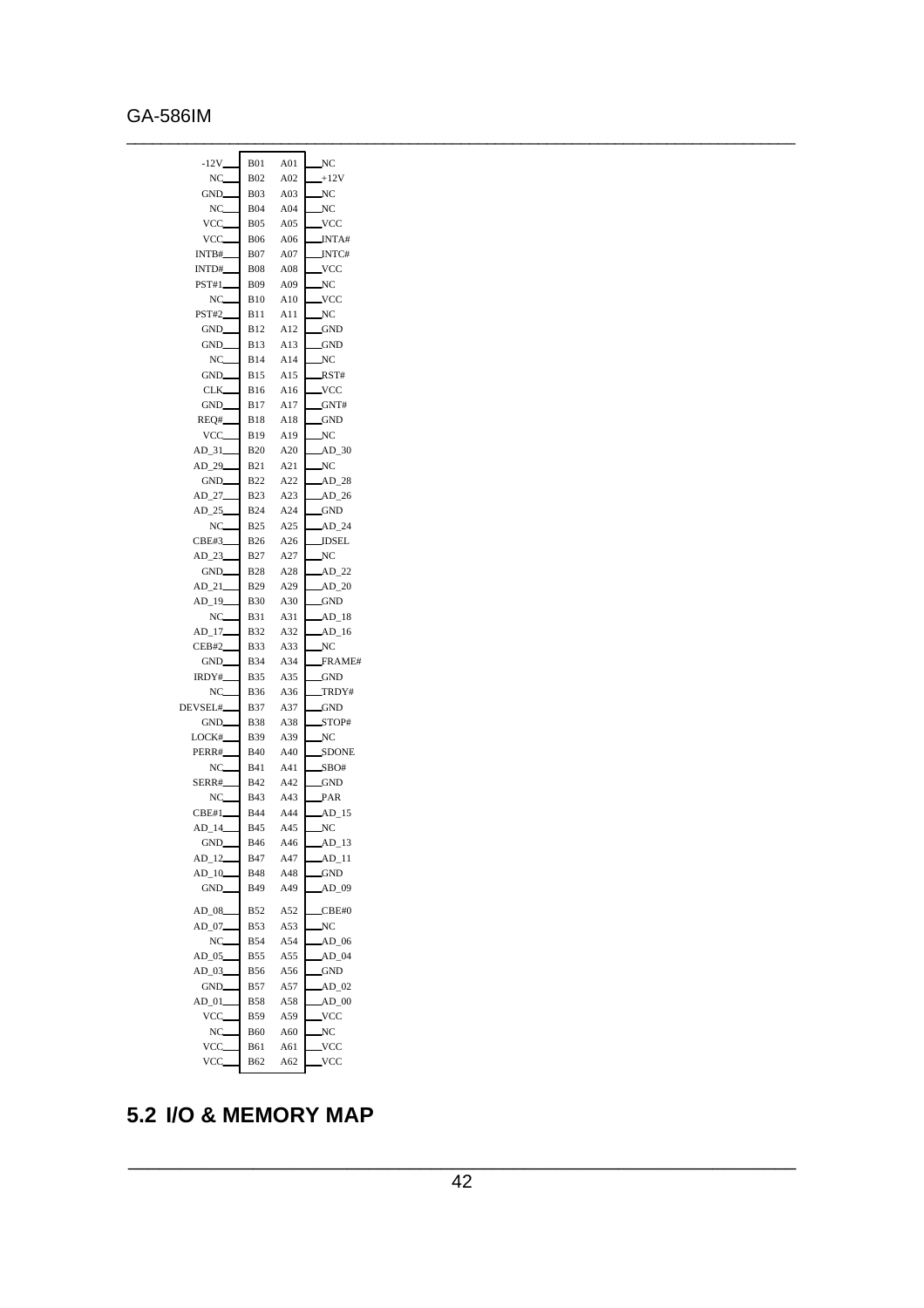| MEMORY MAP: [0000000-009FFFF] |                    |                                      | application program.                | System memory used by DOS and                                  |  |  |
|-------------------------------|--------------------|--------------------------------------|-------------------------------------|----------------------------------------------------------------|--|--|
|                               | [00A0000-00BFFFF]  |                                      |                                     | Display buffer memory for VGA/ EGA/<br>CGA/MONOCHROME adapter. |  |  |
| [00C0000-00DFFFF]             |                    |                                      |                                     | Reserved for I/O device BIOS ROM                               |  |  |
| or                            |                    |                                      | RAM buffer.                         |                                                                |  |  |
|                               | [00E0000-00EFFFF]  |                                      |                                     | Reserved for PCI device ROM.                                   |  |  |
|                               | [00F0000-00FFFFF]  |                                      | System BIOS ROM.                    |                                                                |  |  |
|                               | $[0100000-BFFFFF]$ |                                      |                                     | System extension memory.                                       |  |  |
| I/O MAP:                      | $[000-01F]$        |                                      | DMA controller.(MASTER)             |                                                                |  |  |
|                               | $[020 - 021]$      |                                      | INTERRUPT controller. (MASTER)      |                                                                |  |  |
|                               | $[022-023]$        | CHIPSET control registers I/O ports. |                                     |                                                                |  |  |
|                               | $[040-05F]$        | TIMER control registers.             |                                     |                                                                |  |  |
|                               | $[060-06F]$        | KEYBOARD interface controller.(8042) |                                     |                                                                |  |  |
|                               | $[070-07F]$        | RTC ports & CMOS I/O ports.          |                                     |                                                                |  |  |
|                               | $[080-09F]$        | DMA register.                        |                                     |                                                                |  |  |
|                               | $[0A0-0BF]$        | INTERRUPT controller. (SLAVE)        |                                     |                                                                |  |  |
|                               | $[0C0-0DF]$        |                                      | DMA controller. (SLAVE)             |                                                                |  |  |
|                               | $[0F0-0FF]$        |                                      | <b>MATH COPROCESSOR</b>             |                                                                |  |  |
|                               | [1F0-1F8]          |                                      | <b>HARD DISK controller.</b>        |                                                                |  |  |
|                               | [278-27F]          | PARALLEL port-2.                     |                                     |                                                                |  |  |
|                               | $[2B0-2DF]$        |                                      | <b>GRAPHICS adapter controller.</b> |                                                                |  |  |
|                               | $[2F8-2FF]$        | SERIAL port-2.                       |                                     |                                                                |  |  |
|                               | [360-36F]          | NETWORK ports.                       |                                     |                                                                |  |  |
|                               | [378-37F]          | PARALLEL port-1                      |                                     |                                                                |  |  |
|                               | $[3B0-3BF]$        |                                      |                                     | MONOCHROME & PRINTER adapter.                                  |  |  |
|                               | $[3C0-3CF]$        | EGA adapter.                         |                                     |                                                                |  |  |
|                               | $[3D0-3DF]$        | CGA adapter.                         |                                     |                                                                |  |  |
|                               | $[3F0-3F7]$        |                                      | FLOPPY DISK controller.             |                                                                |  |  |
|                               | $[3F8-3FF]$        | SERIAL port-1.                       |                                     |                                                                |  |  |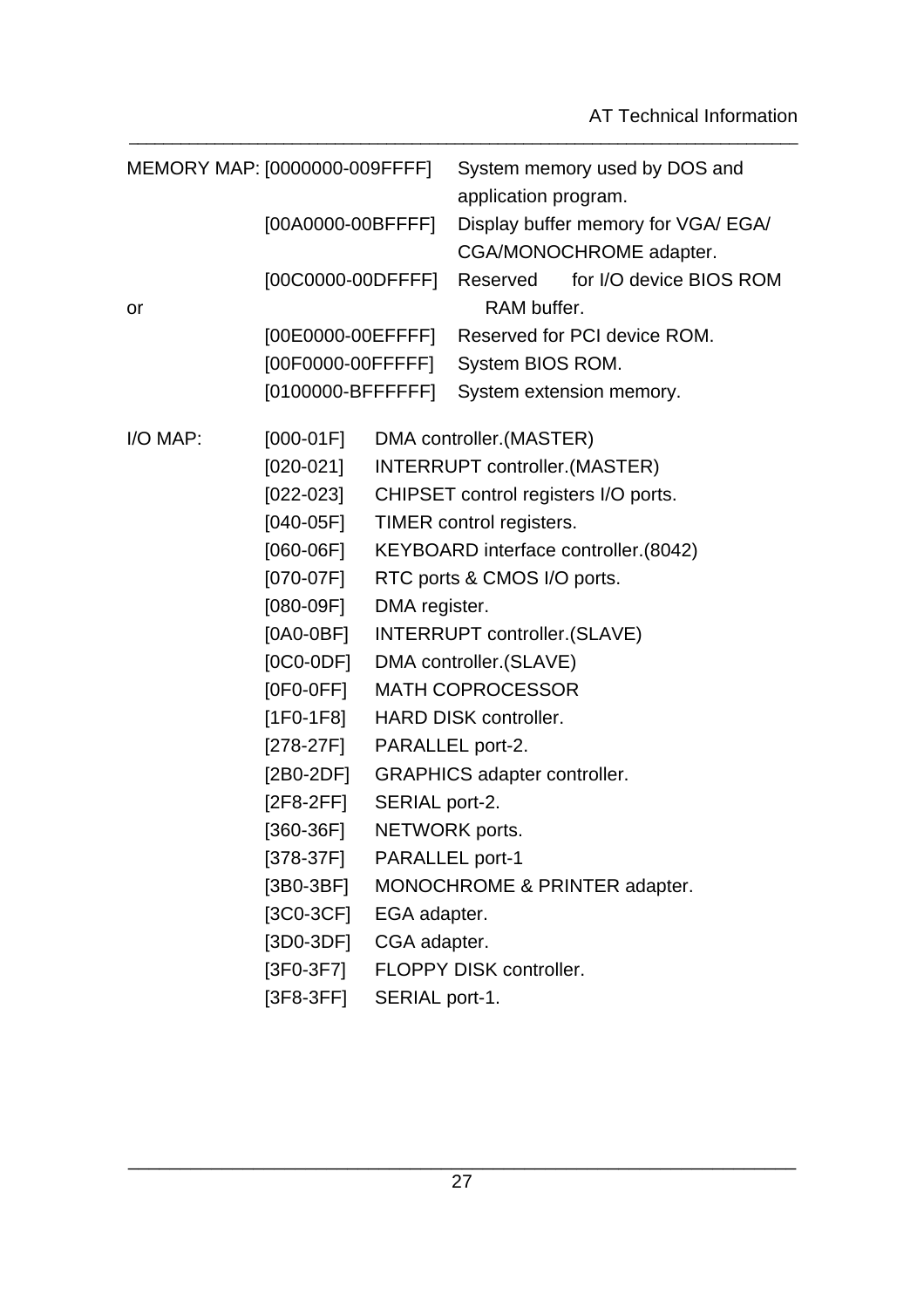#### **5.3 TIMER & DMA CHANNELS MAP**

TIMER MAP: TIMER Channel-0 System timer interrupt TIMER Channel-1 DRAM REFRESH request TIMER Channel-2 SPEAKER tone generator DMA CHANNELS: DMA Channel-0 Available

\_\_\_\_\_\_\_\_\_\_\_\_\_\_\_\_\_\_\_\_\_\_\_\_\_\_\_\_\_\_\_\_\_\_\_\_\_\_\_\_\_\_\_\_\_\_\_\_\_\_\_\_\_\_\_\_\_\_\_\_\_\_\_\_\_\_\_\_\_\_\_\_\_\_\_\_\_\_

DMA Channel-1 IBM SDLC DMA Channel-2 FLOPPY DISK adapter DMA Channel-3 Available DMA Channel-4 Cascade for DMA controller 1 DMA Channel-5 Available DMA Channel-6 Available DMA Channel-7 Available

#### **5.4 INTERRUPT MAP**

| NMI: | Parity check error |
|------|--------------------|
|      |                    |

- IRQ (H/W): 0 System TIMER interrupt from TIMER-0
	- 1 KEYBOARD output buffer full
	- 2 Cascade for IRQ 8-15
	- 3 SERIAL port 2
	- 4 SERIAL port 1
	- 5 PARALLEL port 2
	- 6 FLOPPY DISK adapter
	- 7 PARALLEL port 1
	- 8 RTC clock
	- 9 Available
	- 10 Available
	- 11 Available
	- 12 Available
	- 13 MATH coprocessor
	- 14 HARD DISK adapter
	- 15 Available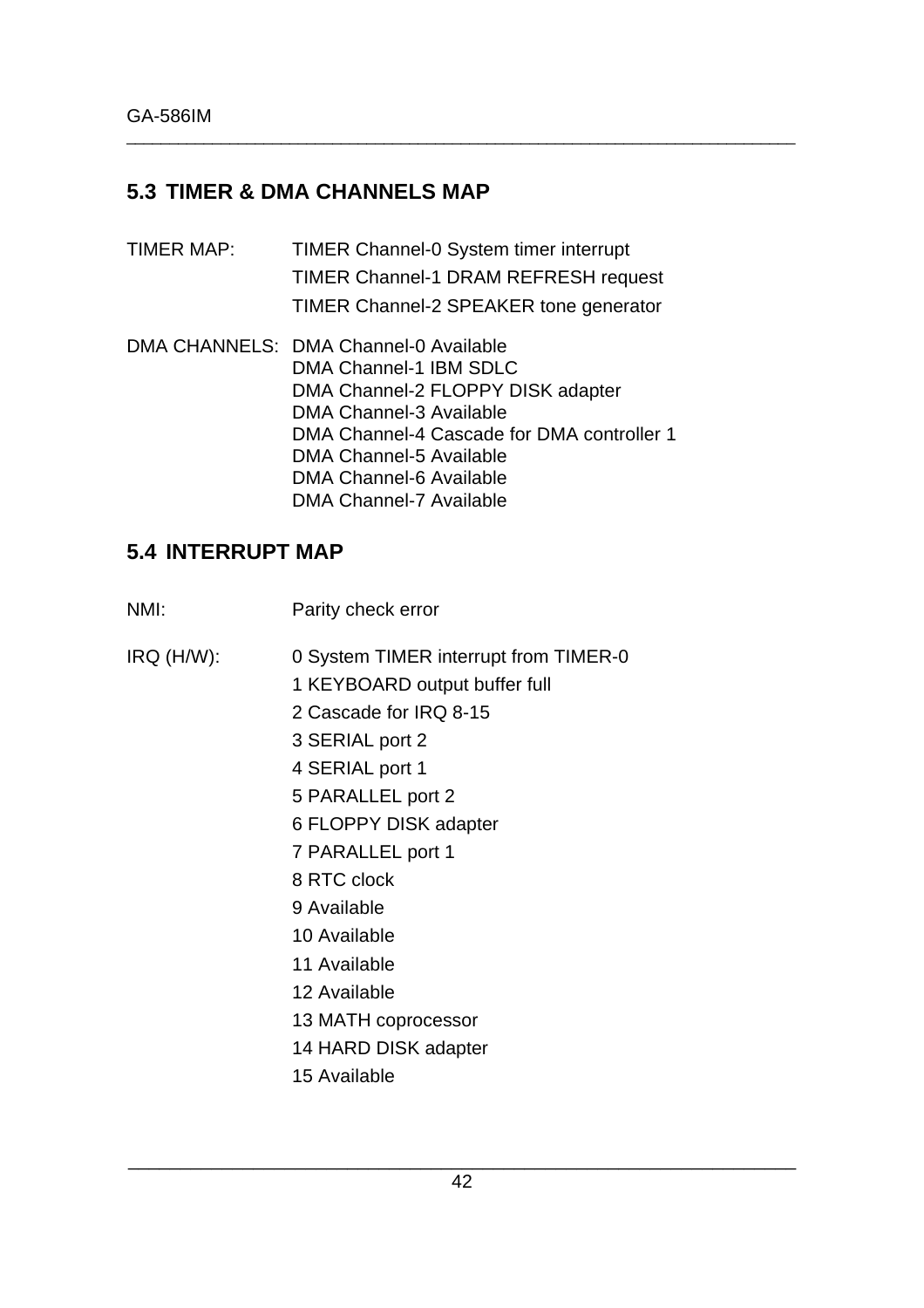#### **5.5 RTC & CMOS RAM MAP**

- RTC & CMOS: 00 Seconds
	- Second alarm
	- Minutes
	- Minutes alarm
	- Hours
	- Hours alarm
	- Day of week
	- Day of month
	- Month
	- Year
	- 0A Status register A
	- 0B Status register B
	- 0C Status register C
	- 0D Status register D
	- 0E Diagnostic status byte
	- 0F Shutdown byte
	- FLOPPY DISK drive type byte

- Reserve
- HARD DISK type byte
- Reserve
- Equipment byte
- Base memory low byte
- Base memory high byte
- Extension memory low byte
- Extension memory high byte
- 19-2d Reserve
- 2E-2F 2-byte CMOS RAM checksum
- Reserved for extension memory low byte
- Reserved for extension memory high byte
- DATE CENTURY byte
- INFORMATION FLAG
- 34-3F Reserve
- 40-7f Reserved for CHIPSET SETTING DATA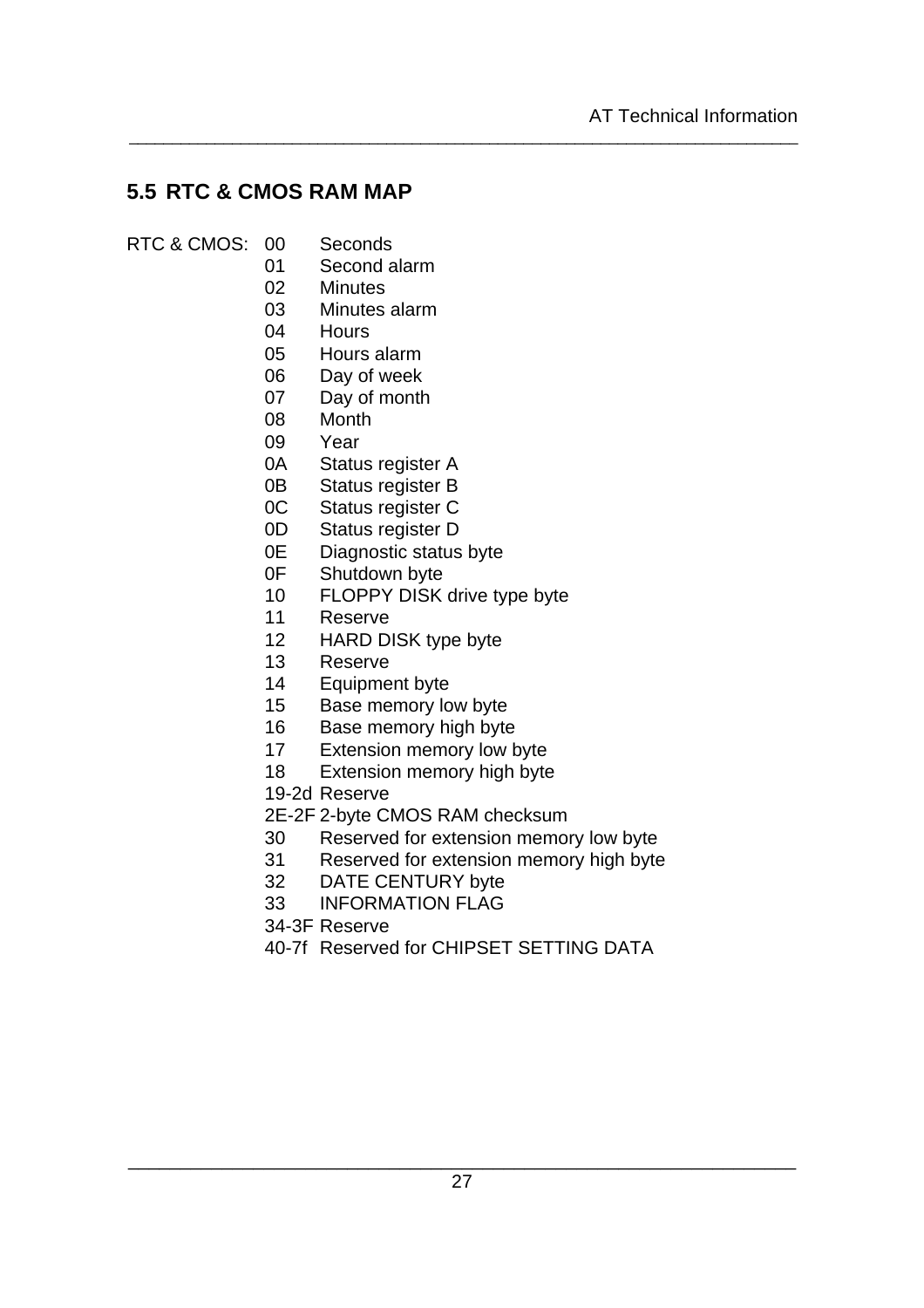# **APPENDIX A: POST MESSAGE**

When the BIOS encounters an error that requires the user to correct something, either a beep code will sound or a message will be displayed in a box in the middle of the screen and the message PRESS F1 TO CONTINUE, CTRL-ALT-ESC OR DEL TO ENTER SETUP will be shown in the information box at the bottom.

\_\_\_\_\_\_\_\_\_\_\_\_\_\_\_\_\_\_\_\_\_\_\_\_\_\_\_\_\_\_\_\_\_\_\_\_\_\_\_\_\_\_\_\_\_\_\_\_\_\_\_\_\_\_\_\_\_\_\_\_\_\_\_\_\_\_\_\_\_\_\_\_\_\_\_\_\_\_

#### • POST BEEP

Currently there is only one beep code in BIOS. This code indicates that a video error has occurred and the BIOS cannot initialize the video screen to display any additional information. This beep code consists of a single long beep followed by two short beeps.

#### • ERROR MESSAGE

Once or more of the following messages may be displayed if the BIOS detects an error during the POST. This list includes message for both the ISA and the EISA BIOS.

#### $\overline{\infty}$  CMOS BATTERY HAS FAILED

CMOS battery is no longer functional. It should be replaced.

#### $\mathbb{Z}$  CMOS CHECKSUM ERROR

Checksum of CMOS is incorrect. This can indicate that CMOS has become corrupt. This error may have been caused by a weak battery. Check the battery and replace if necessary.

#### $\mathbb{Z}$  DISK BOOT FAILURE, INSERT SYSTEM DISK AND PRESS ENTER

No boot device was found. Insert a system disk into Drive A: and press <Enter>. If you assumed the system would boot from the hard drive, make sure the controller is inserted correctly and all cables are properly attached. Also be sure the disk is formatted as a boot device. Then reboot the system.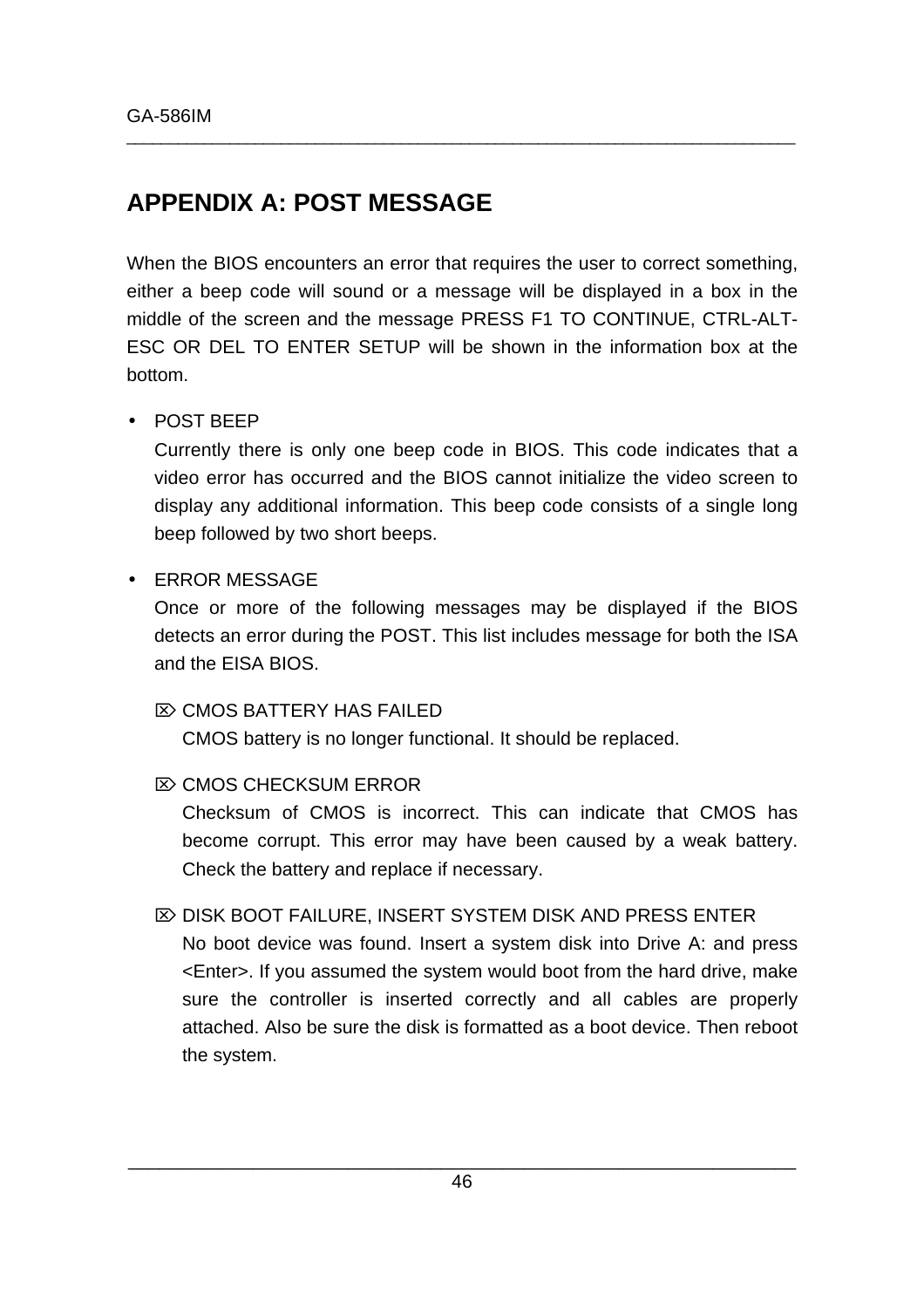$\overline{\infty}$  DISKETTE DRIVES OR TYPES MISMATCH ERROR - RUN SETUP Type of diskette drive installed in the system is different from the CMOS definition. Run Setup to reconfigure the drive type correctly.

\_\_\_\_\_\_\_\_\_\_\_\_\_\_\_\_\_\_\_\_\_\_\_\_\_\_\_\_\_\_\_\_\_\_\_\_\_\_\_\_\_\_\_\_\_\_\_\_\_\_\_\_\_\_\_\_\_\_\_\_\_\_\_\_\_\_\_\_\_\_\_\_\_\_\_\_\_\_

#### $\overline{\infty}$  DISPLAY SWITCH IS SET INCORRECTLY

Display switch on the motherboard can be set to either monochrome or color. This indicates the switch is set to a different setting than indicated in Setup. Determine which setting is correct, and then either turn off the system and change the jumper, or enter Setup and change the VIDEO selection.

#### $\overline{\infty}$  DISPLAY TYPE HAS CHANGED SINCE LAST BOOT

Since last powering off the system, the display adapter has been changed. You must configure the system for the new display type.

#### $\mathbb{Z}$  EISA Configuration Checksum Error

PLEASE RUN FISA CONFIGURATION UTILITY

The EISA non-volatile RAM checksum is incorrect or cannot correctly read the EISA slot. This can indicate either the EISA non-volatile memory has become corrupt or the slot has configured incorrectly. Also be sure the card is installed firmly in the slot.

#### $\mathbb{Z}$  EISA Configuration Is Not Complete

PLEASE RUN EISA CONFIGURATION UTILITY The slot configuration information stored in the EISA non-volatile memory is incomplete.

F When either of these errors appear, the system will boot in ISA mode, which allows you to run the EISA Configuration Utility.

#### $\mathbb{Z}$  ERROR ENCOUNTERED INITIALIZING HARD DRIVE

Hard drive cannot be initialized. Be sure the adapter is installed correctly and all cables are correctly and firmly attached. Also be sure the correct hard drive type is selected in Setup.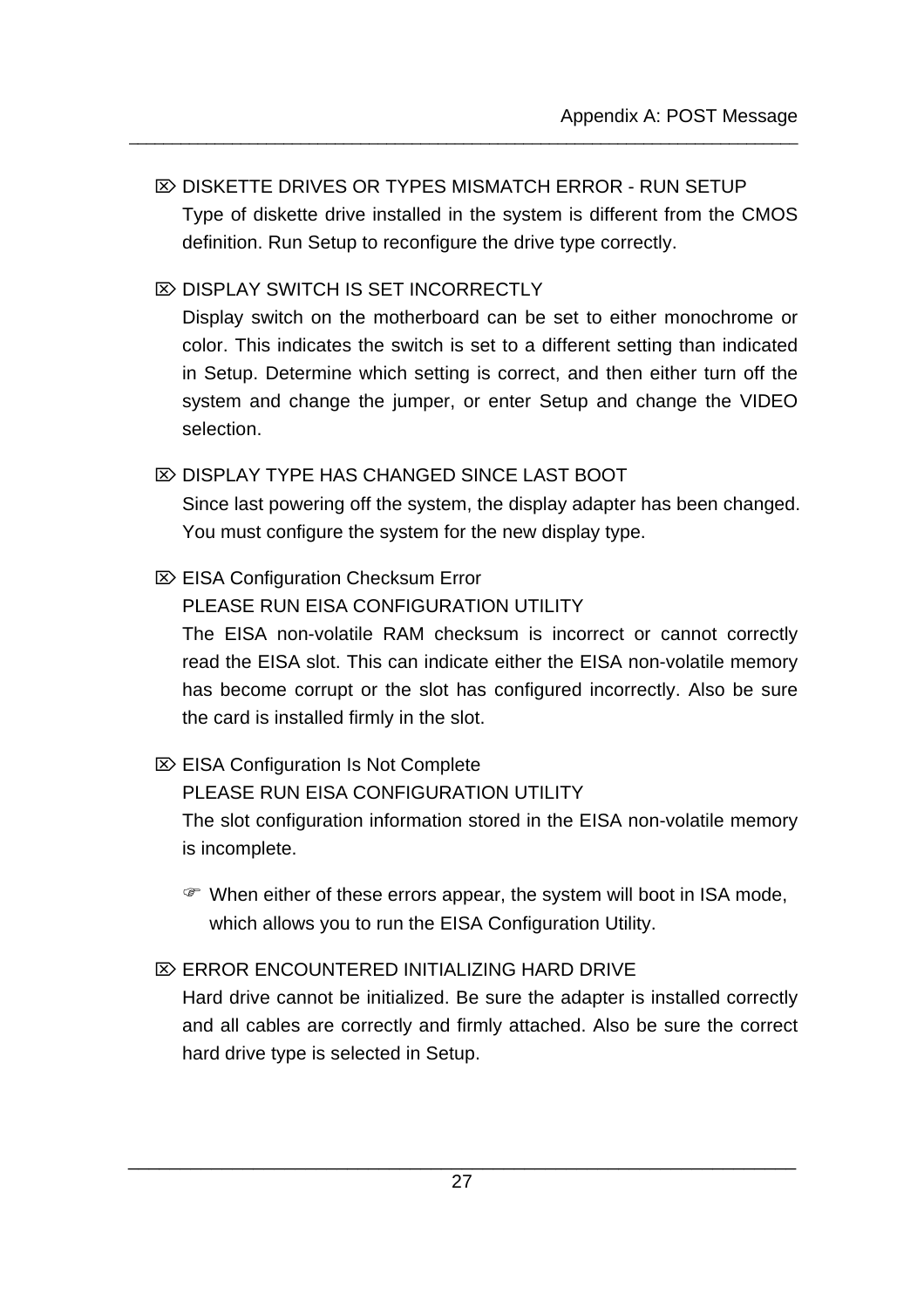#### $\mathbb{Z}$  ERROR INITIALIZING HARD DISK CONTROLLER

Cannot initialize controller. Make sure the cord is correctly and firmly installed in the bus. Be sure the correct hard drive type is selected in Setup. Also check to see if any jumper needs to be set correctly in the hard drive.

\_\_\_\_\_\_\_\_\_\_\_\_\_\_\_\_\_\_\_\_\_\_\_\_\_\_\_\_\_\_\_\_\_\_\_\_\_\_\_\_\_\_\_\_\_\_\_\_\_\_\_\_\_\_\_\_\_\_\_\_\_\_\_\_\_\_\_\_\_\_\_\_\_\_\_\_\_\_

#### $\overline{R}$  FLOPPY DISK CNTRLR ERROR OR NO CNTRLR PRESENT

Cannot find or initialize the floppy drive controller. Make sure the controller is installed correctly and firmly. If there are no floppy drives installed, be sure the Diskette Drive selection in Setup is set to NONE.

#### $\boxtimes$  Invalid EISA Configuration

#### PLEASE RUN EISA CONFIGURATION UTILITY

The non-volatile memory containing EISA configuration information was programmed incorrectly or has become corrupt. Re-run EISA configuration utility to correctly program the memory.

 $\mathcal{F}$  When this error appears, the system will boot in ISA mode, which allows you to run the EISA Configuration Utility.

#### **EXACT KEYBOARD ERROR OR NO KEYBOARD PRESENT**

Cannot initialize the keyboard. Make sure the keyboard is attached correctly and no keys are being pressed during the boot.

If you are purposely configuring the system without a keyboard, set the error halt condition in Setup to HALT ON ALL, BUT KEYBOARD. This will cause the BIOS to ignore the missing keyboard and continue the boot.

 $\mathbb{Z}$  Memory Address Error at ...

Indicates a memory address error at a specific location. You can use this location along with the memory map for your system to find and replace the bad memory chips.

 $\mathbb{Z}$  Memory parity Error at ...

Indicates a memory parity error at a specific location. You can use this location along with the memory map for your system to find and replace the bad memory chips.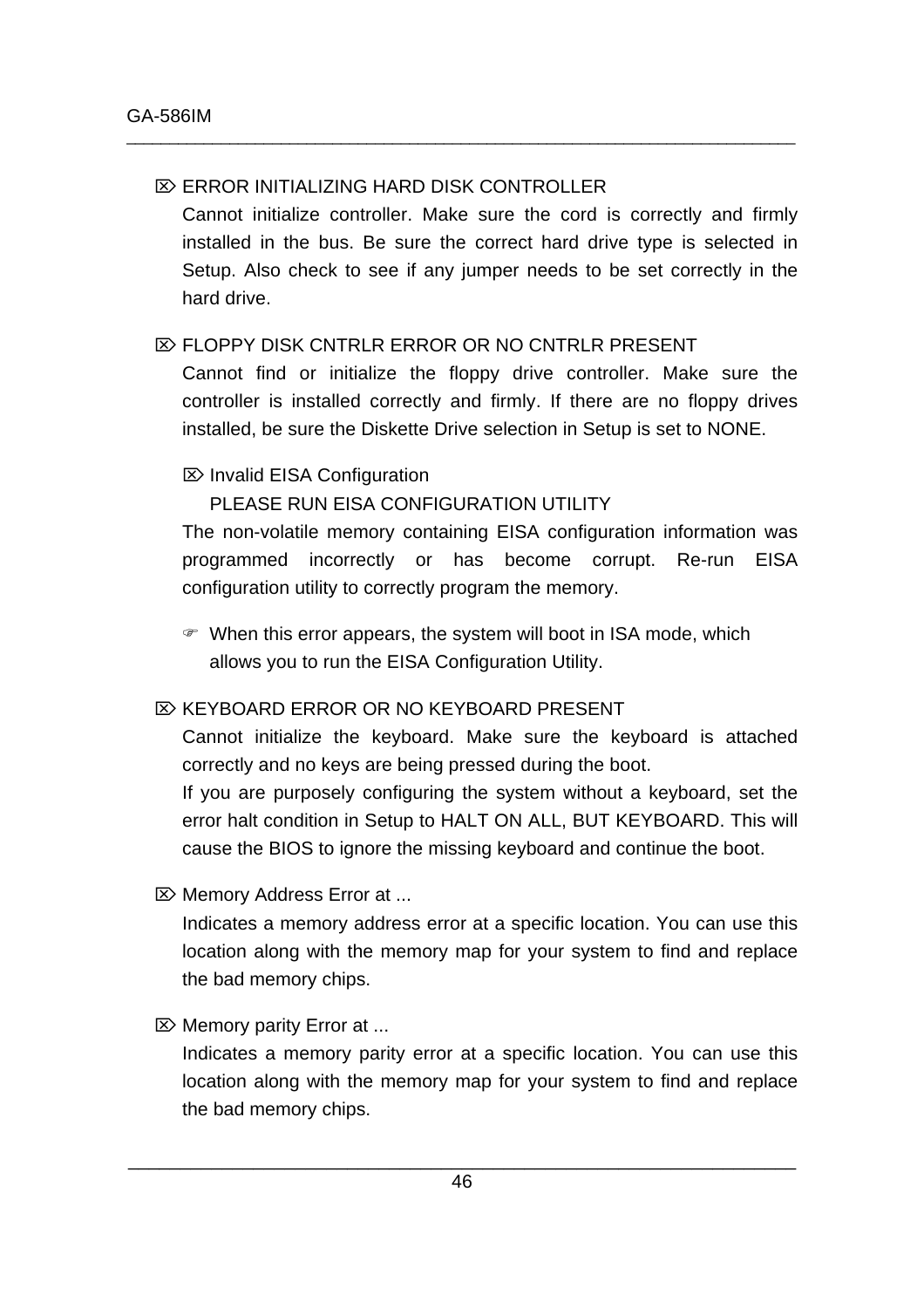#### $\overline{\infty}$  MEMORY SIZE HAS CHANGED SINCE LAST BOOT

Memory has been added or removed since the last boot. In EISA mode use Configuration Utility to reconfigure the memory configuration. In ISA mode enter Setup and enter the new memory size in the memory fields.

\_\_\_\_\_\_\_\_\_\_\_\_\_\_\_\_\_\_\_\_\_\_\_\_\_\_\_\_\_\_\_\_\_\_\_\_\_\_\_\_\_\_\_\_\_\_\_\_\_\_\_\_\_\_\_\_\_\_\_\_\_\_\_\_\_\_\_\_\_\_\_\_\_\_\_\_\_\_

#### $\boxtimes$  Memory Verify Error at ...

Indicates an error verifying a value already written to memory. Use the location along with your system's memory map to locate the bad chip.

#### $\gg$  OFFENDING ADDRESS NOT FOUND

This message is used in conjunction with the I/O CHANNEL CHECK and RAM PARITY ERROR messages when the segment that has caused the problem cannot be isolated.

#### $\mathbb{Z}$  OFFENDING SEGMENT:

This message is used in conjunction with the I/O CHANNEL CHECK and RAM PARITY ERROR messages when the segment that has caused the problem has been isolated.

#### $\overline{\infty}$  PRESS A KEY TO REBOOT

This will be displayed at the bottom screen when an error occurs that requires you to reboot. Press any key and the system will reboot.

#### $\otimes$  **PRESS F1 TO DISABLE NMI, F2 TO REBOOT**

When BIOS detects a Non-maskable Interrupt condition during boot, this will allow you to disable the NMI and continue to boot, or you can reboot the system will the NMI enabled.

 $\mathbb{Z}$  RAM PARITY ERROR - CHECKING FOR SEGMENT ... Indicates a parity error in Random Access Memory.

#### $\&$  **Should Be Empty But EISA Board Found** PLEASE RUN EISA CONFIGURATION UTILITY A valid board ID was found in a slot that was configured as having no board ID.

 $\mathcal{F}$  When this error appears, the system will boot in ISA mode, which allows you to run the EISA Configuration Utility.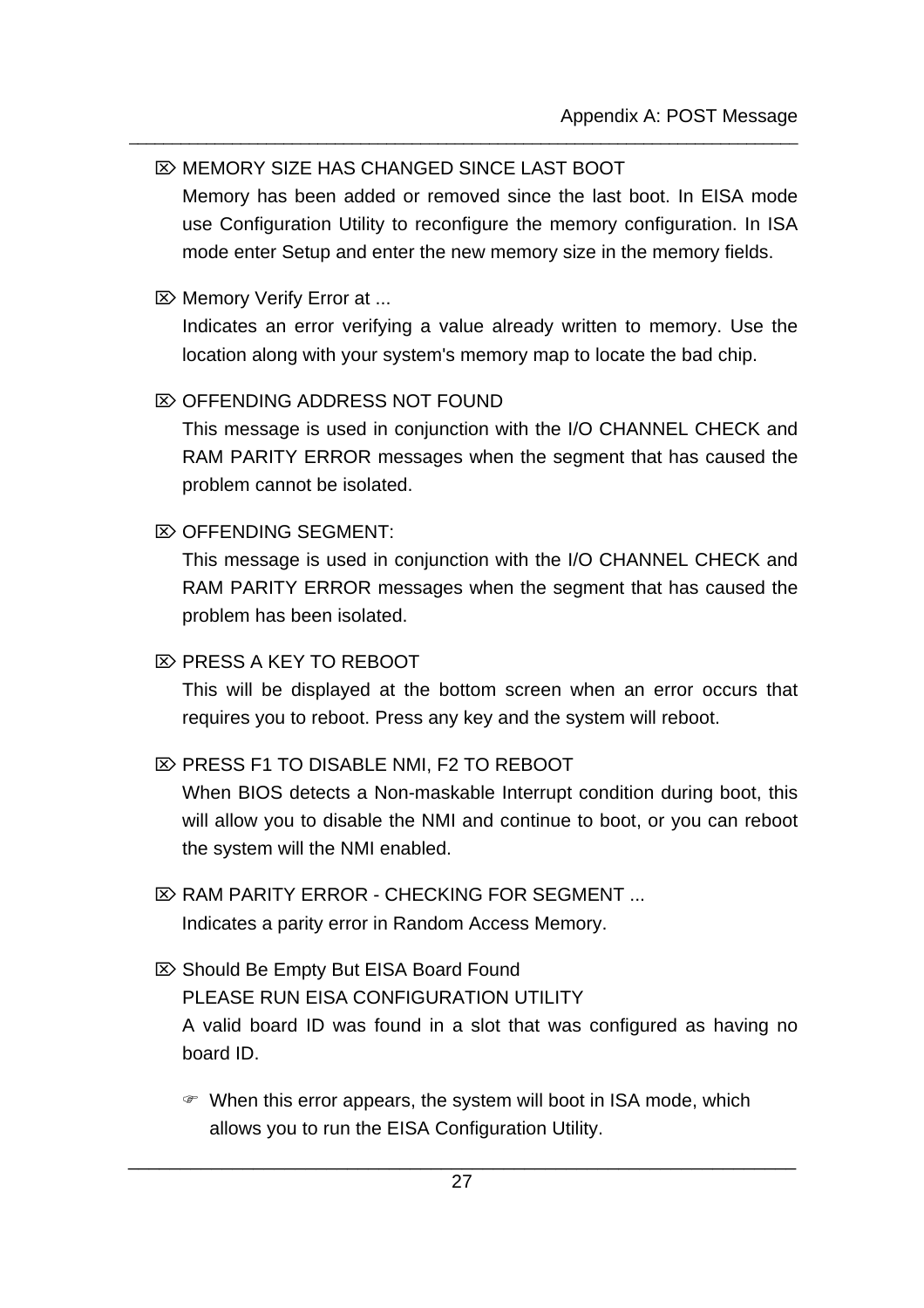■ Should Have EISA Board But Not Found PLEASE RUN EISA CONFIGURATION UTILITY The board installed is not responding to the ID request, or no board ID has been found in the indicated slot.

\_\_\_\_\_\_\_\_\_\_\_\_\_\_\_\_\_\_\_\_\_\_\_\_\_\_\_\_\_\_\_\_\_\_\_\_\_\_\_\_\_\_\_\_\_\_\_\_\_\_\_\_\_\_\_\_\_\_\_\_\_\_\_\_\_\_\_\_\_\_\_\_\_\_\_\_\_\_

- $\mathcal{F}$  When this error appears, the system will boot in ISA mode, which allows you to run the EISA Configuration Utility.
- $\boxtimes$  Slot Not Empty

Indicates that a slot designated as empty by the EISA Configuration Utility actually contains a board.

- $\mathcal{F}$  When this error appears, the system will boot in ISA mode, which allows you to run the EISA Configuration Utility.
- $\mathbb{Z}$  SYSTEM HALTED, (CTRL-ALT-DEL) TO REBOOT ...

Indicates the present boot attempt has been aborted and the system must be rebooted. Press and hold down the CTRL and ALT keys and press DEL.

 $⊠$  Wrong Board In Slot

PLEASE RUN EISA CONFIGURATION UTILITY

The board ID does not match the ID stored in the EISA non-volatile memory.

 $\mathcal{F}$  When this error appears, the system will boot in ISA mode, which allows you to run the EISA Configuration Utility.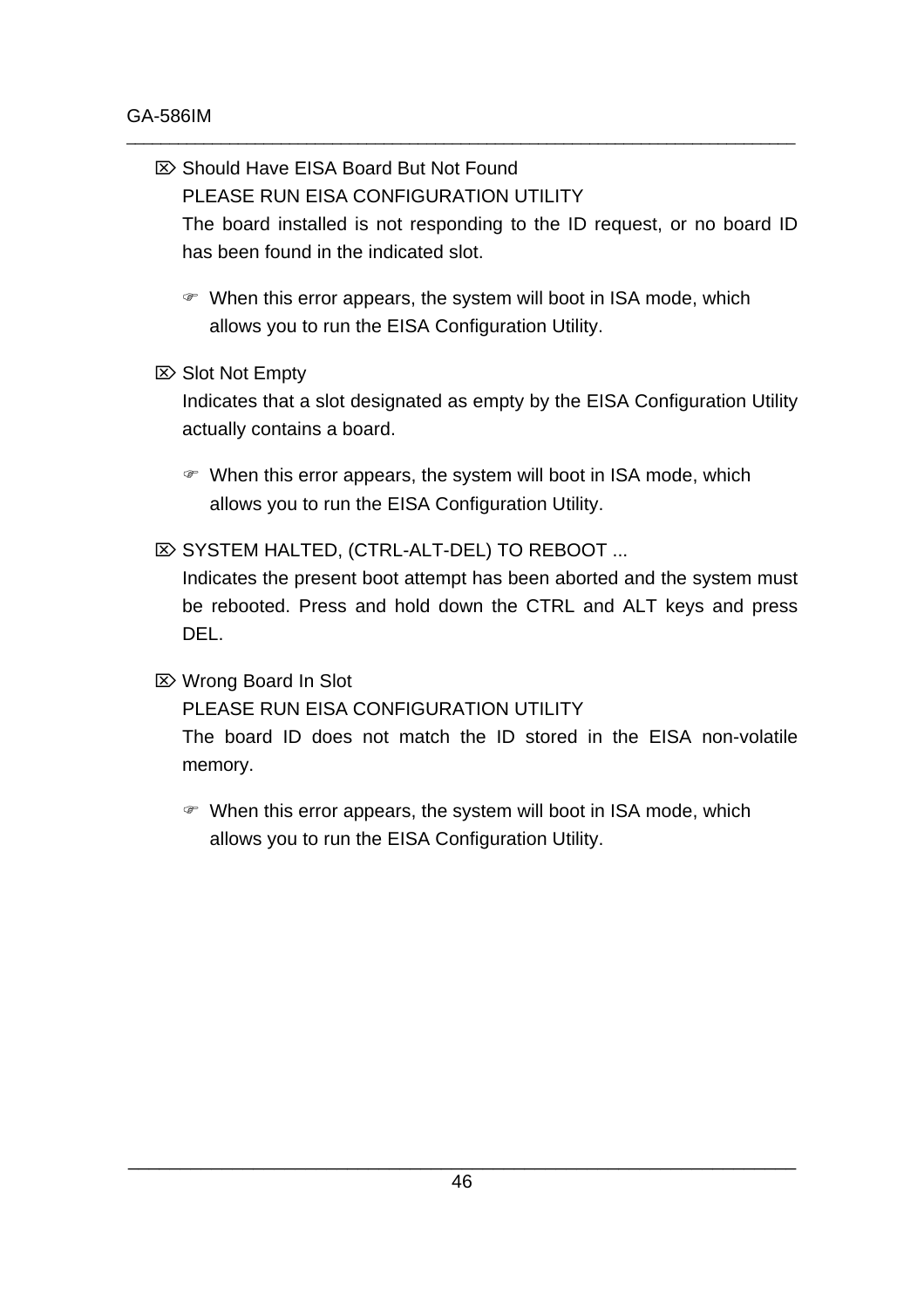# **APPENDIX B: POST CODES**

G EISA POST codes are typically output to port address 300h. ISA POST codes are typically output to port address 80h.

| <b>POST</b>    | Name                                             | Description                                                                                                                                                                                                                                                                                                                                                                                     |
|----------------|--------------------------------------------------|-------------------------------------------------------------------------------------------------------------------------------------------------------------------------------------------------------------------------------------------------------------------------------------------------------------------------------------------------------------------------------------------------|
| C <sub>0</sub> | <b>Turn Off Chipset</b><br>Cache                 | OEM Specific-Cache control.                                                                                                                                                                                                                                                                                                                                                                     |
| 1              | Processor Test 1                                 | Processor Status (1 FLAGS) Verification.<br>Test the following processor status flags<br>carry, zero, sign, overflow,<br>The BIOS will set each of these flags, verify they are set, then                                                                                                                                                                                                       |
| 2              | Processor Test 2                                 | turn each flag off and verify it is off.<br>Read/Write/Verify all CPU registers except SS, SP, and BP                                                                                                                                                                                                                                                                                           |
| 3              | Initialize Chips                                 | with data pattern FF and 00.<br>Disable NMI, PIE, AIE, UEI, SQWV.<br>Disable video, parity checking, DMA.<br>Reset math coprocessor.<br>Clear all page registers, CMOS shutdown byte.<br>Initialize timer 0, 1, and 2, including set EISA timer to a known<br>state.<br>Initialize DMA controllers 0 and 1.<br>Initialize interrupt controllers 0 and 1.<br>Initialize EISA extended registers. |
| 4              | <b>Test Memory</b><br>Refresh Toggle             | RAM must be periodically refreshed inorder to keep the<br>memory from decaying. This function assures that the memory<br>refresh function is working properly.                                                                                                                                                                                                                                  |
| 5              | Blank video, Initialize<br>keyboard              | Keyboard controller initialization.                                                                                                                                                                                                                                                                                                                                                             |
| 6              | Reserved                                         |                                                                                                                                                                                                                                                                                                                                                                                                 |
| 7              | <b>Test CMOS Interface</b><br>and Battery Status | Verifies CMOS is working correctly, detects bad battery.                                                                                                                                                                                                                                                                                                                                        |
| <b>BE</b>      | <b>Chipset Default</b><br>Initialization         | Program chipset registers with power on BIOS defaults.                                                                                                                                                                                                                                                                                                                                          |
| C <sub>1</sub> | Memory presence<br>test                          | OEM Specific-Test to size on-board memory.                                                                                                                                                                                                                                                                                                                                                      |
| C <sub>5</sub> | Early Shadow                                     | OEM Specific-Early Shadow enable for fast boot.                                                                                                                                                                                                                                                                                                                                                 |
| C <sub>6</sub> | Cache presence test                              | External cache size detection.                                                                                                                                                                                                                                                                                                                                                                  |
| 8              | Setup low memory                                 | Early chip set initialization.<br>Memory presence test.<br>OEM chip set routines.<br>Clear low 64 K of memory.<br>Test first 64 K memory.                                                                                                                                                                                                                                                       |
| 9              | Early Cache<br>Initialization                    | Cyrix CPU initialization.<br>Cache initialization.                                                                                                                                                                                                                                                                                                                                              |
| A              | Setup Interrupt<br>Vector Table                  | Initialize first 120 interrupt vectors with SPURIOUS_INT-HDLR<br>and initialize INT 00h-1Fh according to INT_TBL.                                                                                                                                                                                                                                                                               |
| B              | <b>Test CMOS RAM</b><br>Checksum                 | Test CMOS RAM Checksum, if bad, or insert key pressed,<br>load defaults.                                                                                                                                                                                                                                                                                                                        |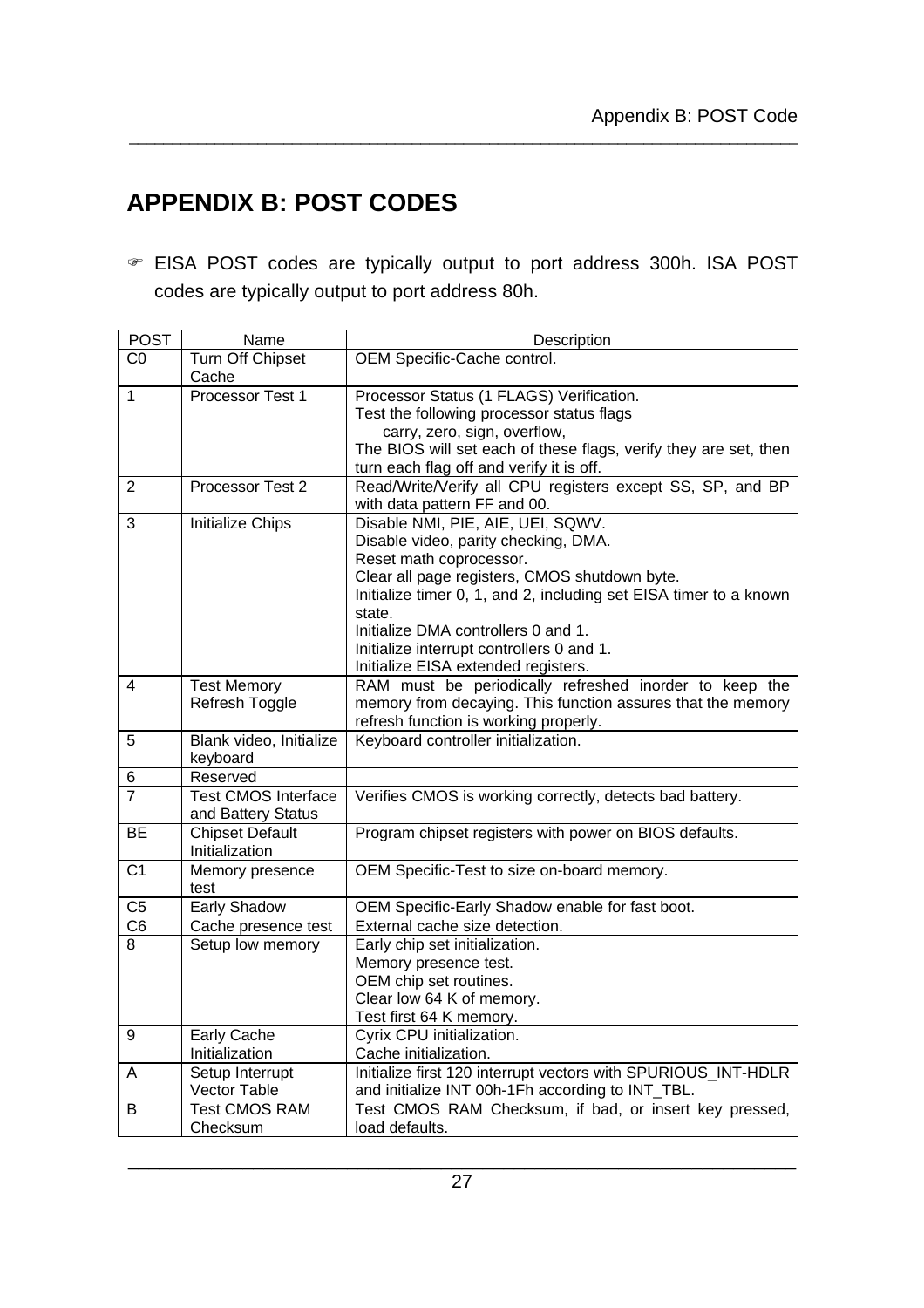#### GA-586IM

| $\mathsf C$ | Initialize keyboard                     | Detect type of keyboard controller (optional).<br>Set NUM_LOCK status.                   |
|-------------|-----------------------------------------|------------------------------------------------------------------------------------------|
| D           | Initialize Video                        | Detect CPU clock.                                                                        |
|             | Interface                               | Read CMOS location 14h to find out type of video in use.                                 |
|             |                                         | Detect and Initialize Video Adapter.                                                     |
| Е           | <b>Test Video Memory</b>                | Test video memory, write sign-on message to screen.                                      |
|             |                                         | Setup shadow RAM - Enable shadow according to Setup.                                     |
| F           | <b>Test DMA Controller</b>              | BIOS checksum test.                                                                      |
|             | 0                                       | Keyboard detect and initialization.                                                      |
| 10          | <b>Test DMA Controller</b>              |                                                                                          |
| 11          | <b>Test DMA Page</b>                    | Test DMA Page Registers.                                                                 |
|             | registers                               |                                                                                          |
| $12 - 13$   | Reserved                                |                                                                                          |
| 14          | <b>Test Timer Counter 2</b>             | Test 8254 Timer 0 Counter 2.                                                             |
| 15          | <b>Test 8259-1 Mask</b>                 | Verify 8259 Channel 1 masked interrupts by alternately turning                           |
|             | <b>Bits</b>                             | off and on the interrupt lines.                                                          |
| 16          | <b>Test 8259-2 Mask</b>                 | Verify 8259 Channel 2 masked interrupts by alternately turning                           |
|             | Bits                                    | off and on the interrupt lines.                                                          |
| 17          | Test Stuck 8259's                       | Turn off interrupts then verify no interrupt mask register is on.                        |
| 18          | <b>Interrupt Bits</b>                   |                                                                                          |
|             | Test 8259 Interrupt<br>Functionality    | Force an interrupt and verify the interrupt occurred.                                    |
| 19          | <b>Test Stuck NMI Bits</b>              | Verify NMI can be cleared.                                                               |
|             | (Parity/IO Check)                       |                                                                                          |
| 1A          |                                         | Display CPU clock.                                                                       |
| $1B-1E$     | Reserved                                |                                                                                          |
| 1F          | Set EISA Mode                           | If EISA non-volatile memory checksum is good, execute EISA                               |
|             |                                         |                                                                                          |
|             |                                         | initialization. If not, execute ISA tests an clear EISA mode                             |
|             |                                         | flag.                                                                                    |
|             |                                         | Test EISA Configuration Memory Integrity (checksum &                                     |
|             |                                         | communication interface).                                                                |
| 20          | Enable Slot 0                           | Initialize slot 0 (System Board).                                                        |
| $21-2F$     | Enable Slots 1-15                       | Initialize slot 1 through 15.                                                            |
| 30          | Size Base and<br><b>Extended Memory</b> | Size base memory from 256 K to 640 K extended memory<br>above 1 MB.                      |
| 31          | Test Base and                           | Test base memory from 256 K to 640 K and extended memory                                 |
|             | <b>Extended Memory</b>                  | above 1 MB using various patterns.                                                       |
|             |                                         | This will be skipped in EISA mode and can be "skipped"                                   |
|             |                                         | with ESC key in ISA mode.                                                                |
| 32          | <b>Test EISA Extended</b>               | If EISA Mode flag is set then test EISA memory found in slots                            |
|             | Memory                                  | initialization.                                                                          |
|             |                                         | This will be skipped in ISA mode and can be "skipped"                                    |
|             |                                         | with ESC key in EISA mode.                                                               |
| 33-3B       | Reserved                                |                                                                                          |
| 3C          | Setup Enabled<br>Initialize & Install   |                                                                                          |
| 3D          | Mouse                                   | Detect if mouse is present, initialize mouse, install interrupt<br>vectors.              |
| 3E          | Setup Cache                             | Initialize cache controller.                                                             |
|             | Controller                              |                                                                                          |
| 3F          | Reserved                                |                                                                                          |
| BF<br>40    | Chipset Initialization                  | Program chipset registers with Setup values.<br>Display virus protest disable or enable. |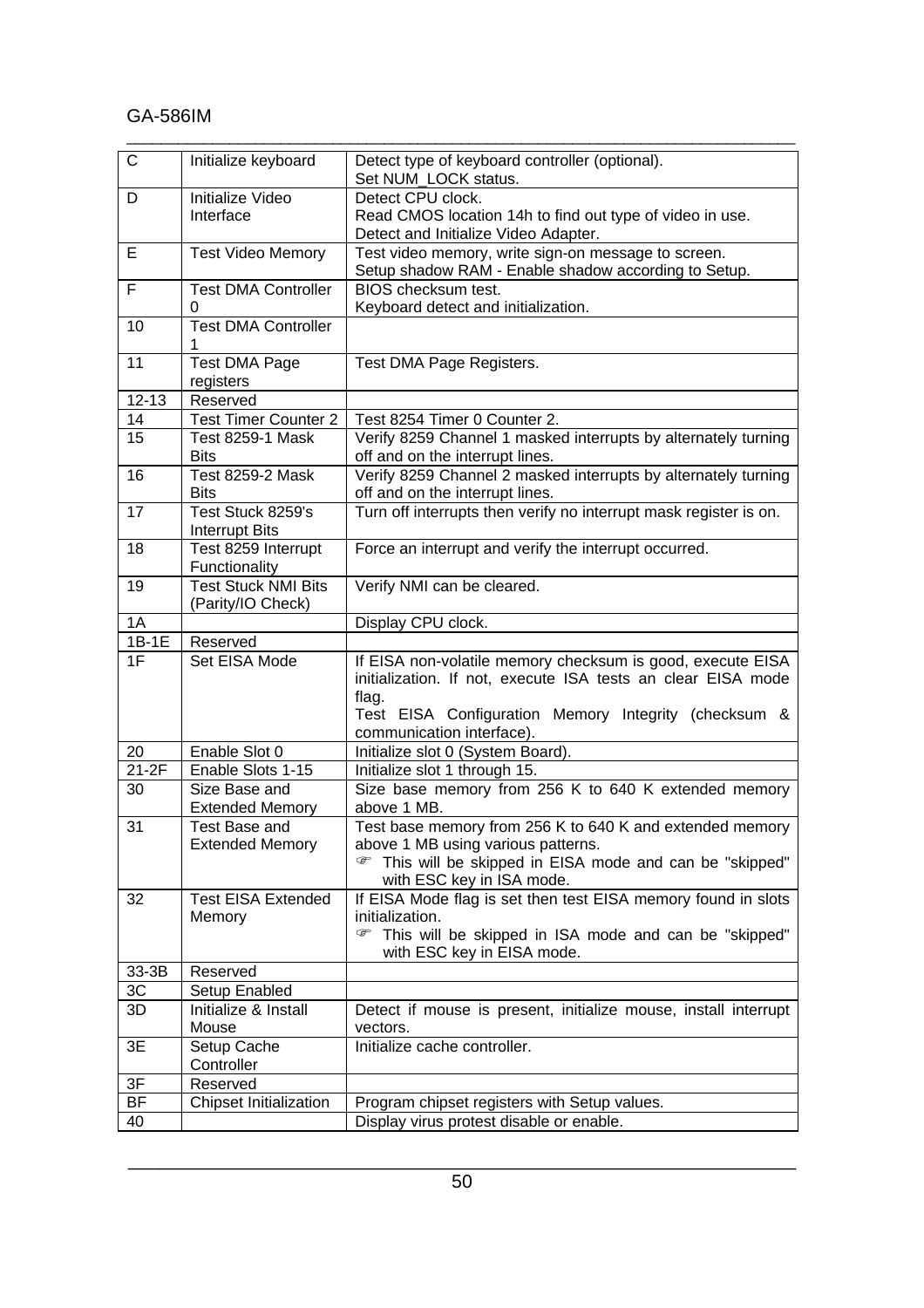| 41             | Initialize Floppy<br>Drive & Controller             | Initialize floppy disk drive controller and any drives.                            |
|----------------|-----------------------------------------------------|------------------------------------------------------------------------------------|
| 42             | <b>Initialize Hard Drive</b><br>& Controller        | Initialize hard drive controller and any drives.                                   |
| 43             | Detect & Initialize<br><b>Serial/Parallel Ports</b> | Initialize any serial and parallel ports (also game port).                         |
| 44             | Reserved                                            |                                                                                    |
| 45             | Detect & Initialize<br>Math Coprocessor             | Initialize math coprocessor.                                                       |
| 46             | Reserved                                            |                                                                                    |
| 47             | Reserved                                            |                                                                                    |
| 48-4D          | Reserved                                            |                                                                                    |
| 4E             | <b>Manufacturing POST</b>                           | Reboot if Manufacturing POST Loop pin is set. Otherwise                            |
|                | Loop or Display                                     | display any messages (i.e., any non-fatal errors that were                         |
|                | Messages                                            | detected during POST) and enter Setup.                                             |
| 4F             | <b>Security Check</b>                               | Ask password security (optional).                                                  |
| 50             | <b>Write CMOS</b>                                   | Write all CMOS values back to RAM and clear screen.                                |
| 51             | Pre-boot Enable                                     | Enable parity checker.                                                             |
|                |                                                     | Enable NMI, Enable cache before boot.                                              |
| 52             | Initialize Option                                   | Initialize any option ROMs present from C8000h to EFFFFh.                          |
|                | <b>ROMs</b>                                         | <b>The When FSCAN option is enabled, will initialize from</b><br>C8000h to F7FFFh. |
| 53             | <b>Initialize Time Value</b>                        | Initialize time value in 40h: BIOS area.                                           |
| 60             | <b>Setup Virus Protect</b>                          | Setup virus protect according to Setup                                             |
| 61             | Set Boot Speed                                      | Set system speed for boot                                                          |
| 62             | Setup NumLock                                       | Setup NumLock status according to Setup                                            |
| 63             | <b>Boot Attempt</b>                                 | Set low stack.                                                                     |
|                |                                                     | Boot via INT 19h.                                                                  |
| B <sub>0</sub> | Spurious                                            | If interrupt occurs in protected mode.                                             |
| <b>B1</b>      | <b>Unclaimed NMI</b>                                | If unmasked NMI occurs, display                                                    |
|                |                                                     | Press F1 to disable NMI, F2 reboot.                                                |
| $E1-EF$        | Setup Pages                                         | E1 - Page 1, E2 - Page 2, etc.                                                     |
| <b>FF</b>      | <b>Boot</b>                                         |                                                                                    |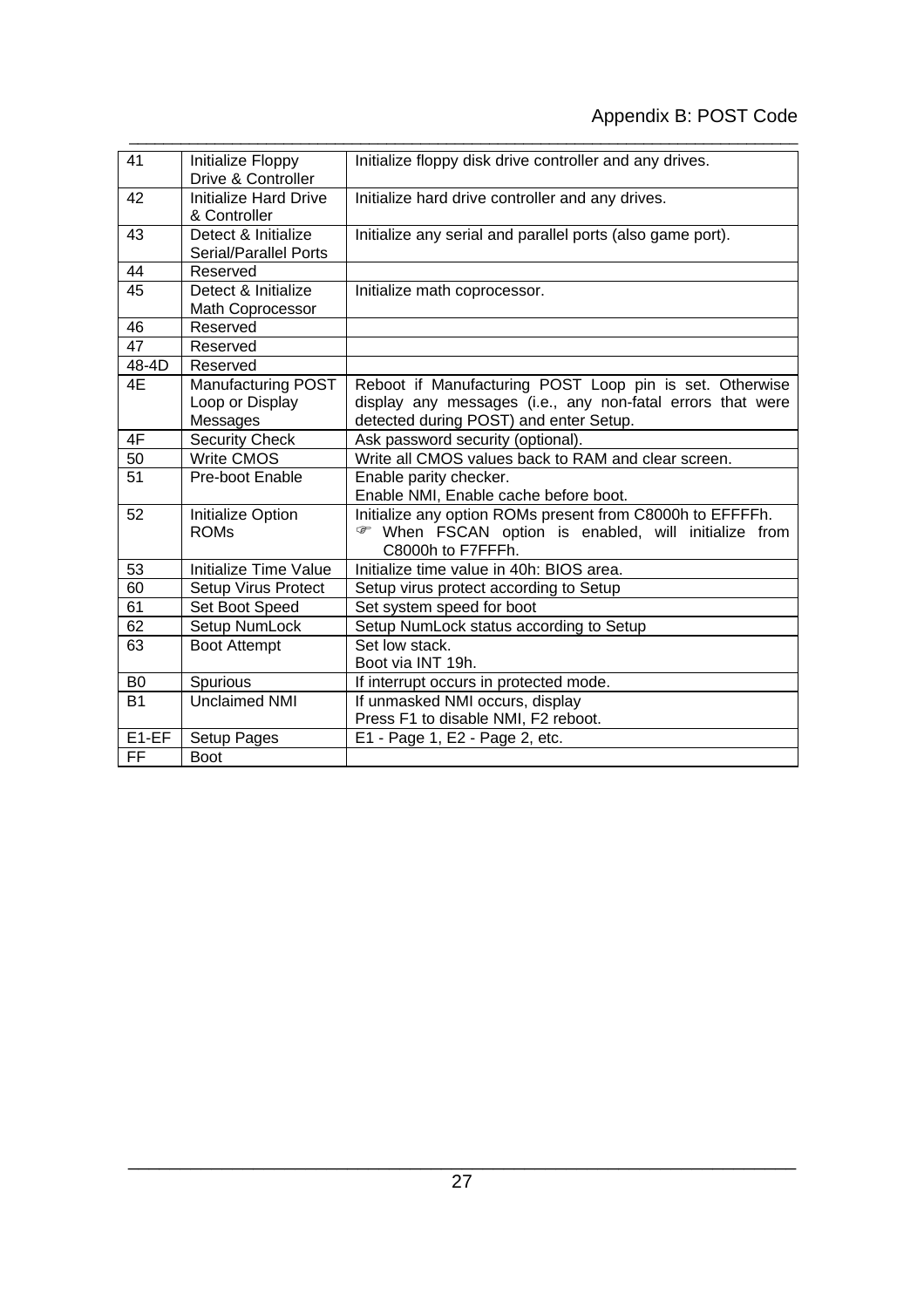# **APPENDIX C: BIOS DEFAULT DRIVE TABLE**

| <b>Type</b>             | Size         | Cylinders | Heads                     | Sectors | Write /        | Land | <b>Example Model</b>                    |
|-------------------------|--------------|-----------|---------------------------|---------|----------------|------|-----------------------------------------|
|                         | (MB)         |           |                           |         | Precomp        | Zone |                                         |
| $\mathbf{1}$            | 10 MB        | 306       | $\overline{4}$            | 17      | 128            | 305  | TEAC SD510<br>MMI 112, 5412             |
| $\overline{2}$          | <b>20 MB</b> | 615       | $\overline{4}$            | 17      | 300            | 615  | Seagate ST225,<br>ST4026                |
| 3                       | 31 MB        | 615       | 6                         | 17      | 300            | 615  |                                         |
| $\overline{\mathbf{4}}$ | 62 MB        | 940       | 8                         | 17      | 512            | 940  |                                         |
| $\overline{5}$          | <b>47 MB</b> | 940       | 6                         | 17      | 512            | 940  |                                         |
| 6                       | 20 MB        | 615       | 4                         | 17      | 65535          | 615  | Seagate ST125<br>Tandon TM262           |
| 7                       | 31 MB        | 462       | 8                         | 17      | 256            | 511  |                                         |
| 8                       | 30 MB        | 733       | 5                         | 17      | 65535          | 733  | Tandon TM703                            |
| 9                       | 112 MB       | 900       | 15                        | 17      | 65535          | 901  |                                         |
| 10                      | 20 MB        | 820       | $\ensuremath{\mathsf{3}}$ | 17      | 65535          | 820  |                                         |
| 11                      | 35 MB        | 855       | 5                         | 17      | 65535          | 855  |                                         |
| 12                      | 50 MB        | 855       | $\overline{7}$            | 17      | 65535          | 855  |                                         |
| 13                      | 20 MB        | 306       | 8                         | 17      | 128            | 319  | Disctron526,<br><b>MMI M125</b>         |
| 14                      | 43 MB        | 733       | $\overline{7}$            | 17      | 65535          | 733  |                                         |
| 16                      | 20 MB        | 612       | $\overline{4}$            | 17      | $\Omega$       | 663  | Microscience HH725<br>Syquest3250, 3425 |
| 17                      | 41 MB        | 977       | $\mathbf 5$               | 17      | 300            | 977  |                                         |
| 18                      | 57 MB        | 977       | $\overline{7}$            | 17      | 65535          | 977  |                                         |
| 19                      | 60 MB        | 1024      | $\overline{7}$            | 17      | 512            | 1023 |                                         |
| 20                      | 30 MB        | 733       | $\mathbf 5$               | 17      | 300            | 732  |                                         |
| 21                      | 43 MB        | 733       | $\overline{7}$            | 17      | 300            | 732  |                                         |
| 22                      | 30 MB        | 733       | 5                         | 17      | 300            | 733  | Seagate ST4038                          |
| 23                      | <b>10 MB</b> | 306       | $\overline{\mathbf{4}}$   | 17      | $\pmb{0}$      | 336  |                                         |
| 24                      | 54 MB        | 925       | $\overline{7}$            | 17      | $\overline{0}$ | 925  | Seagate ST4051                          |
| 25                      | 69 MB        | 925       | 9                         | 17      | 65535          | 925  | Seagate ST4096                          |
| 26                      | 44 MB        | 754       | $\overline{7}$            | 17      | 754            | 754  | Maxtor2085                              |
| 27                      | 69 MB        | 754       | 11                        | 17      | 65535          | 754  | Maxtor2140,<br>Priam S14                |
| 28                      | 41 MB        | 699       | $\overline{7}$            | 17      | 256            | 699  | Maxtor2190,<br>Priam S19                |
| 29                      | 68 MB        | 823       | 10                        | 17      | 65535          | 823  | Maxtor1085<br>Micropolis1325            |
| 30                      | 53 MB        | 918       | $\overline{7}$            | 17      | 918            | 918  | Maxtor1105, 1120,<br>4780               |
| 31                      | 94 MB        | 1024      | 11                        | 17      | 65535          | 1024 | Maxtor1170                              |
| 32                      | 128 MB       | 1024      | 15                        | 17      | 65535          | 1024 | CDC9415                                 |
| 33                      | 43 MB        | 1024      | 5                         | 17      | 1024           | 1024 |                                         |
| 34                      | 10 MB        | 612       | $\overline{2}$            | 17      | 128            | 612  |                                         |
| 35                      | <b>77 MB</b> | 1024      | 9                         | 17      | 65535          | 1024 |                                         |
| 36                      | 68 MB        | 1024      | 8                         | 17      | 512            | 1024 |                                         |
| 37                      | 41 MB        | 615       | 8                         | 17      | 128            | 615  |                                         |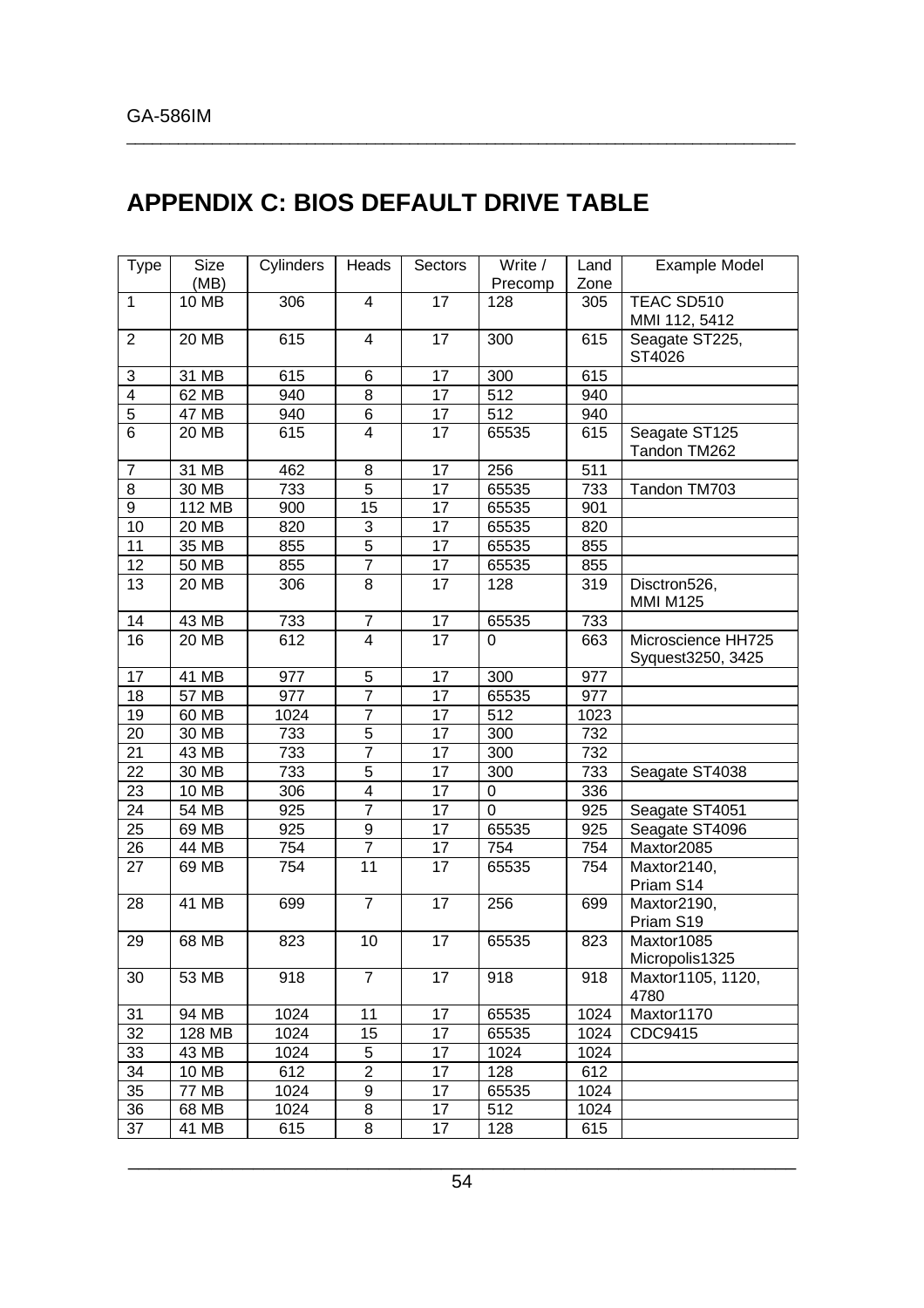### Appendix C: BIOS Default Drive Table

| 38   | 25 MB  | 987  | 3  | 17 | 987   | 987  |                                       |
|------|--------|------|----|----|-------|------|---------------------------------------|
| 39   | 57 MB  | 987  | 7  | 17 | 987   | 987  | Maxtor1140, 4380                      |
| 40   | 41 MB  | 820  | 6  | 17 | 820   | 820  | Seagate ST251                         |
| 41   | 41 MB  | 977  | 5  | 17 | 977   | 977  | Seagate ST4053<br>Miniscribe3053/6053 |
| 42   | 41 MB  | 981  | 5  | 17 | 981   | 981  | Miniscribe3053/6053<br><b>RLL</b>     |
| 43   | 48 MB  | 830  | 7  | 17 | 512   | 830  | Miniscribe 3650                       |
| 44   | 69 MB  | 830  | 10 | 17 | 65535 | 830  | Miniscribe 3650 RLL                   |
| 45   | 114 MB | 917  | 15 | 17 | 65535 | 918  | Conner CP3104                         |
| 46   | 152 MB | 1224 | 15 | 17 | 65535 | 1223 | Conner CP3204                         |
| User |        |      |    |    |       |      |                                       |